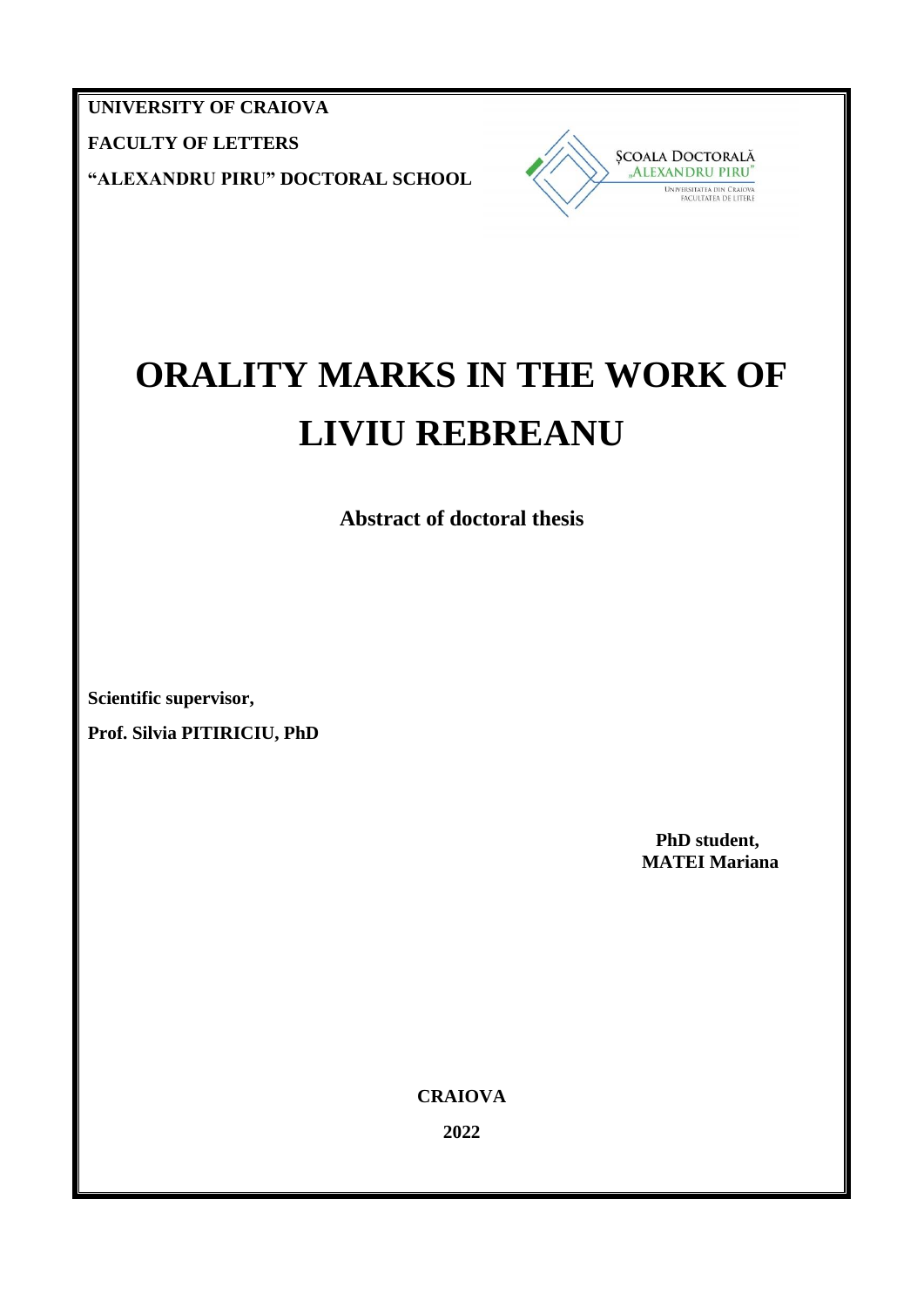## **THESIS CONTENTS**

| 2. Liviu Rebreanu's contribution to the development of literary language27      |  |
|---------------------------------------------------------------------------------|--|
|                                                                                 |  |
|                                                                                 |  |
|                                                                                 |  |
|                                                                                 |  |
|                                                                                 |  |
|                                                                                 |  |
| I. ORALITY AS A LINGUISTIC EXPRESSION OF THE FICTIONAL STYLE 68                 |  |
|                                                                                 |  |
| 1. 1. 1. Oral language - written language. Popular language - literary language |  |
|                                                                                 |  |
|                                                                                 |  |
|                                                                                 |  |
|                                                                                 |  |
|                                                                                 |  |
|                                                                                 |  |
|                                                                                 |  |
|                                                                                 |  |
|                                                                                 |  |
| 1.2.2. Extralinguistic, paralinguistic and non-linguistic marks of orality109   |  |
| II. TYPOLOGY AND EXPRESSIVITY OF THE LINGUISTIC MARKS OF                        |  |
|                                                                                 |  |
|                                                                                 |  |
|                                                                                 |  |
|                                                                                 |  |
|                                                                                 |  |
|                                                                                 |  |
|                                                                                 |  |
|                                                                                 |  |
|                                                                                 |  |
|                                                                                 |  |
|                                                                                 |  |
|                                                                                 |  |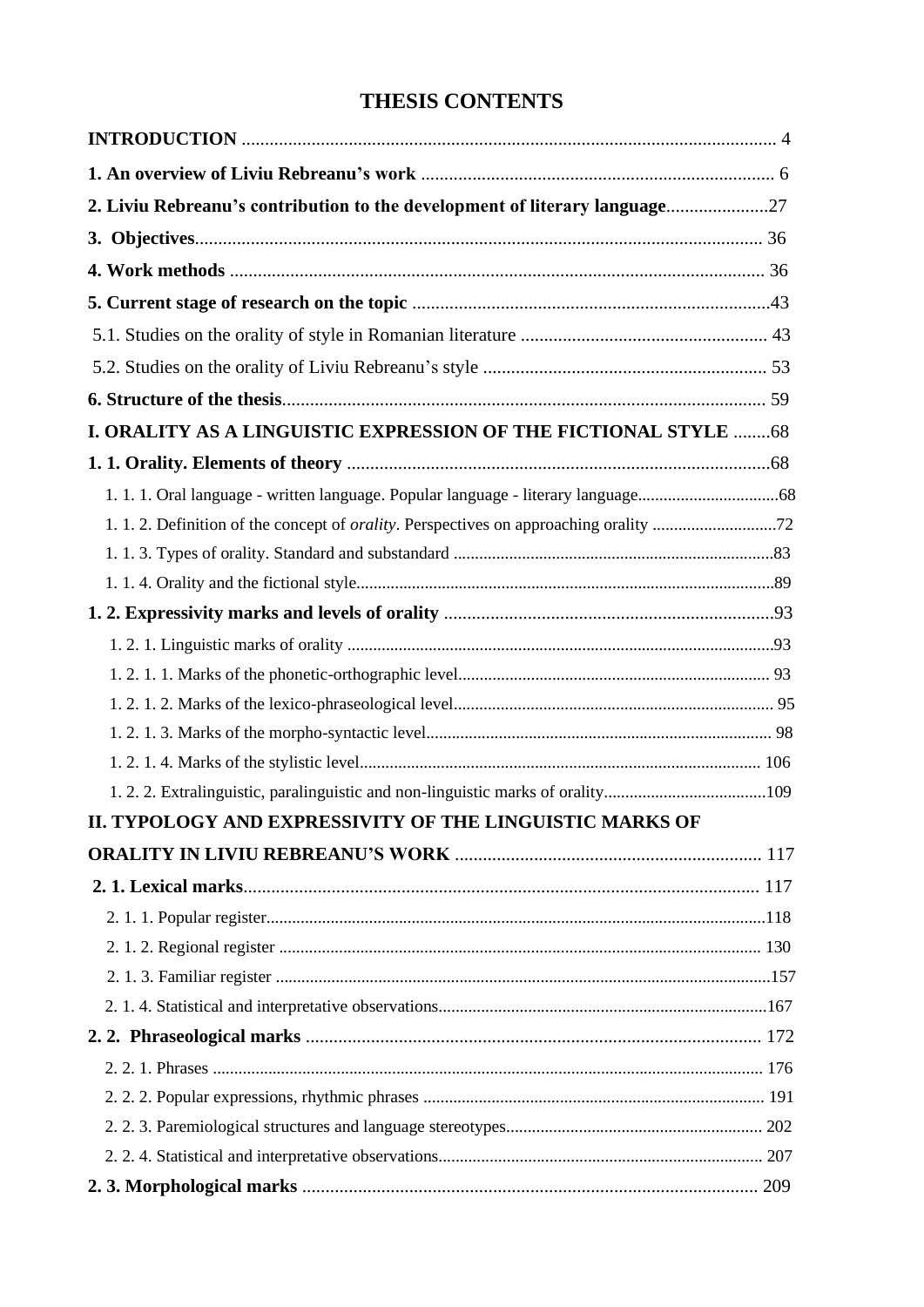| III. TYPOLOGY AND EXPRESSIVITY OF THE PRAGMATIC-DISCURSIVE                                       |  |
|--------------------------------------------------------------------------------------------------|--|
|                                                                                                  |  |
|                                                                                                  |  |
|                                                                                                  |  |
|                                                                                                  |  |
|                                                                                                  |  |
|                                                                                                  |  |
| 1. The importance of linguistic and pragmatic-discursive marks in understanding the relationship |  |
| between the orality of Liviu Rebreanu's style and the specificity of the fictional universe 384  |  |
|                                                                                                  |  |
|                                                                                                  |  |
|                                                                                                  |  |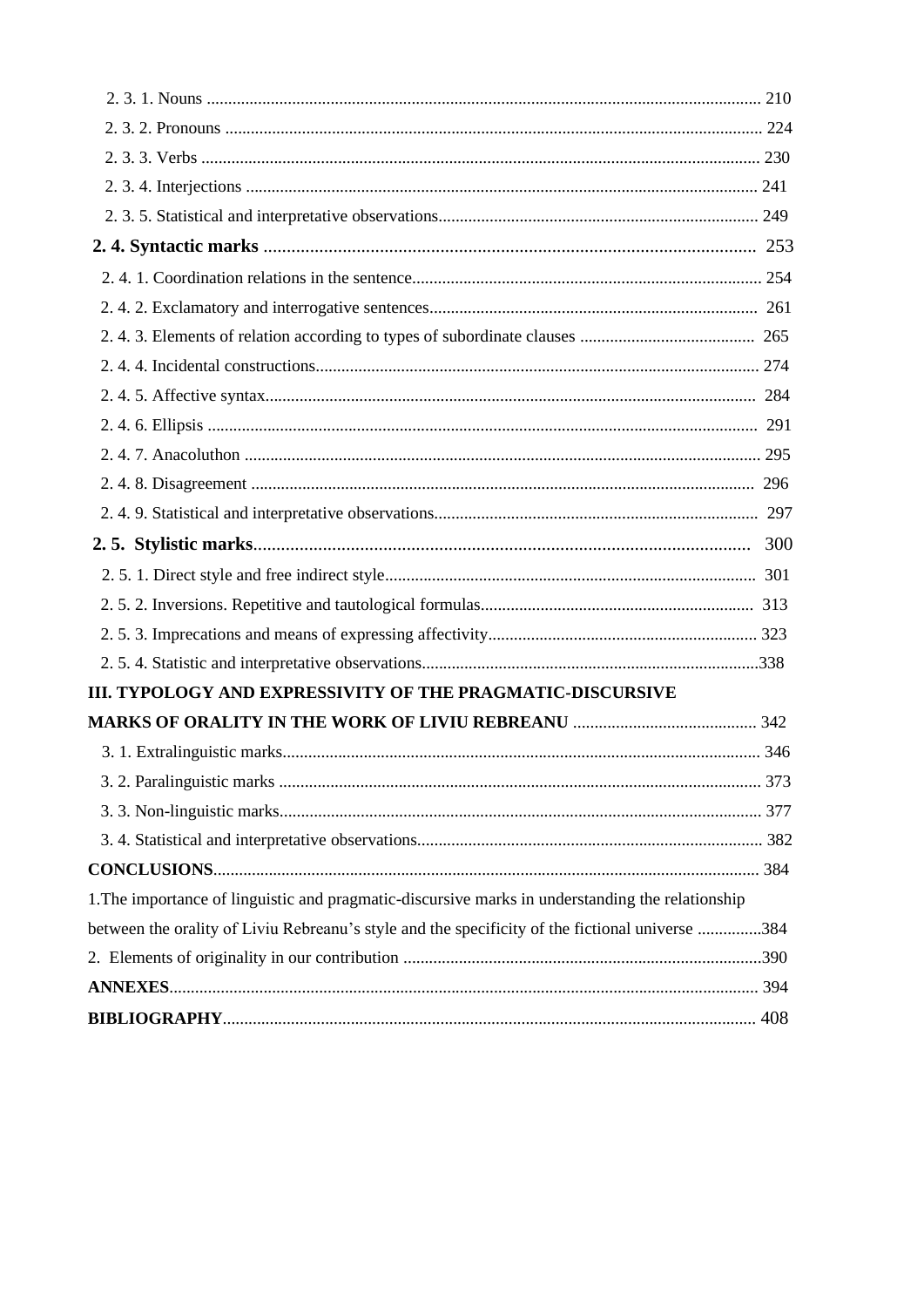#### **Introduction**

It is recognized that the experience and pleasure of speaking are more vivid than those of writing. Orality means the direct fulfilment of the logos and spontaneity, whereas writing involves convention, search and artificiality. According to a Platonic idea, oral transmission is superior to writing, because it is characterized by fidelity, whereas writing circulates without a precise destination and without guarantees of reliability.

In the field of linguistic research, for a long time, orality was not a subject worthy of scientific investigation, because its relevance in the evolution of literary language was ignored, specialists being extremely interested only in the written language, its cultivated aspect. But linguistics and other modern disciplines reinstate orality to its natural rights, so that today, in the 21st century, oral and written are no longer perceived as opposites, but in correlation, their twinning resulting in interesting hybrid structures, analyzed from multiple perspectives. At the general level of language, the dynamics of spoken language influence over time the trends of evolution and reconfiguration of literary language. Contemporary language researchers consider that narrative discourse can be renewed and refreshed only through *orality*. By using *oral language*, writers seem to want a return to the original condition of expression. *Orality* thus becomes one of the stylistic components structuring the modern narrative, in search of new aesthetic, revitalizing formulas, closer to the soul of the modern reader. It is interesting, however, that *orality* also characterized the very old Romanian texts of the past centuries, as Margareta Manu Magda points out. Therefore, orality has always existed in our written texts, but it was first analyzed much later, and it will certainly exist in the works of the future.

As for the style of the twentieth century prose, the tendency towards orality materializes, in particular, in the multiplication of formulas based on the amalgam of styles of speech in almost all writers: the plane of the reply (of the characters) acquires increasing importance in contrast with the plane of the narrator. Direct style is gaining ground over indirect style, and free indirect style, for example, is preferred for exploiting its reflexive resources, supporting orality. The research on the marks of orality in the creation of the writer Liviu Rebreanu thus becomes *an extremely topical theme*, the orality of style underpinning the realistic vision of the world and reconfirming the modernity of his work.

*The importance of the researched topic* depends on the relevance of the analysis of the orality marks in the work of Liviu Rebreanu, on the role of orality in the evolution and updating of literary language, and on the revealing of the perennial expressivity of Rebreanu's artistic language. The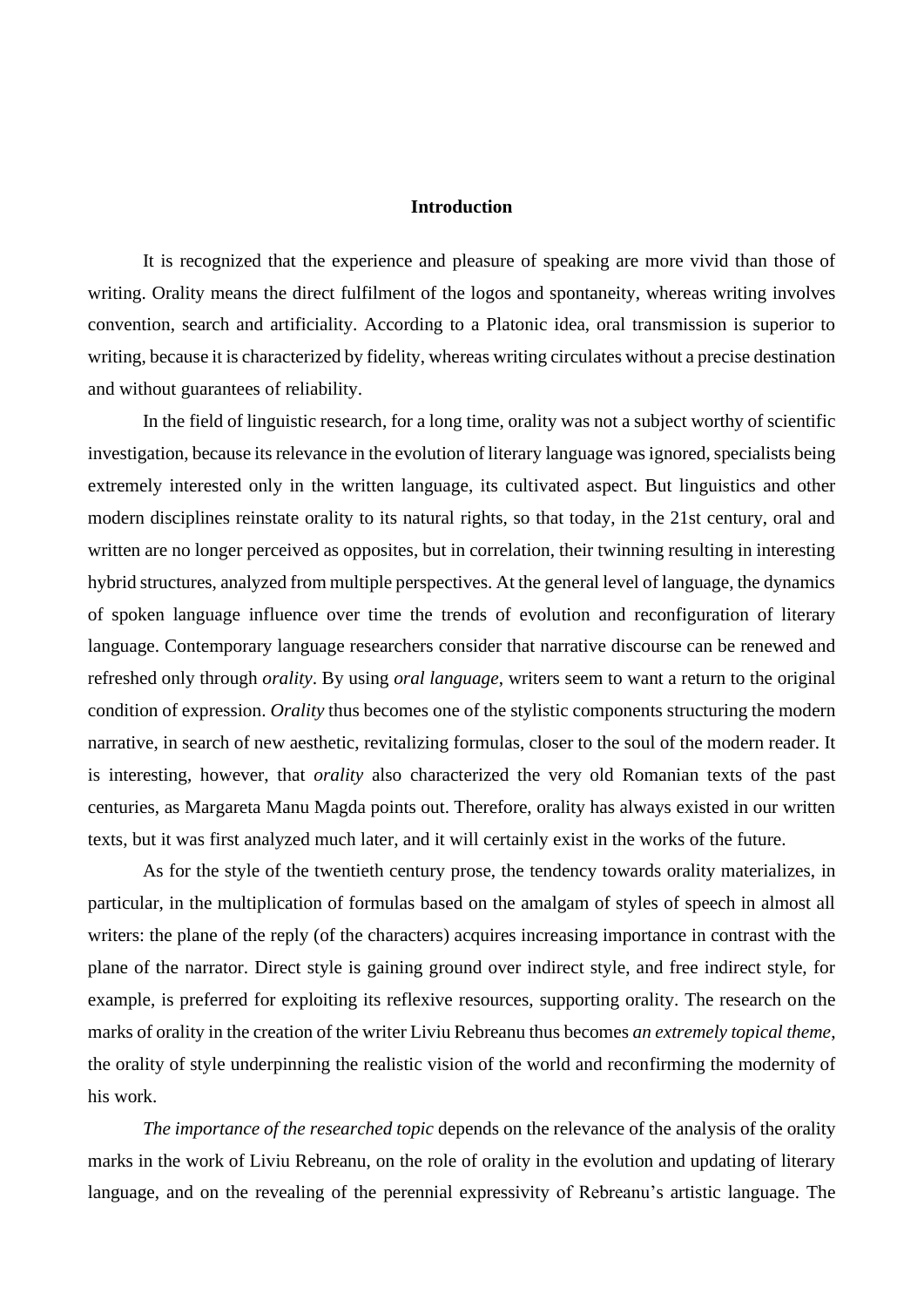theoretical aspects of orality (concept, theories, types, relationship with functional styles, relationship with the national language, etc.) and their application in the analysis of the marks of orality in the work of the writer stand for fundamental landmarks of the scientific approach. If the specialists in different fields of language research (linguistics, sociolinguistics, pragmatics, stylistics, etc.) have dedicated an impressive number of studies to the research of the artistic language in the works of great Romanian writers, from the perspective of style orality (Ion Creangă, I. L. Caragiale, Mihail Sadoveanu, Marin Preda, etc.), our research introduces the name of Liviu Rebreanu in the category of brave and inspired "knights" of orality, of "living" and delicious language, as an adjunct to the perennial aesthetic value of the work. The thesis becomes the first large-scale study dedicated to the research of all categories of marks of orality excerpted from Rebreanu's entire work.

*The purpose of the scientific research* is therefore to demonstrate the *orality* of Liviu Rebreanu's style by analyzing the main linguistic and pragmatic-discursive marks in his work, as an argument for the materialization of the writer's realistic artistic creed, of the sublime idea that the illusion of life is above all the illusion of art, and also as an argument for the authenticity of the artistic language and of the work modernity. At the same time, we intended to carry out an exhaustive research on the topic of orality, from theory to practice, revealing the meanings and sub-meanings of Rebreanu's artistic language.

#### **Presentation of the chapters of the thesis**

The structure of the thesis is logical, so that the theoretical scientific part provides the necessary support to perform the applied investigation. The thesis consists of *Contents, Introduction,* **3 chapters,** *Conclusions, Annexes*, and *Bibliography* of scientific works, dictionaries, sources from which the language facts subject to research were extracted.

In the *Introduction*, we presented the *motivation for choosing the theme, its topicality* and *importance*, orality having an essential role in the development and revitalization of the Romanian literary language. An important aspect treated in the introductory part is the *Overview of Liviu Rebreanu's work*, with reference to the historical context, cultural ideology, aesthetic conception, Rebreanu's place in the history of Romanian literature, the themes of his work and the delimitation of the works of interest (volumes, critical opinions). As he confesses in an interview, Rebreanu always carried the *conscience of writing*, and for him, realism meant life perpetuated by soul movements. The literary critic pointed out that an aesthetic of Romanian realism could not have been possible without Liviu Rebreanu's creation and without his confessions from *Cred* (1926) regarding realism, which, although few, conveyed the conclusions of an experience. The second section of the *Introduction* is *Liviu Rebreanu's contribution to the development of literary language*, which aims at the writer's contribution to the development of the expressive capacity of language, the originality of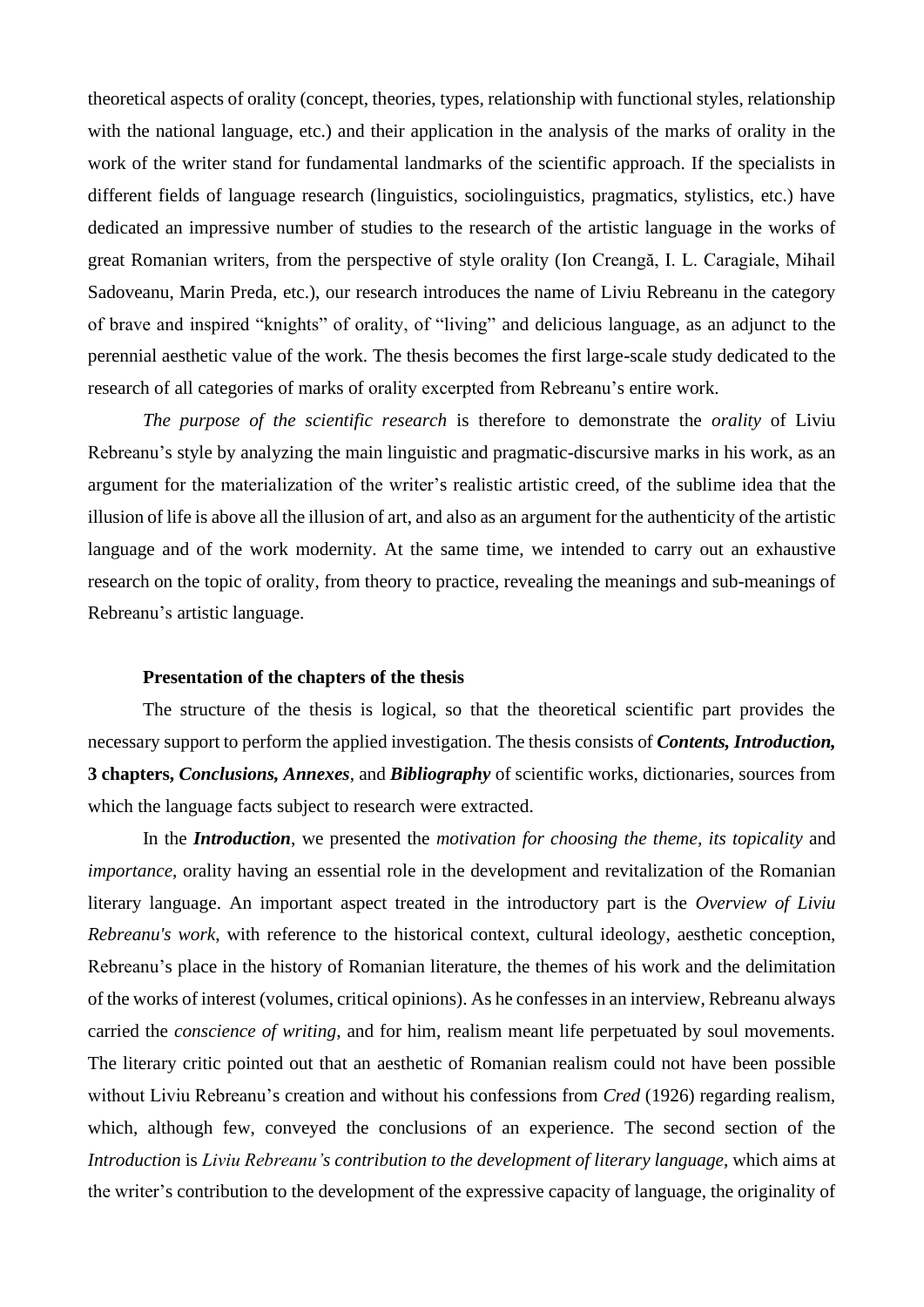style (connection between the culture, thinking, style, and language of the writer), but also the presentation of some critical opinions on literary language, narrative art and style. In Liviu Rebreanu's view, language is the fundamental feature of a people, comparable to the blood bond. The language of the nation, full of charm and emotion, is, in fact, the work of its original creator, the Romanian peasant. A realistic writer, Rebreanu considers that, unlike the highly cultivated and abstract languages, which are becoming obsolete, rigid and artificial, the Romanian language, spoken by the peasants in direct contact with the land, has preserved its vitality. Rebreanu "collaborated" with the peasant in terms of linguistic resources and gave the national culture a monument of literary language, which underlies his work through the very breath of the life it contains and through the complex areas of the reality it expresses.

The *Introduction* also includes a section entitled *Objectives*, which presents the objectives of the research, information on the innovative nature of the study, which is an answer and a demonstration regarding the issues of orality in the work of Liviu Rebreanu. It is followed by the subchapter entitled *Methods*, which presents the overall methodological vision, as well as the *research methods* at the level of each chapter of the thesis, with regard to the analysis of the *linguistic*  and *pragmatic-discursive marks* of *orality* in the work of Liviu Rebreanu. Another part of the *Introduction* is dedicated to the presentation of the *Current stage of research*. First, studies and informed opinions about the orality of the style of I. Creangă, I. L. Caragiale, M. Sadoveanu, M. Preda are presented. Sadoveanu is placed between the era of the great classics, of Creangă and Caragiale, and the postwar era of Preda. And Liviu Rebreanu is contemporary with Sadoveanu. The second part of this section refers to *Studies on the orality of Liviu Rebreanu's style.* Rebreanu's artistic language has elements of orality that refer to both the orality of Creangă's style (of the peasant type) and the orality of Caragiale's style (of the urban-peripheral type).

*Chapter I*, entitled *Orality, as a linguistic expression of the fictional style*, is a generaltheoretical one, including two major subchapters. *Subchapter 1. Orality. Elements of theory* has 4 sections. In the first section, *Oral language ̶ written language, popular language ̶literary language*, we have highlighted the idea that *written language* has always been preferred and *respected by linguists, because it was required to be stable and unitary, while spoken language* was heterogeneous, dynamic, surprising, and essentially more unstable. Over time, however, *written language* and *spoken language* came to be alternately at the center of Romanian linguists' concerns and influenced each other: *oral language* was the basis for the formation of *written language*, and written language evolved progressively in the rigorous version, with laws and distinct structural aspects and left its mark, in turn, on *spoken language*. The process is still going on today. *Literary language* is defined as the normative aspect, the most careful of the language of a nation and a means of expressing the various facts of culture. As for popular language, this is the most widespread aspect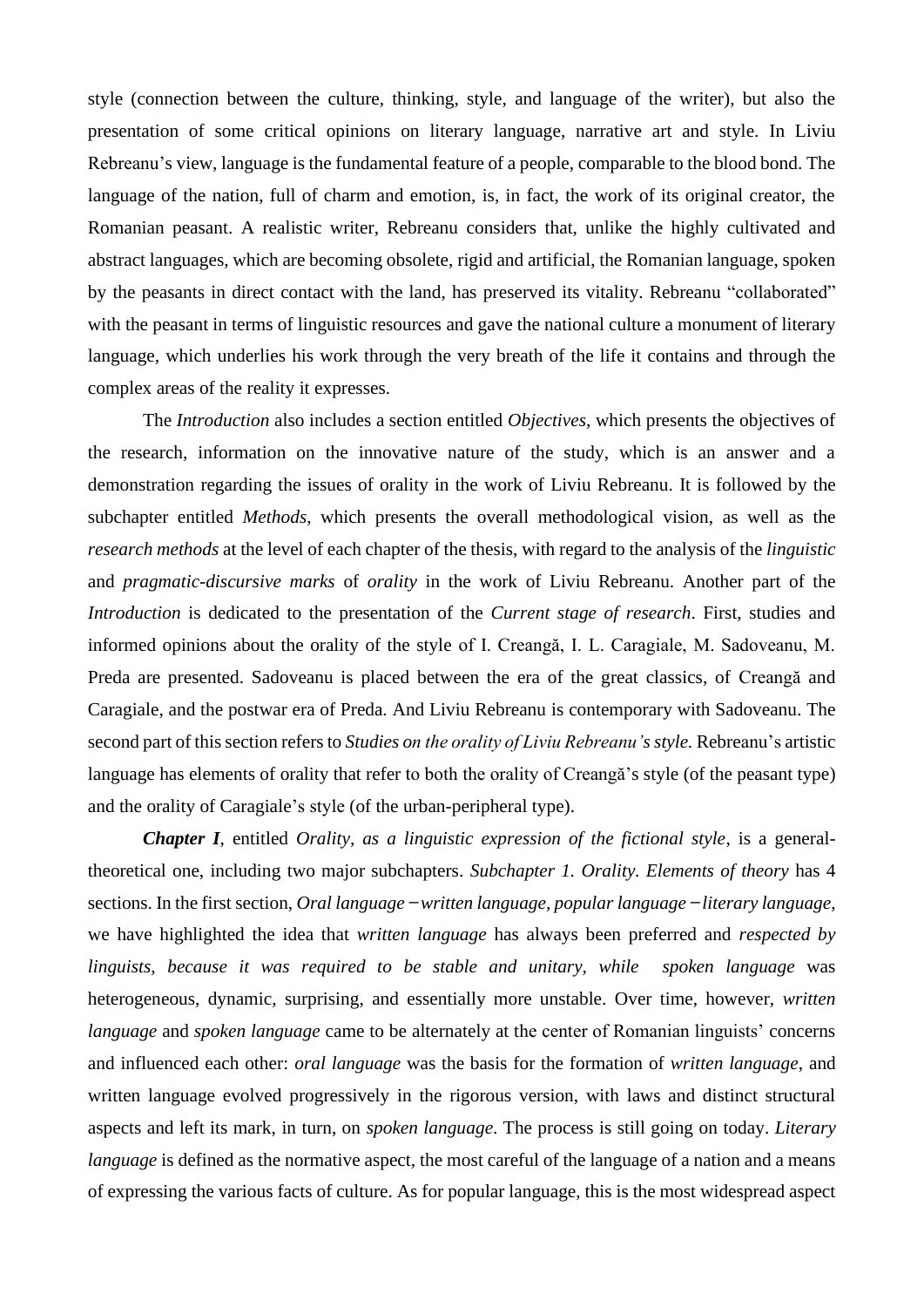of spoken language, used in all regions of the country, in oral communication. *Popular language* is subject to the linguistic norm, ie it works according to the law that imposes a word due to its frequent use, while *written language* works in relation to the *literary norm*, ie it observes the rules created through convention, by scientists. The opposition *popular language ̶ literary language* is a fundamental stylistic opposition, and *popular language* is a generalizing concept, with oral, *supradialectal* features.

The second part is entitled *Definition of the concept of orality. Perspectives on approaching orality*. In a first definition, *orality* refers to the totality of manifestations rendered orally, ie any verbal act created and uttered face to face by two people. In addition to colloquial usage, orality is typical of any public speech or written text, modelled on spoken language. Thus, the second meaning of the term *orality* is given by the totality of *manifestations of the spoken language transposed in writing*. In literature, *orality* has been perceived over time as a *spontaneous way of creation*, starting from the unwritten rules of tradition, but also as a *direct way of transmitting the message*. In DSL, *orality* is defined as a feature of the style of some authors conferred by the use of means and forms specific to speech, and the entry *oral* is provided with four meanings: *channel, code, communication,* and *style*. The study of *orality* implies both a linguistic perspective and a communicative, *pragmatic*  perspective.

We believe that, regardless of the perspective of analysis, orality is an important concept in linguistic stylistics, but also in life, because it helps us rediscover the authentic communication, sincerity, affectivity, and politeness of our verbal interactions, so necessary in the context of contemporary society.

The third section deals with *Types of orality. Standard and substandard.* Researchers have established the existence of two types of orality, according to the literary/non-literary criterion, the purpose of communication and context: *standard orality,* which covers the features of cultivated, urban language, complying with literary norms, at all levels of language (phonetic, lexical, morphological, syntactic), and *substandard orality*, which has various characteristics, inconsistent with the literary norm, of the rural or suburban type. *Standard* language, the current form of literary language, represents the set of cultivated linguistic elements, not influenced by the conditions imposed by the artistic construction of a message or by the rules of professional languages. *Standard* therefore means non-specialized *cultivated speech and writing*, while *substandard* represents the *popular language* that underlies stylistically marked speech acts. Dumitru Irimia associates the following classification to the two linguistic concepts, *substandard* and *standard*: *original/primary orality*, marked by a higher degree of stylistic homogeneity within *popular language* (colloquial, familiar, popular, slang, regional, vulgar language, which make up *substandard*) and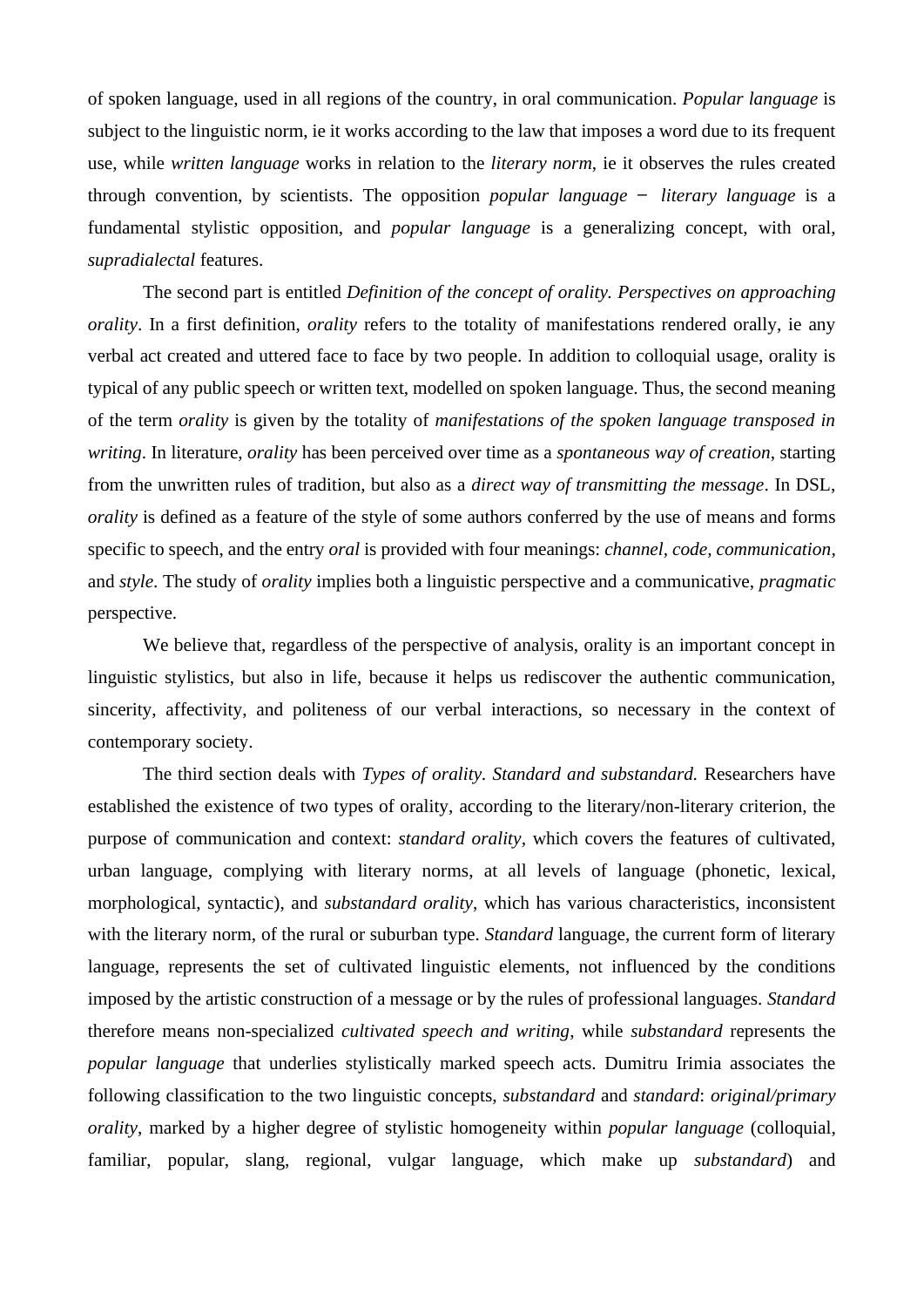*derived/secondary orality*, characterized by diminished stylistic homogeneity (it includes *discourse*  and *conversation*, respectively *standard*).

The last section is entitled *Orality and the fictional style*. Although some researchers consider that orality is the fifth or sixth functional style of the Romanian language, we share the opinion of those who consider that orality does not have the characteristics of a functional style, it is only a particular feature of the fictional style, a way of expression.

*Subchapter 2. Expressivity marks and levels of orality* has 2 major sections: *Linguistic marks of orality,* which consists of 4 parts: marks of the *phonetic-orthographic* level, marks of the *lexicophraseological* level, marks of the *morpho-syntactic* level, and marks of the *stylistic* level. Section 2 is entitled *Extralinguistic, paralinguistic, and non-linguistic marks of orality*. Rodica Zafiu's contribution is significant (*Marks of orality in the current journalistic language*, 2002) in classifying marks of orality into two broad categories: *inherent marks*, ie specific to the oral communication channel, and *marks* indirectly *associated* with orality according to sociolinguistic criteria, a classification that we also applied in the practical analysis of the corpus.

*Chapter II, Typology and expressivity of the linguistic marks of orality in Liviu Rebreanu's work*, is the largest and includes 5 major *subchapters*, which deal with the 5 main categories of linguistic marks of orality (lexical, phraseological, morphological, syntactic, and stylistic), throughout the writer's work (short stories, novels, dramatic work, diary, travel notes, journalism), each subchapter concluding with a series of specific *observations*. At the level of some of these subchapters, orthographic marks of orality were also analyzed. A total of 943 linguistic marks of orality in the work of Liviu Rebreanu were analyzed.

*Subchapter 2.1, Lexical marks*, contains 4 sections, corresponding to the analysis of the 3 registers, *popular, regional* and *familiar*, of *substandard orality*, the fourth part being dedicated to *notes*. The *popular register*, a diastratic variant of the language, includes words grouped in 4 lexicogrammatical classes (*nouns, adjectives, verbs,* and *adverbs*), with a definite expressivity in emphasizing the social and psychological dimension of the analyzed fictional universe. For example, the inventoried and analyzed *class of nouns* includes names of objects belonging to the human universe, from names of parts of the human body, clothing, household items, to names of professions, attitudes or social relations, such as *beregată, căprar, câșlegi, chimir, coderiște, coperiș, etc.* The second part of the subchapter, the *Regional register*, a diatopic variant of the language, analyzes specific Transylvanian words (phonetic and lexical), but also some Wallachian and Moldavian words, used by the writer. *Phonetic Transylvanian words* were analyzed as phenomena of vocalism and consonantism, and *lexical Transylvanian words* were classified according to the lexico-grammatical criterion (*substantival, adjectival, verbal,* and *adverbial*). For example, the *class of verbs* includes the words *bălălăi, bălăbăni, blogodori, etc.,* verbs of the fourth conjugation (*i*, closed vowel), which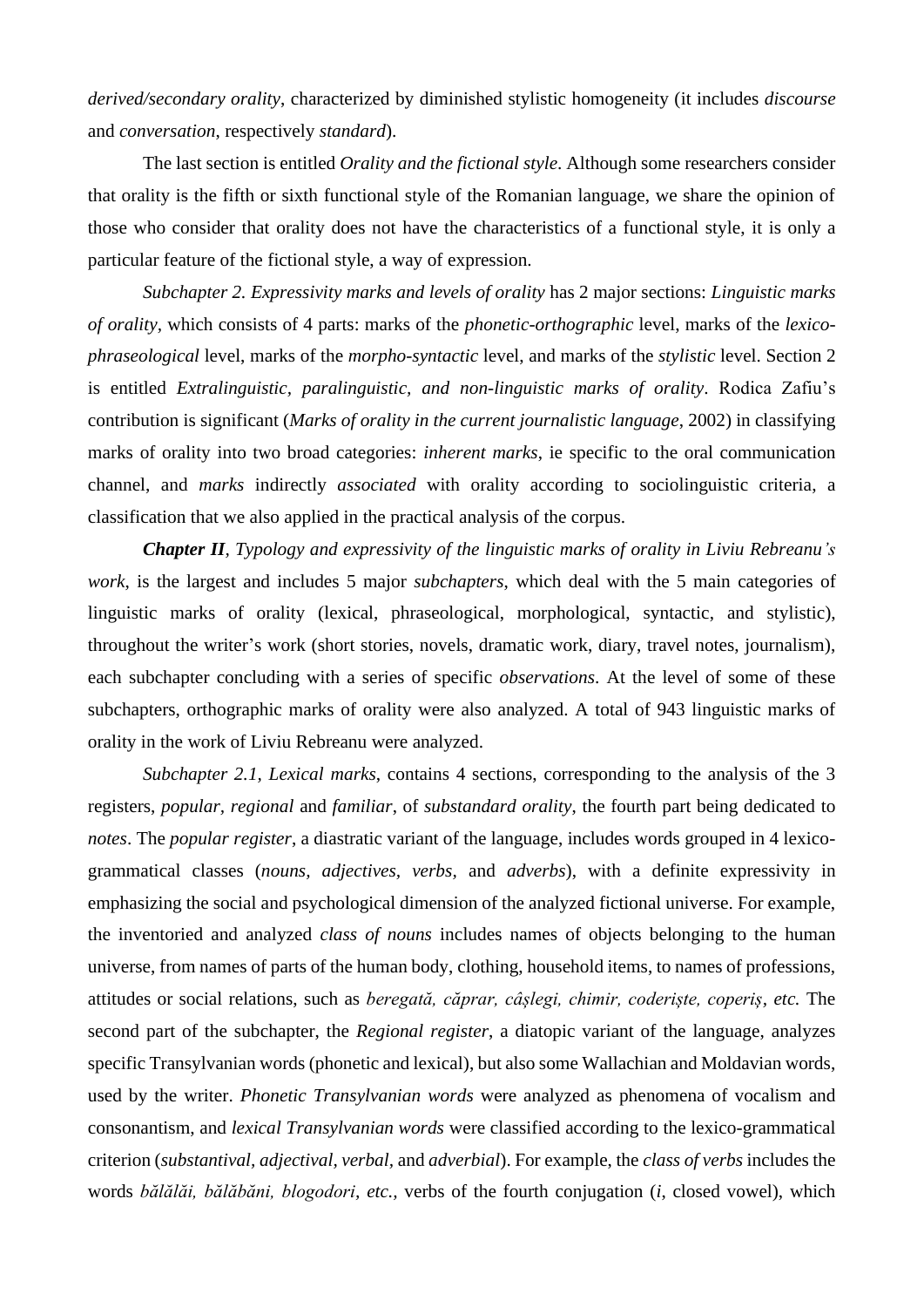suggests actions specific to a limited way of life, without any horizon, as well as physical and mental states deeply repressed in the tormented souls of the characters belonging to various social backgrounds. The third section of the subchapter, *Familiar register*, a diaphasic variant of the language, includes *words specific to the domestic, rural or peripheral urban universe: diminutives, augmentatives, familiar words as such*, respectively *hypochoristic forms, derogatory words, expressive words, appellations, words with pragmatized meaning, words of onomatopoeic formation, slang* words. Each category of familiar words was also structured into lexico-grammatical classes. For defining and analyzing the *popular, regional* and *familiar registers*, we used reference works such as the dictionaries of the Academy, and in analyzing and establishing the classification of the inventoried words as *regionalisms*, we used the linguistic atlases by regions of the Romanian Academy. The analysis of words focused on semantic and etymological aspects, aspects regarding formation and contextual meanings. 178 lexical marks of orality in the work of Liviu Rebreanu were analyzed.

*Subchapter 2. 2, Phraseological marks*, consists of 4 sections: *phrases* (classified into *substantival, adjectival, verbal, and adverbial*); *popular expressions* (classified as *expressions copying reality* and *imaginary expressions*) and *rhythmic phrases*; *paremiological structures and language stereotypes*. The fourth section of the subchapter was devoted to *statistical and interpretative observations*. The two important features of phraseological units are stability and idiomaticity. Although the theoretical framework is extremely diverse, *phraseology* is characterized by a dynamism of language, characterized by occurrences, changes, borrowings, loan translations, all contributing to the linguistic and cultural enrichment of a people. The quality of *linguistic universals* of popular expressions is supported by the fact that, disregarding the linguistic variable, from a semantic point of view they behave like a monolithic whole in all languages. As for the *expressions copying reality*, in Rebreanu's work we discover, in particular, *temporally unmarked popular expressions*, as well as *temporally marked expressions*, which enhance the expressivity, suggestivity and orality of the literary text. *Temporally unmarked popular expressions* are *old expressions* that reflect the *life of the community* (*a-și lua lumea în cap, a fi destul o botă la o oală, a sta pe spini, a-i trece sulițe reci prin inimă,* etc.) and *expressions* based on different *professional names* in rural areas (*a avea de furcă, a-i lua cuiva o piatră de moară de pe suflet,* etc.). *Temporally marked idiomatic expressions* refer to the presence of archaisms and neologisms in their composition (*a trece în revistă*). *Imaginary expressions* were also identified and analyzed, as expressions of a fantastic way of seeing the world, which can sensitize and determine a positive reception, from an aesthetic and moral point of view (*a se scula cu noaptea-n cap, a nu face cât o ceapă degerată,* etc). As for the *paremiological structures*, they were analyzed as phrasal, not phraseological units. The presence of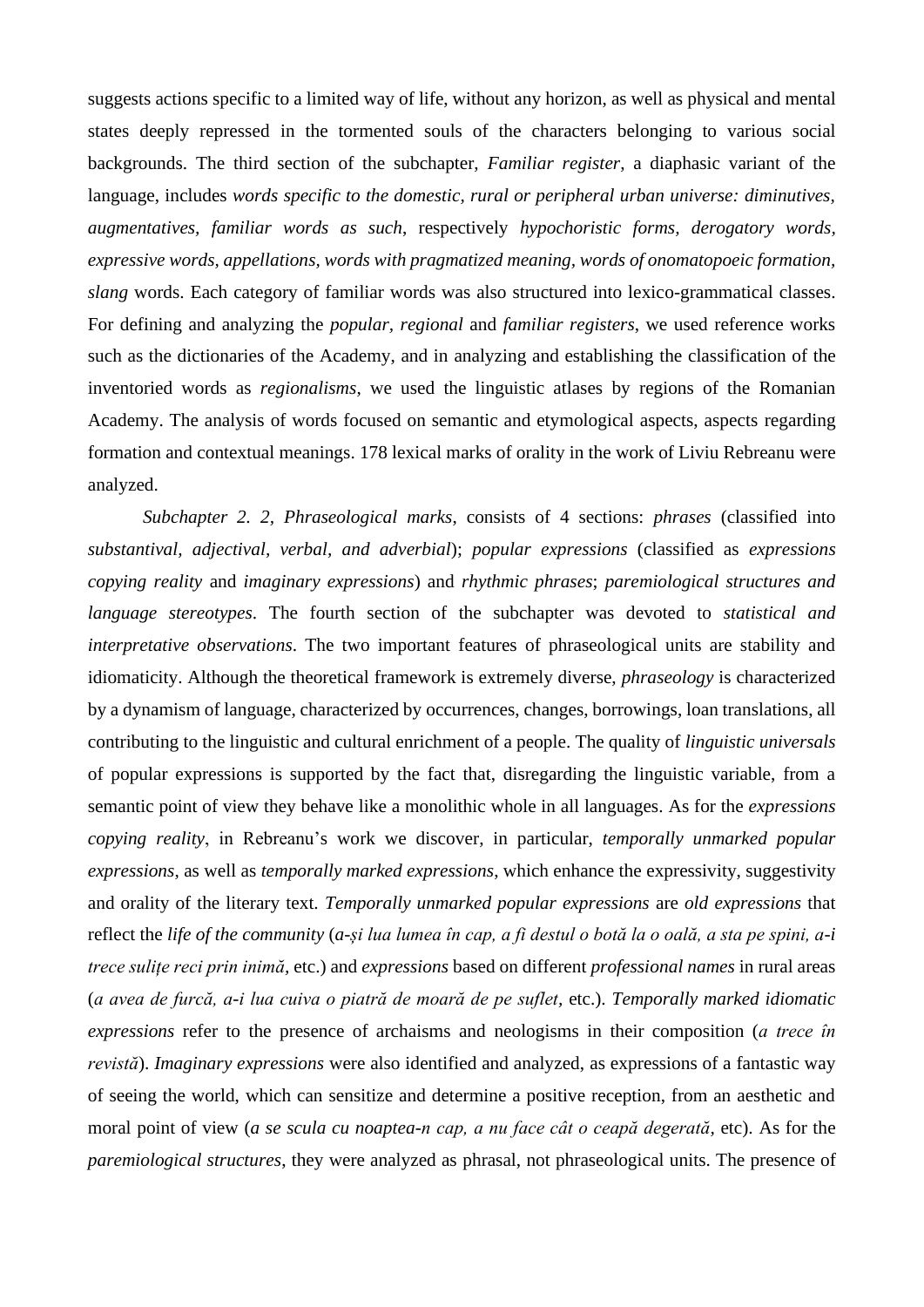phraseological units in a language gives it a real richness and expressivity. 184 phraseological marks of orality in the work of the writer were analyzed.

*Subchapter 2. 3*, entitled *Morphological marks*, investigates linguistic facts which do not correspond to the neat, standardized aspect of literary language, but belong to *popular language*, used by Liviu Rebreanu, both in works inspired by the world of the village and the outskirts of Bucharest, and in memoirs. The subchapter *Morphological marks* contains 5 sections which deal with nouns, pronouns, verbs and interjections, from the perspective of *substandard orality* or *primary orality*. Section 5 is entitled *Statistical and interpretative observations*.

In the section dedicated to *noun marks*, we inventoried and analyzed, from the point of view of orality, besides the predominant *nouns in the vocative* (masculine and feminine), *nouns with double number forms* (the writer preferring popular or archaic forms) and *nouns with double genitive – dative forms*, the forms rejected by the cultivated language being preferred too. As for the analysis of *vocative forms*, we highlighted the forms of address and the dynamics of their use, the writer's preference for certain forms to the detriment of others, as well as their role in shaping the significance of the message. From a morphemic standpoint, both categories of *vocative* were identified: *with specific desinences* (*bade, fato*) and *with desinences identical with the nominative* (*frate, părinte, etc*.). Nominal vocatives were identified as *non-protocol forms of address* (*substandard orality*, free of any convention), but also as *protocol forms of address* (*standard orality*). Apart from the pragmatic value, the nominal vocative becomes in the work of the Transylvanian writer a *fact of style* and an important means of *artistic orality*. The section on *pronominal marks* analyzes a series of *pronouns that have the category of person* (clitics of the personal pronoun and of the reflexive pronoun, the pronoun of politeness), but also *non-personal pronouns* (demonstrative, indefinite, negative, relative). In the section on *verbal marks*, we researched, besides the *predominant imperatives*, the *inverted verb forms of the indicative and the conditional* - and the *popular subjunctives*. The fourth section deals with *interjection* classes, as forms of interpellation. The *morphological marks of orality* continue to be the object of study of pragmalinguistics due to their essential role, as key components of the system of organizing a conversation. From the point of view of *pragmatic morphology*, they fall into the broad category of *allocutions* or *appellations*, seen as marks of access to the word or of the possibility of transferring the communicative role of sender. *Allocutions* are used in speech according to sociolinguistic norms generated on the basis of different types of relationships between the inhabitants of a given community and are described according to the terms of social distance or closeness. 244 morphological marks of orality were analyzed.

*Subchapter 2.4, Syntactic marks*, contains 9 sections. We illustrated the fact that of all the characteristics of oral communication, *spontaneity* influences the structure of the message and, implicitly, the *syntactic* level of the language used in the verbal exchanges between interlocutors, and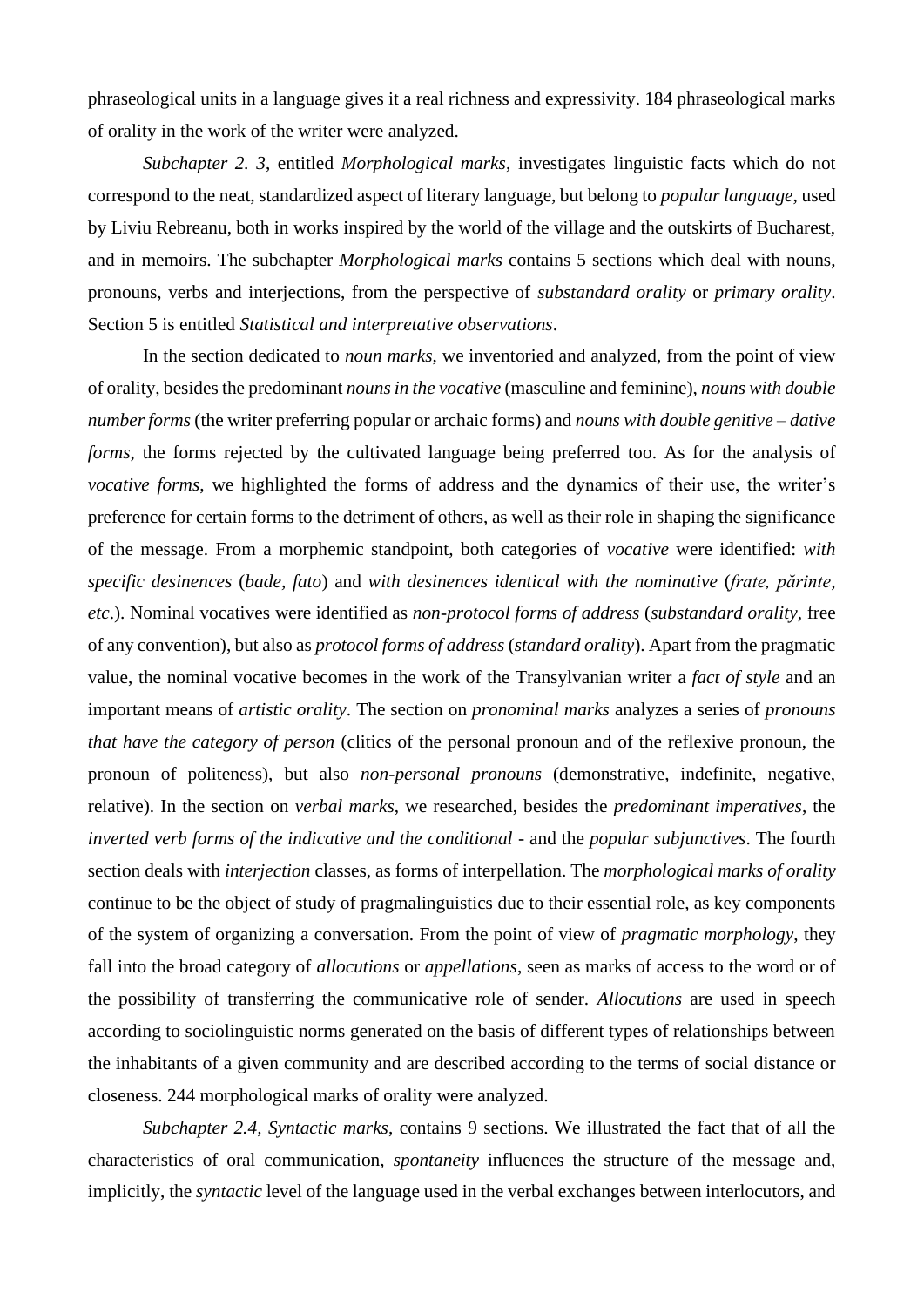that the syntax of oral discourse is determined by the dynamics of the interlocutory process, by the intervention of the emotional factor (hesitations, returns) and the action of the contextual factors of variability. The analyzed *syntactic marks* are: *sentence coordination relations, exclamatory and interrogative sentences, elements of relation by types of subordinates, incidental constructions, affective syntax, ellipsis, anacoluthon structures* and *disagreemen*t. Section 9 is devoted to the observations specific to the subchapter. For example, in the section *Elements of relation according to types of subordinate clauses*, we have shown that, depending on the means of construction, *junctional subordinates* are classified into: *conjunctive subordinates* (introduced by conjunctions and adverbs) and *pronominal subordinates* (introduced by pronouns and pronominal adjectives). Among the frequently used conjunctive elements that caught our attention in identifying different types of *conjunctive subordinate clauses* of Rebreanu's sentences are *să, că, dacă, de, căci, fiindcă* and *conjunctive phrases* such as *ca să, pentru că, măcar că*. Regarding the *incidence*, we have emphasized the fact that it represents the phenomenon of syntactic discontinuity, produced by the intersection of two independent structures that are part of different planes of speech: the *primary structure*  (communicated message) and the *incidental structure* (additional communication). Among the "most revealing" syntactic marks of *affective* orality, inventoried and analyzed from a linguistic, psycholinguistic, pragmatic and stylistic point of view, we signal the presence of *unfinished sentences*. From a stylistic point of view, the ellipsis, a construction figure, is caused by the need for economy in language (because time is precious in speech too), the conciseness of expression, expressivity, or emotions. Even avoided, missing elements are important for understanding communication. Short answers to questions, affirmative answers expressed by a repetition of pronouns, prepositions, or conjunctions from the question, briefed answers after partial questions about the subject, complement, or predicate noun are elliptical. The syntactic level is supported by the orthographic and punctuation level. The elements of the graphic system, the *graphostylemes*, are signs capable of gathering a series of stylistic values meant to outline the orality of the written text, being used intentionally by the sender, for expressive and affective purposes. 173 syntactic marks of orality present in the writer's work were analyzed.

*Subchapter 2.5, Stylistic marks*, has 4 sections, of which 3 are dedicated to the following categories: *direct style* and *free indirect style*; *inversions, repetitive and tautological formulas; imprecations and indices of affectivity* (*affective means of achieving the absolute superlative, the ethical dative, the possessive dative, diminutives, the affective tropes, and the narrative* "*și*"). Part 4 contains the *Statistical and interpretative observations* relating to the subchapter. Whether out of fear or prudence, Rebreanu's characters, like those with whom Caragiale and Slavici had accustomed us, express their thoughts especially in the *free indirect style*, with sentences uttered as if for themselves. For this reason, when they do not explode full of courage, words are muttered, barely whispered. *Free*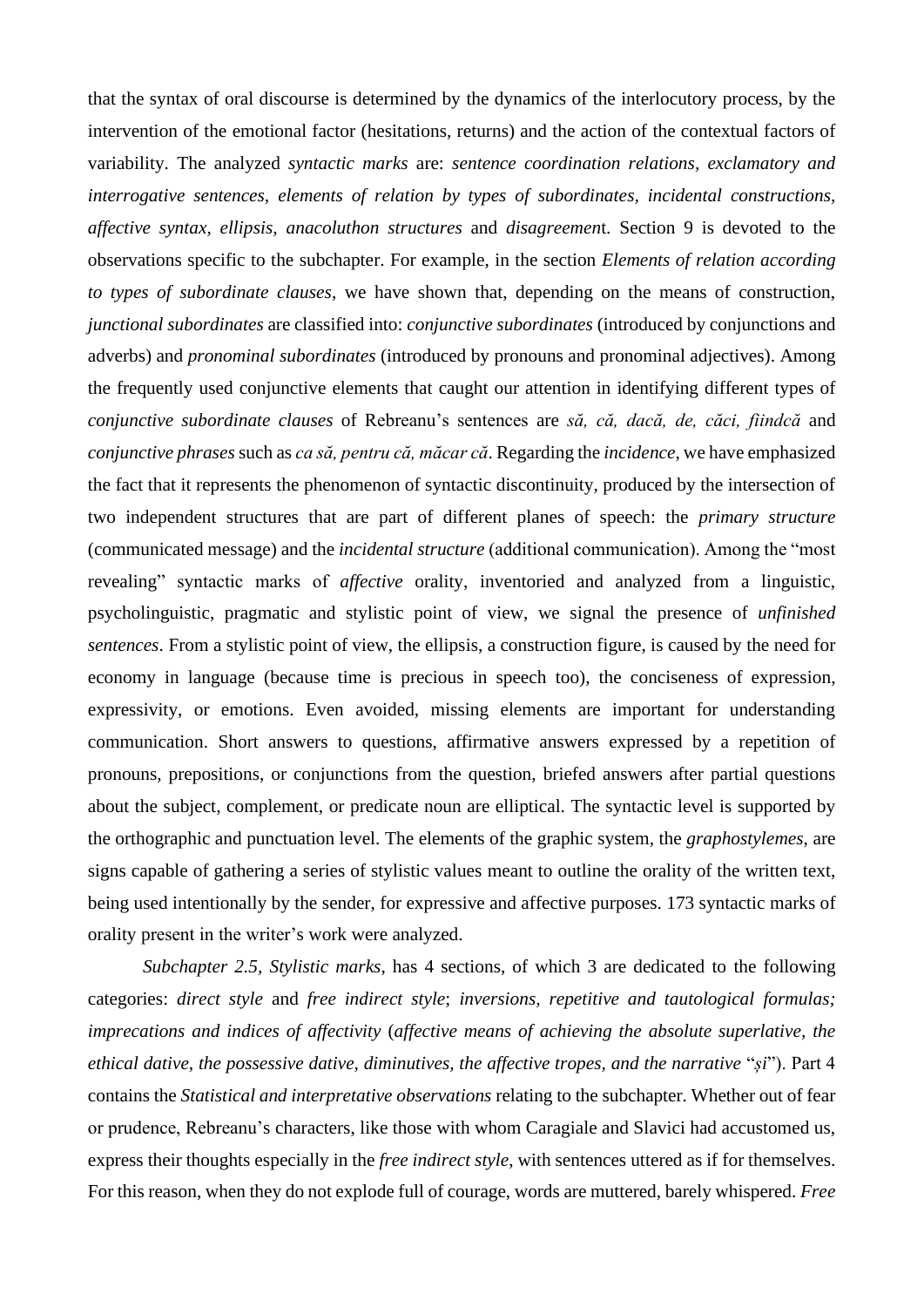*indirect style* therefore represents the translation of the characters' intimate thoughts through their own words, shy, heavy, bitter or painful, and the overlapping of the writer's parallel comment, highlighting different levels of human suffering, historically, socially, psychologically, erotically, existentially determined. The utterances in the free indirect style, in the writer's work, are inscribed in the reflexive SIL, as subjectivized utterances (as a narrative way adequate to the rendering of the inner turmoil of Ițic Ștrul, of Prince Horia or of Apostol Bologa). The *repetition*s were classified according to several criteria, according to GALR (2008). From a stylistic-syntactic point of view, they are classified into *unitary* and *non-unitary repetitive structures* (the terms of repetition are distinct, they do not belong to the same syntactic units). Other classification criteria are: linguistic achievement, distance between terms, intentionality, structure fixity, the role of the speaker in the verbal interaction. Although a fall into disuse of the *imprecation* was mentioned, in the work of Liviu Rebreanu, inspired by the world of the village and the outskirts of Bucharest, in particular, we identified a wide range of such "magic" formulas, their frequent use being determined especially by the inferior social status of the characters. In order to enhance its power of suggestion, popular intelligence changed the word order of the central verbal structure, by *moving the auxiliary + a noun to the right* (*putrezi-ți-ar oasele, bătu-te-ar Dumnezeu*) and by *interposing the unstressed pronominal form of the dative or the accusative* (*ți, te/îl*), as if the intention was that the speaker could not escape the "black magic" of insult or curse. 164 stylistic marks of orality present in Rebreanu's work were analyzed.

*Chapter III, Typology and expressivity of the pragmatic-discursive marks of orality in the work of Liviu Rebreanu*, has 4 subchapters. *Subchapter 3.1, Extralinguistic marks*, presents a series of theoretical concepts necessary for the research and deals with the following categories: *clichéd discursive marks, modals, deictics, anaphoric pragmatic elements, focalizers, phrasal and transphrasal connectors*. We exemplified with the work of Rebreanu the six types of *locutionary acts*, according to *Gramatica limbii române* (2008)/ 'Grammar of the Romanian language'. *Subchapter 3.2, Paralinguistic marks*, deals with the specific theoretical-applicative aspects of the following indices of orality: *tone, variations in speech rhythm, verbal flow, affective accent, intonation, pause,* and *silence*. *Subchapter 3. 3, Non-linguistic marks*, analyzes *body language, colour language, the language of personal objects.* We have illustrated the fact that these marks can sometimes complete and even replace verbal language and that *facial expressions* and *gestures* are the most representative. *Subchapter 3. 4, Statistical and interpretative observations*, contains the conclusions regarding the pragmatic-discursive marks, as a whole. 206 pragmatic-discursive marks of Rebreanu's orality were analyzed.

The *analytical work method* was predominantly concretized in a *linguistic analysis*, specific to each level of language (*lexicological analysis, structural-semantic analysis, etymological, phonetic*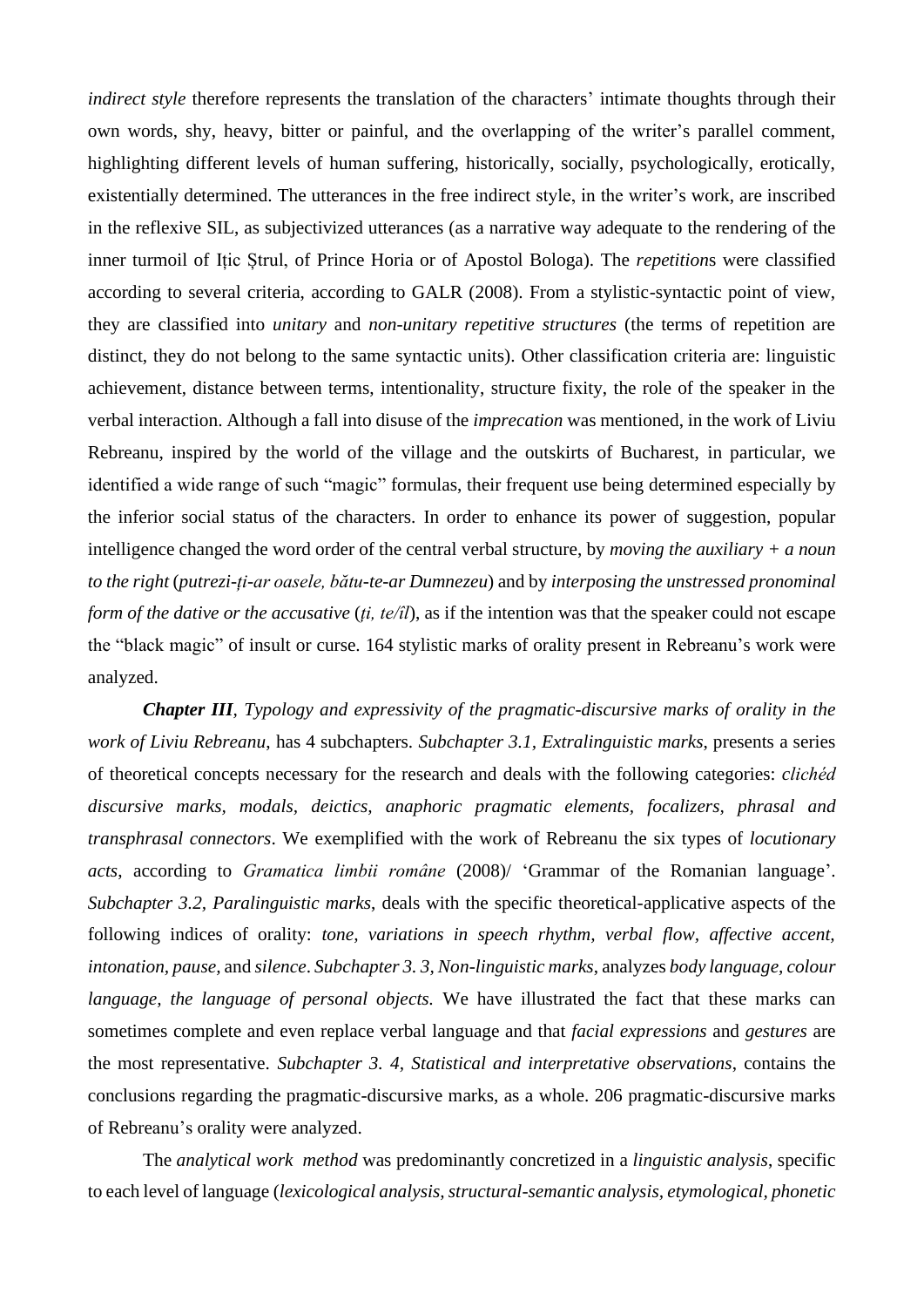*analysis, phraseological analysis, morphological analysis, syntactic analysis, orthographic analysis, stylistic analysis, pragmatic analysis*), in some *procedures of comparative analysis*, in a *contextual analysis*. The *analysis* of each category of marks was *synchronous* and *syntagmatic* and was followed by the application of the *statistical method, the interpretative method* and the *method of graphic representation* regarding the weight of each category of marks of orality in the work of Liviu Rebreanu.

The *Conclusions*, the four *Annexes* (Annex no. 1 *Graphic representation of orality marks in the work of Liviu Rebreanu*; Annex no. 2 *Regionalisms not recorded in dictionaries*; Annex no. 3 *Pseudo-regionalisms*; Annex no. 4. *List of abbreviations*) and the *Bibliography* represent the final part of the thesis.

Liviu Rebreanu made a delicious synthesis of the most diverse linguistic elements of oral inspiration, as means of artistic expression, his love for the living language of the *Romanian* peasant or *man* being visible. Quite often, in the same sentence or in the same work, the popular word coexists with its literary variant, but most of the analyzed morphological, syntactic, stylistic and pragmaticdiscursive marks belong to substandard orality. However, the coexistence of the two types of orality, *substandard* and *standard*, in the work of the writer, denotes the unity and richness of the language and increases, of course, the expressivity of the narrative discourse. Liviu Rebreanu contributed substantially to the consolidation, revitalization and evolution of the Romanian literary language**.**

#### **BIBLIOGRAPHY**

- Academia Română, *Gramatica limbii române* I. *Cuvântul*, II. *Enunțul* (GALR), București, Editura Academiei Române, 2005.
- Academia Română, *Gramatica limbii române* I. *Cuvântul*, II. *Enunțul* (GALR), București, Editura Academiei Române, 2008.
- Academia Română, *Gramatica de bază a limbii române* (GBLR), București, Editura Univers Educațional Gold, 2010.
- Academia Română, *Dicționar ortografic, ortoepic și morfologic* (DOOM), ediția a II-a, București, Editura Univers Enciclopedic Gold, 2005.
- Academia Română, *Dicționar ortografic, ortoepic și morfologic* (DOOM), ediția a III-a, București, Editura Univers Enciclopedic Gold, 2021.
- Academia Română (Rusu, Grigore; Bidian, Viorel; Loșonți, Dumitru), *Atlasul lingvistic român pe regiuni ̶Transilvania*, I, București, Editura Academiei Române, 1992.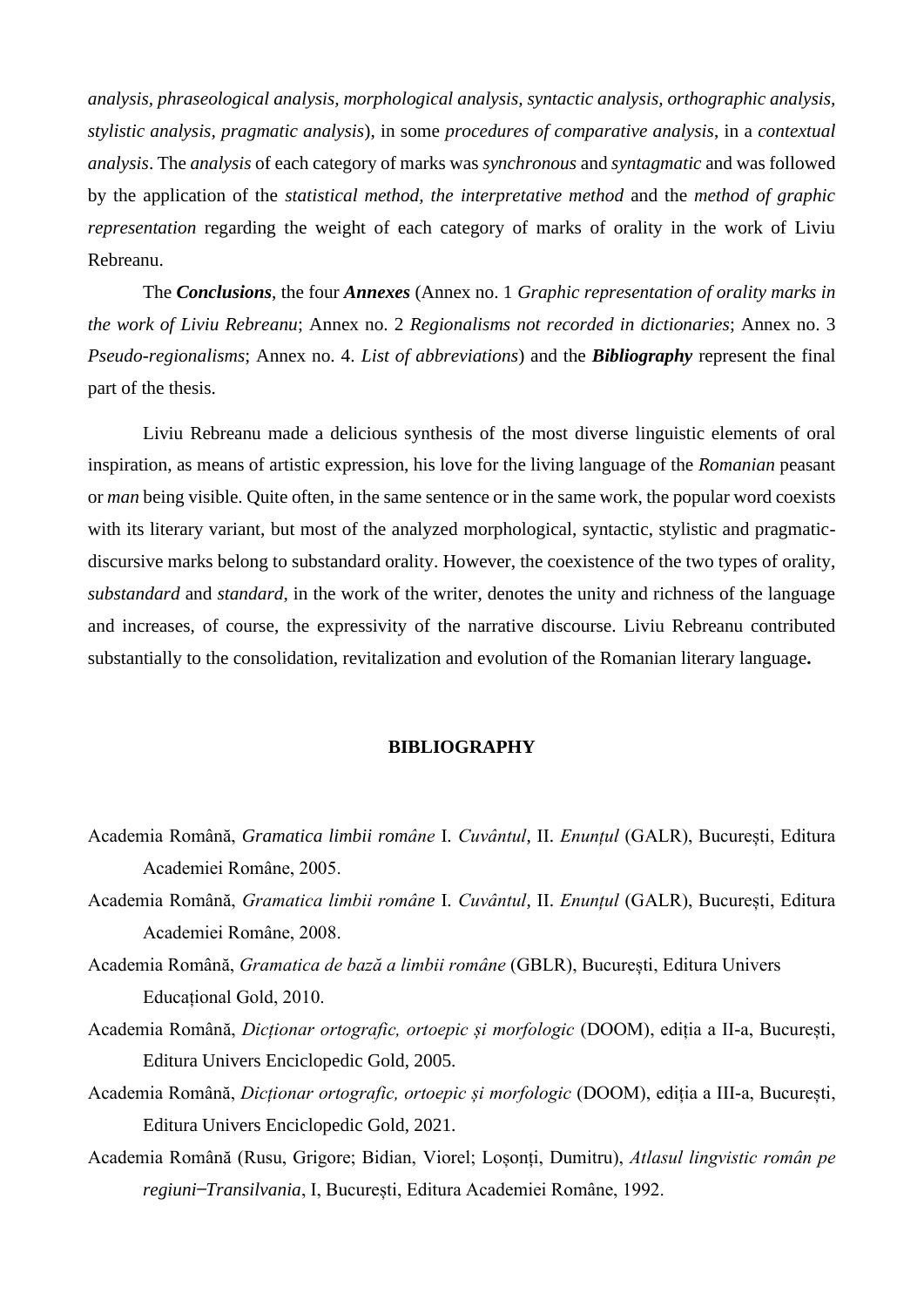- Academia Română (Rusu, Grigore; Bidian, Viorel; Loșonți, Dumitru), *Atlasul lingvistic român pe regiuni ̶ Transilvania, Date despre localități și informatori*, București, Editura Academiei Române, 1992.
- Academia Română (Rusu, Grigore; Bidian, Viorel; Loșonți, Dumitru), *Atlasul lingvistic român pe regiuni ̶Transilvania*, II, București, Editura Academiei Române, 1997.
- Academia Română (Rusu, Grigore; Bidian, Viorel; Loșonți, Dumitru), *Atlasul lingvistic român pe regiuni ̶Transilvania*, III, București, Editura Academiei Române, 2002.
- Academia Română, Rusu (Grigore; Bidian, Viorel; Loșonți, Dumitru), *Atlasul lingvistic român pe regiuni ̶Transilvania*, IV, București, Editura Academiei Române, 2006.
- Academia Română, *Atlasul lingvistic român pe regiuni ̶Muntenia și Dobrogea*, IV, coordonator Teofil Teaha, București, Editura Academiei Române, 2004.
- Academia Română, *Dicționarul explicativ al limbii române*, București, Editura Univers Enciclopedic Gold, 2009.
- Academia Română, *Dicționarul limbii române, vol I ̶ XIX*, București, Editura Academiei Române, 2010.
- Academia Română, *Enciclopedia limbii române*, coordonator Marius Sala, București, Editura Univers Enciclopedic, 2001.
- Academia Română, *Micul dicționar academic,* coordonator Marius Sala, București, Editura Univers Enciclopedic, 2010.
- Agache, Liliana, *Vocabularul limbii române în diacronie*, București, Editura ProUniversitaria, 2017.
- Aioane, Mirela, *Mărci discursive metatextuale în limbile italiană și română*, in ,,Meridian critic", nr.1, vol. 28, Suceava, Editura Universității din Suceava, 2017, pp. 65-71, diacronia.ro, accessed 29.07.2021.
- Andrei, Nicolae; Tănase, Ion Constantin, *Dicționar de locuțiuni, expresii și sintagme românești* (DLESR), București, Editura Oscar Print, 2004.
- Andriescu, Al., *Expresia idiomatică în romanul "Răscoala" de Liviu Rebreanu*, in ,,Limba română", IV, nr. 4, 1955, pp. 46-50.
- Avram, Mioara, *Poate fi vocativul parte de propoziție*?, in ,,Limbă și literatură", nr. 2, 1980, pp. 141- 167.
- Avram, Mioara, *Punctuația și implicațiile ei în limbă și în comunicare*, in ,,Limbă și literatură", vol. I, București, 1980, pp. 11-26.
- Avram, Mioara, *Probleme ale exprimării corecte*, Bucuresti, Editura Academiei, 1987.
- Avram, Mioara, *Gramatica pentru toți*, București, Editura Humanitas, 2001.
- Balotă, Nicolae, *De la Ion la Ioanide. Prozatori români ai secolului XX*, București, Editura Eminescu, 1974.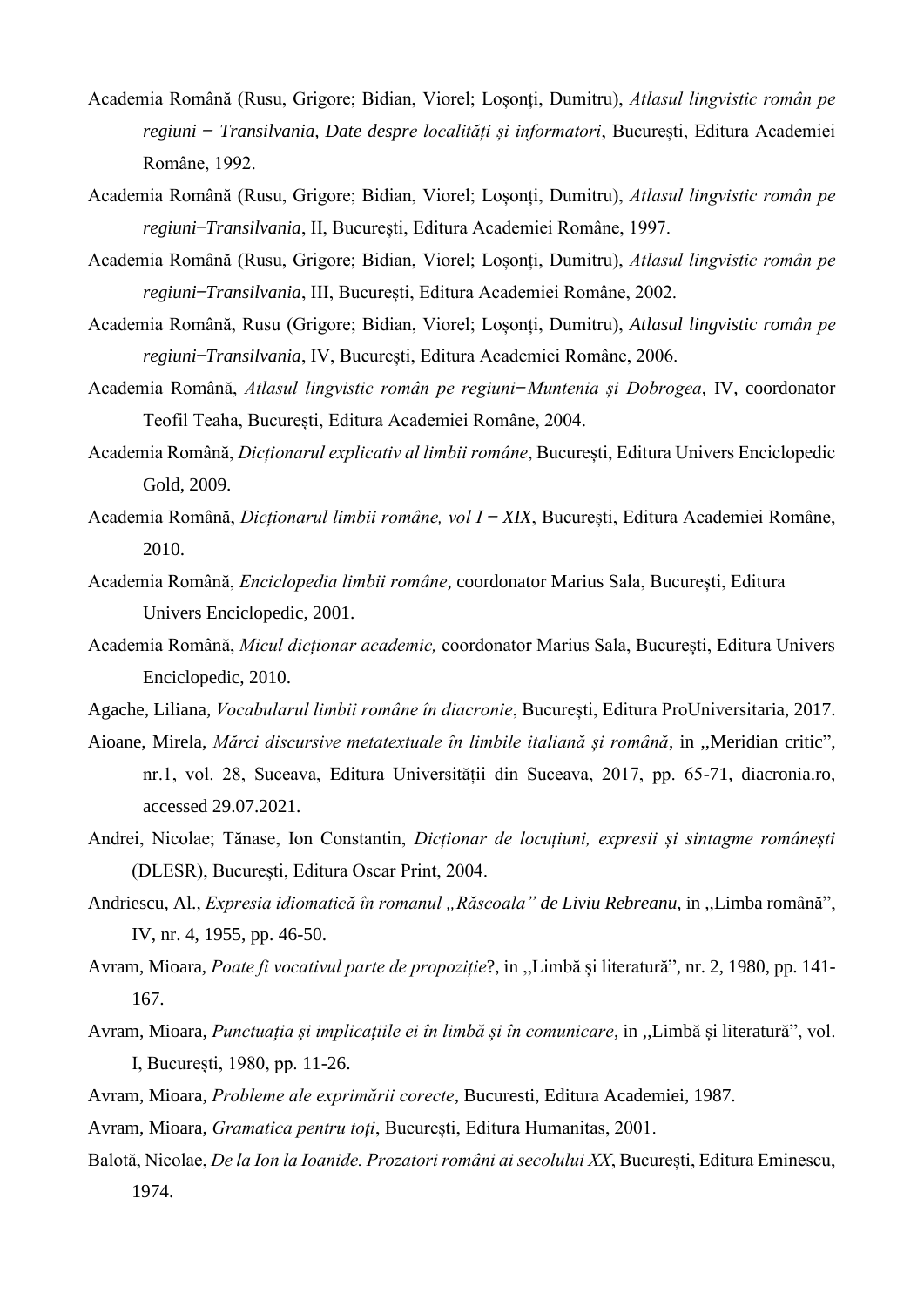- Bărbulescu, Ioana Mariela, *Studii de frazeologie comparativă în limbile română și sârbă. Frazeologisme substantivale,* in ,,Romanoslavica", vol. XLVII, nr.1, București, Editura Universității din București, 2011, [http://macedonia.kroraina.com/rs/rs47\\_1\\_9.pdf.](http://macedonia.kroraina.com/rs/rs47_1_9.pdf), pp. 91-99, (accessed 10.02. 2020).
- Bârleanu, Ion-Horia; Rostoș, Ioana, *Contribuţia lui Alexandru Philippide la stabilirea repartiţiei dialectale a dacoromânei,* in ,,Analele Universității Alexandru Ioan Cuza*",* Iași, Secțiunea III,. Lingvistică, LIX, 2013, pp. 43-63,

<https://www.diacronia.ro/en/indexing/details/A1617> (accessed 10.09.2020).

- Bidu-Vrânceanu, Angela, *Paradigmatic şi sintagmatic în semantică*, in ,,Limba română", 29, nr.1, 1980, pp. 3 -10.
- Bidu-Vrânceanu, Angela *et alli*., *Dicționar general de științe ale limbii*, București, Editura Științifică, 1997.
- Bilăuca, Monica, *Vestimențația ca formă de cultură materială, reflectată în frazeologia românească și în discursul public*, in ,,Meridian critic", nr. 2, vol. 25, Suceava, Editura Universității din Suceava, 2015,<http://meridiancritic.usv.ro/index.php?page=2015-2-en> (accessed 15.10.2019).

Blaga, Lucian, *Elanul insulei*, Cluj-Napoca, Editura Dacia, 1977.

- Blaga, Lucian, *Studiul proverbului*, in ,,*Zări şi etape*", București, Editura Minerva, 1990, pp. 251- 253.
- Breazu, Ion, *Literatura Transilvaniei*, Cluj-Napoca, Editura Casa Școalelor, 1944, [www.dacoromanica.ro,](http://www.dacoromanica.ro/) (accessed 04.08.2021).
- Bochmann, Klaus, *Limba română: istorie, variante, conflicte, o privire din afară*, Chișinău, Editura Cartdidact, 2004.
- Boerescu, Pârvu, *Etimologii românești controversate*, București, Editura Academiei Române, 2017.
- Bogdan-Dascălu, Doina, *Parafraza ca procedeu literar-artistic*, in ,,Studii și cercetări lingvistice",

43, nr. 2, București, 1992, pp.143-157,

[http://dspace.bcu-iasi.ro/static/web/viewer.html?file=http://dspace.bcu-](http://dspace.bcu-iasi.ro/static/web/viewer.html?file=http://dspace.bcu-iasi.ro/bitstream/handle/123456789/9541/Bogdan-Dascalu%2c%20D.%2c%20Parafraza%20ca%20procedeu%20literar-artistic%2c%20SCL%2c%201992%2c%20An%2043%2c%20Nr.%202%2c%20p.%20143-157.pdf?sequence=1&isAllowed=y)

[iasi.ro/bitstream/handle/123456789/9541/Bogdan-](http://dspace.bcu-iasi.ro/static/web/viewer.html?file=http://dspace.bcu-iasi.ro/bitstream/handle/123456789/9541/Bogdan-Dascalu%2c%20D.%2c%20Parafraza%20ca%20procedeu%20literar-artistic%2c%20SCL%2c%201992%2c%20An%2043%2c%20Nr.%202%2c%20p.%20143-157.pdf?sequence=1&isAllowed=y)

[Dascalu%2c%20D.%2c%20Parafraza%20ca%20procedeu%20literar-](http://dspace.bcu-iasi.ro/static/web/viewer.html?file=http://dspace.bcu-iasi.ro/bitstream/handle/123456789/9541/Bogdan-Dascalu%2c%20D.%2c%20Parafraza%20ca%20procedeu%20literar-artistic%2c%20SCL%2c%201992%2c%20An%2043%2c%20Nr.%202%2c%20p.%20143-157.pdf?sequence=1&isAllowed=y)

[artistic%2c%20SCL%2c%201992%2c%20An%2043%2c%20Nr.%202%2c%20p.%20143-](http://dspace.bcu-iasi.ro/static/web/viewer.html?file=http://dspace.bcu-iasi.ro/bitstream/handle/123456789/9541/Bogdan-Dascalu%2c%20D.%2c%20Parafraza%20ca%20procedeu%20literar-artistic%2c%20SCL%2c%201992%2c%20An%2043%2c%20Nr.%202%2c%20p.%20143-157.pdf?sequence=1&isAllowed=y)

[157.pdf?sequence=1&isAllowed=y](http://dspace.bcu-iasi.ro/static/web/viewer.html?file=http://dspace.bcu-iasi.ro/bitstream/handle/123456789/9541/Bogdan-Dascalu%2c%20D.%2c%20Parafraza%20ca%20procedeu%20literar-artistic%2c%20SCL%2c%201992%2c%20An%2043%2c%20Nr.%202%2c%20p.%20143-157.pdf?sequence=1&isAllowed=y) (accessed 20.11.2019).

Bogdan-Oprea, Helga, *Frazeologia și importanța ei pentru etimologia lexicală (cu specială referire la împrumuturile și calcurile frazeologice românești de origine franceză),* București, Editura Universității din București, 2010, pp. 197-221, https://www.diacronia.ro/en/indexing/details/V824 (accessed 20.04.2021).

Bogdan-Oprea, Helga, *Tipuri de variante paremiologice în limba română*, București, Editura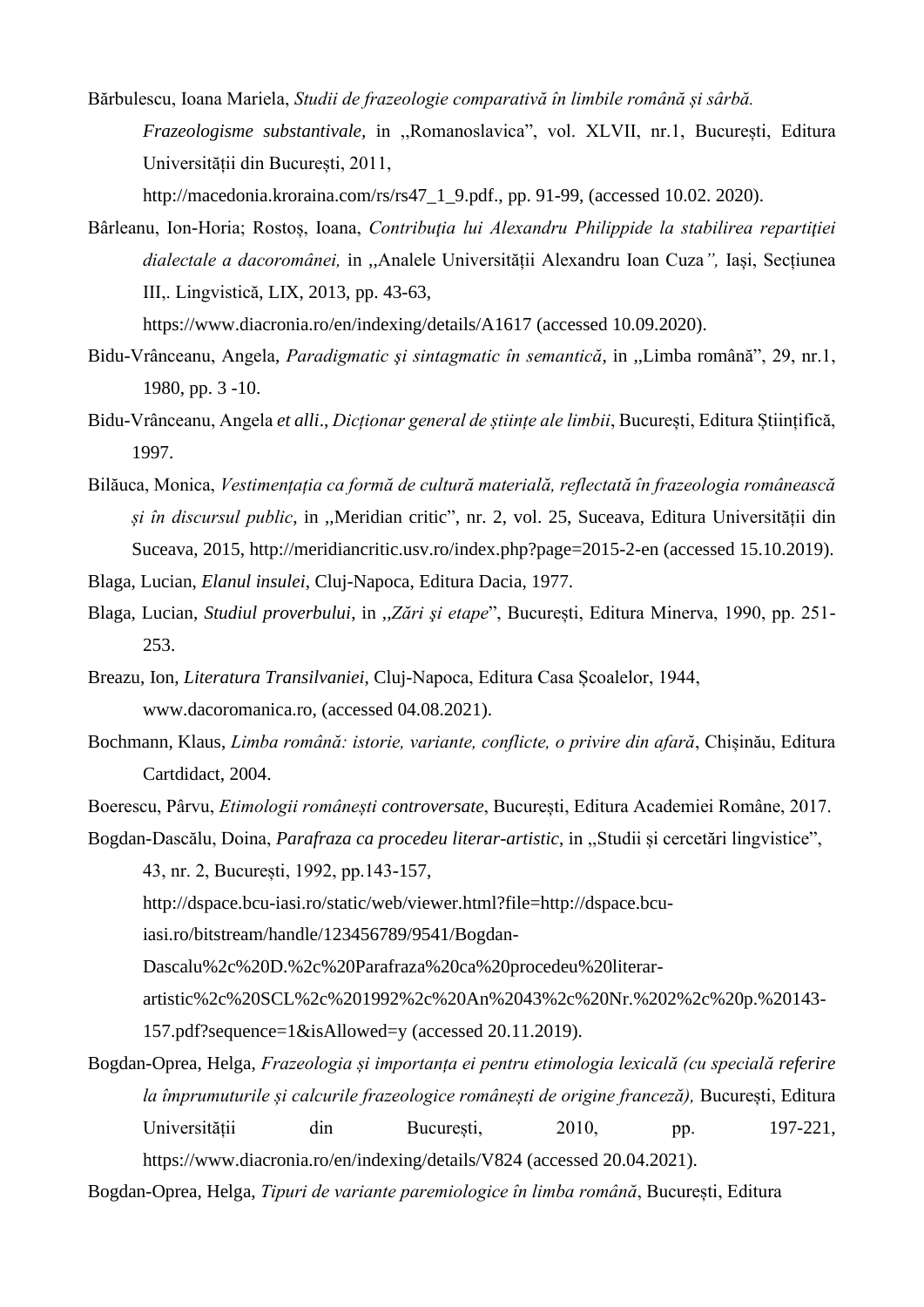Universității din București, 2016, pp. 231-235,

https://www.diacronia.ro/en/indexing/details/V2337/pdf (accessed 10.XII. 2021).

- Borcilă, Mircea, *Aspecte ale unei sinteze teoretice în stilistică*, in ,,Cercetări de lingvistică", XVII, Cluj-Napoca, 1972, p. 309.
- Borcilă, Mircea, *Lingvistica integrală și fundamentele metaforologiei*, in *Dacoromania*, VII\_VIII, Cluj- Napoca, Editura Academiei, 2002-2003, pp. 47-77,

<http://www.diacronia.ro/en/indexing/details/A1827> (accessed 12.01.2019).

- Boutiére*,* Jean, *Viața și opera lui Ion Creangă (1930*). Traducere și prefață de Constantin Ciopraga, Iași, Editura Junimea, 1976.
- Breazu, Ionela Matilda, *Prepoziția în frazeologie*, Craiova, Editura Universitaria, 2017, diacronia.ro.
- Breban, Vasile; Bulgăr, Gheorghe, *Dicționar de expresii și locuțiuni românești* (DELR), București, Editura Științifică, pdf, 1969.
- Brown, Penelope; Levinson, Stephen, *Politeness. Same universals in language usage*, in ,,Studies Interactional Sociolinguistics 4", Cambridge, Cambridge University Press, 1978, [https://www.academia.edu/26395652/Politeness\\_Some\\_universals\\_in\\_language\\_usage,](https://www.academia.edu/26395652/Politeness_Some_universals_in_language_usage) (accessed 20.03.2020), (our transl.).
- Bucă, Marin, *Marele dicționar de expresii românești* (MDER), București, Editura Meteor, Press, 2011.
- Buciu, Mariana, *Familiar and expressive terms in Liviu Rebreanu's short stories,* in ,,Communication, Context, Interdisciplinarity, Section Language and Discourse", Târgu-Mureș, 2020a, pp. 157-163,

[https://www.diacronia.ro/en/indexing/details/A32429/pdf,](https://www.diacronia.ro/en/indexing/details/A32429/pdf) (accessed 11.05.2021).

Buciu, Mariana, *Lexical markers of orality in Liviu Rebreanu's short stories: the popular register,* in ,,Communication, Context, Interdisciplinarity, Section Language and Discourse", Târgu-Mureș, 2020b, pp. 164-170,

[https://www.diacronia.ro/en/indexing/details/A32430/pdf,](https://www.diacronia.ro/en/indexing/details/A32430/pdf) (accessed 10.06.2021).

Buciu, Mariana, *Despre oralitate*, in the volume "The Dialogue of Multicultural Discourses", Târgu Mureș, Editura Arhipelag XXI Press, 2020c, pp. 251-258,

[http://asociatia-alpha.ro/ldmd/08-2020/LDMD-08-Lang.pdf,](http://asociatia-alpha.ro/ldmd/08-2020/LDMD-08-Lang.pdf) (accessed 18.03.2021).

- Buciu, Mariana, *Lexical and Morphological Marks of Orality in the Short Story ,,Talerii" by Liviu Rebreanu, Globalization, Intercultural Dialogue and National Identity***,** Târgu Mureș, editura Arhipelag XXI Press, 2021, pp. 238-244, [http://asociatia-alpha.ro/gidni/08-2021/GIDNI-08-](http://asociatia-alpha.ro/gidni/08-2021/GIDNI-08-Lang-a.pdf) [Lang-a.pdf,](http://asociatia-alpha.ro/gidni/08-2021/GIDNI-08-Lang-a.pdf) (accessed 15.01.2022).
- Bulgăr, Gh., *Despre analiza limbii și a stilului unei opere literare*, in ,,Limba română", II, nr. 4, 1953, pp. 57-63.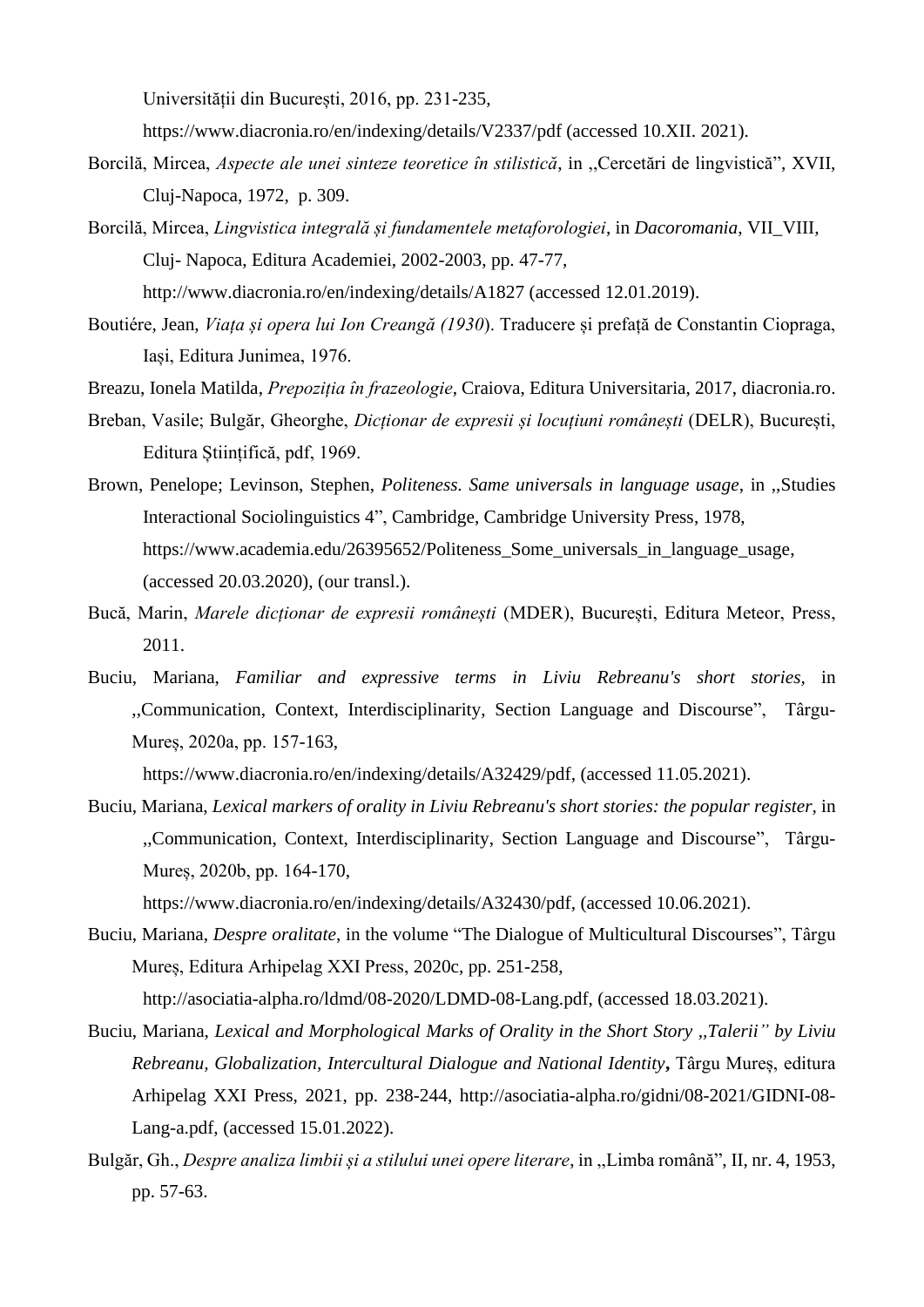- Bulgăr, Gh., *Originalitatea stilistică a operei lui Mihail Sadoveanu*, in ,,Limba română", VI, 1956, nr. 6, p. 8.
- Bulgăr, Gh., *Problemele limbii literare în concepția scriitorilor români*, București, Editura Didactică și Pedagogică, 1966.
- Bulgăr, Gh.; Dobridor ̶ Constantinescu, Gh., *Dicționar de arhaisme și regionalisme*, București, Editura Saeculum I.O., 2000.
- Butiurca, Doina, *Locuțiuni/expresii și tipare cognitive*, in ,,Limba română", XXII (3-4), Chișinău, pp. 41-46, 2012,

[https://www.diacronia.ro/ro/indexing/details/A20734,](https://www.diacronia.ro/ro/indexing/details/A20734) (accessed July 2020).

- Bușmachiu, Victoria*, Stratificarea funcțional-stilistică a lexicului limbii române*, 2012, pp. 159-166, http://www.diacronia.ro/ro/indexing/details/A6835, (accessed 2.09.2020).
- Caragiale, I.L., *Teatru*, București, Editura Minerva, 1987.
- Cazacu, Boris, *Istoria limbii române literare și problemele studierii ei*, in ,,Viața Românească", X, nr.7, Iași, 1957, p. 139.
- Călin, Mariana Gherghina, *Situaționalul /acela/în texte literare actuale*, in ,,Lucrările celui de-al șaselea Simpozion Internațional de Lingvistică" al Institutului de Lingvistică ,,Iorgu Iordan-Alexandru Rosetti", București, Editura Univers Enciclopedic Gold, 2015, pp. 659-670.
- Călinescu, George, *Istoria literaturii române de la origini până în prezent*, București, Editura Minerva, 1988.
- Căpățână, Cecilia, *Elemente de frazeologie*, Craiova, Editura Universitaria, 2009.
- Căpățână, Cecilia; Preda, Anamaria, *Observații asupra colocațiilor verbului a da*, București, Editura Universității din București, 2014, diacronia.ro.
- Căpușan, Maria Vodă, *Despre Caragiale*, Cluj-Napoca, Editura Dacia, 1982.
- Chelcea, Septimiu; Ivan, Loredana; Chelcea, Adina, *Comunicarea nonverbală:gesturile și postura*, București, Editura Comunicare.ro, 2005.
- Cioculescu, Șerban, *Aspecte literare contemporane*, Bucureşti, Editura Minerva, 1972.
- Cișmaș, Suzana Carmen, *Construcţie şi stil la Rebreanu şi Reymont*,
	- [https://licart2010.files.wordpress.com/2010/03/constructie-stil-rebreanu.pdf.](https://licart2010.files.wordpress.com/2010/03/constructie-stil-rebreanu.pdf) (accessed 10.09.2021).
- Coca, Monica Geanina, *Valențe semantice și pragmatice ale construcțiilor fixe comparative românești,* in ,,Meridian critic", nr. 2, vol. 31, Suceava, Editura Universității din Suceava, 2018, pp. 187-195, [https://www.diacronia.ro/en/indexing/details/A30177/pdf,](https://www.diacronia.ro/en/indexing/details/A30177/pdf) (accessed 09.04. 2020).
- Colciar, Rozalia, *Textul dialectal din perspectivă pragmatică*, Târgu-Mureș, Editura Universității Petru Maior, 2007, pp. 232-238,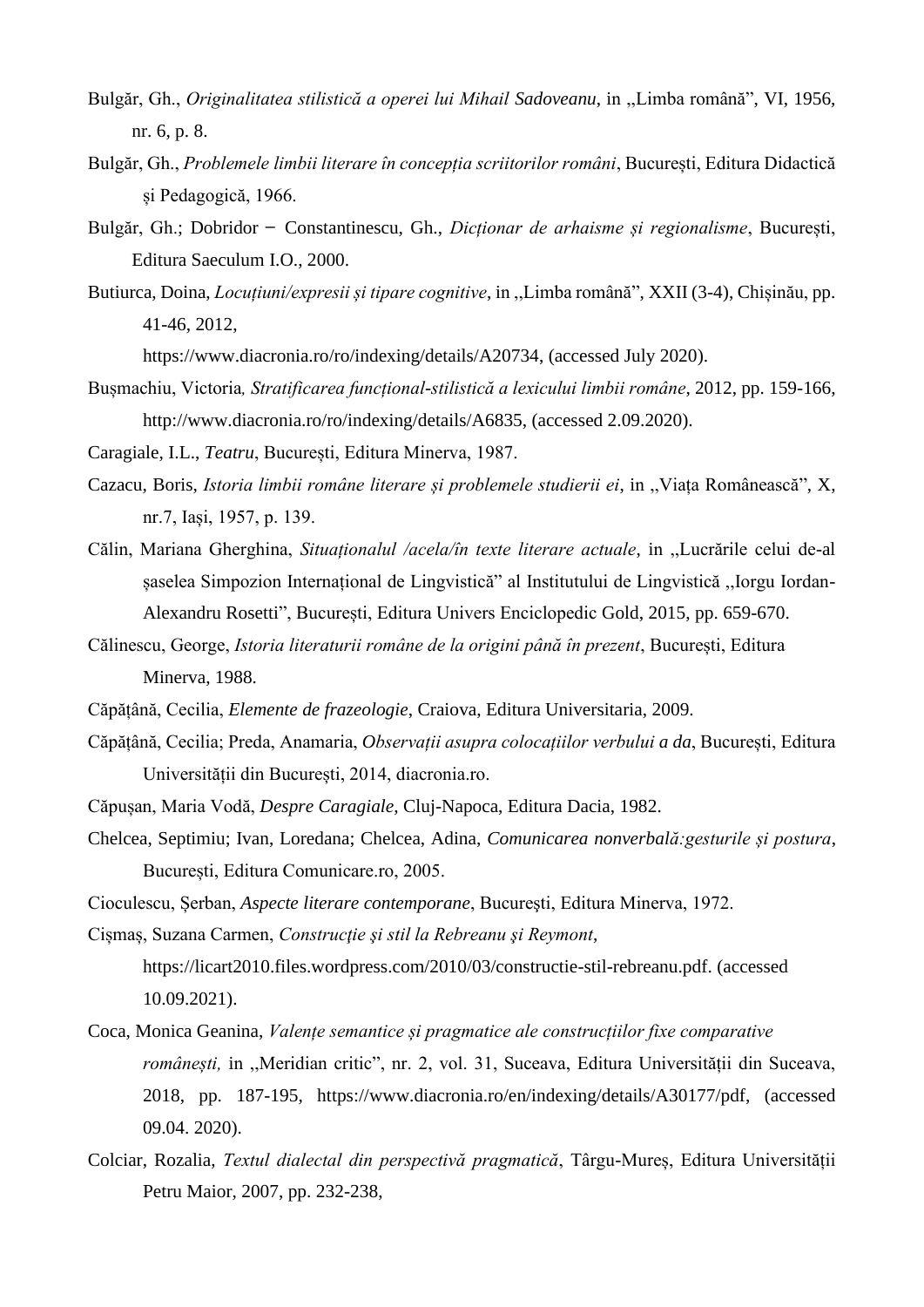[http://www.diacronia.ro/ro/indexing/details/A23724/pdf,](http://www.diacronia.ro/ro/indexing/details/A23724/pdf) (accessed 20.01.2020).

- Condrea, Irina, *Curs de stilistică*, Chișinău, Universitatea de Stat din Moldova, 2008, [file:///D:/Admin/Downloads/pdfcoffee.com\\_irina-condrea-curs-de-stilistica-pdf-pdf](file:///D:/Admin/Downloads/pdfcoffee.com_irina-condrea-curs-de-stilistica-pdf-pdf-free.pdf)[free.pdf,](file:///D:/Admin/Downloads/pdfcoffee.com_irina-condrea-curs-de-stilistica-pdf-pdf-free.pdf) (accessed 25.05.2019).
- Condurache, Val, *Portret al criticului în tinerețe*, București, Editura Cartea Românească, 1984.
- Constantinescu, Pompiliu, *Romanul românesc interbelic*, București, Editura Minerva, 1977.
- Cornea, Andrei, *Scriere și oralitate în cultura antică*, București, Editura Cartea Românească, 1988.
- Cornea, Paul, *Introducere în teoria lecturii*, Iași, Editura Polirom, 1998.
- Corniță, Georgeta, *Manual de stilistică*, Baia Mare, Editura Umbria, 1995.
- Coșeriu, Eugeniu, *Socio- și etnolingvistica. Bazele și sarcinile lor*, in ,,Anuar de lingvistică și istorie literară", tomul XXXIII, A, București, Editura Academiei Române, 1992-1993,
	- [http://www.romling.uni-tuebingen.de/coseriu/publi/coseriu280.pdf,](http://www.romling.uni-tuebingen.de/coseriu/publi/coseriu280.pdf) (accessed 20.04.2021).

Coșeriu, Eugeniu, *Introducere în lingvistică*, Cluj, Editura Echinocțiu, 1995.

- Coșeriu, Eugeniu, *Universaliile limbajului* (și celelalte), in Diacronia, serie nouă, VII VIII, 2002 2003, Cluj-Napoca, pp. 15-45. Text preluat din Eugeniu Coseriu, *Gramática, semántica, universales. Estudios de lingüistica funcional*, Madrid, Gredis, 1987, pp. 148–205, [http://www.dacoromania.inst-puscariu.ro/articole/2002-2003\\_2.pdf](http://www.dacoromania.inst-puscariu.ro/articole/2002-2003_2.pdf) (accessed 18.07.2019).
- Coșeriu, Eugeniu, *Sistem, normă și vorbire* in *Teoria limbajului și lingvistica generală*, ediție de Nicolae Saramandu, București, 2004.
- Coşeriu, Eugeniu, *Omul* ş*i limbajul său*. *Studii de filozofie a limbajului, teorie a limbii și lingvistică generală*, antologie de Dorel Fânaru, Iași, Editura Universităţii "Alexandru Ioan Cuza", 2009.
- Coșeriu, Eugeniu, *Istoria filosofiei limbajului*. *De la începuturi până la Rousseau*, ediție românească cu o prefață de Eugen Munteanu, București, Editura Humanitas, 2011.
- Coteanu, Ion, *Caracterele generale ale limbajului popular*, ,,Limba română", IX, nr. 2, 1960, pp. 246-247.
- Coteanu, Ion*, Structura stilistică a limbii*, în *Elemente de lingvistică structurală*, București, Editura Stiințifică, 1967.
- Coteanu, Ion, *Stilistica funcțională a limbii române*, vol. I, II, București, Editura Academiei RSR, 1973.
- Coteanu, Ion, *Gramatica de bază a limbii române*, București, Editura Albatros, 1982.
- Coteanu, Ion, *Limba română contemporană*, București, Editura Didactică și Pedagogică 1985.
- Coteanu, Ion, *Lingvistică și filologie*, in *Crestomație de lingvistică generală*, București, Editura Fundației ,,România de Mâine",1998, pp.7-35.
- Crețu, Ecaterina; Hriban Buzatu, Mihaela, *Reprezentări cultural-lingvistice ale locuirii*, Petru Maior University Press, 2012, pp.1032-1041,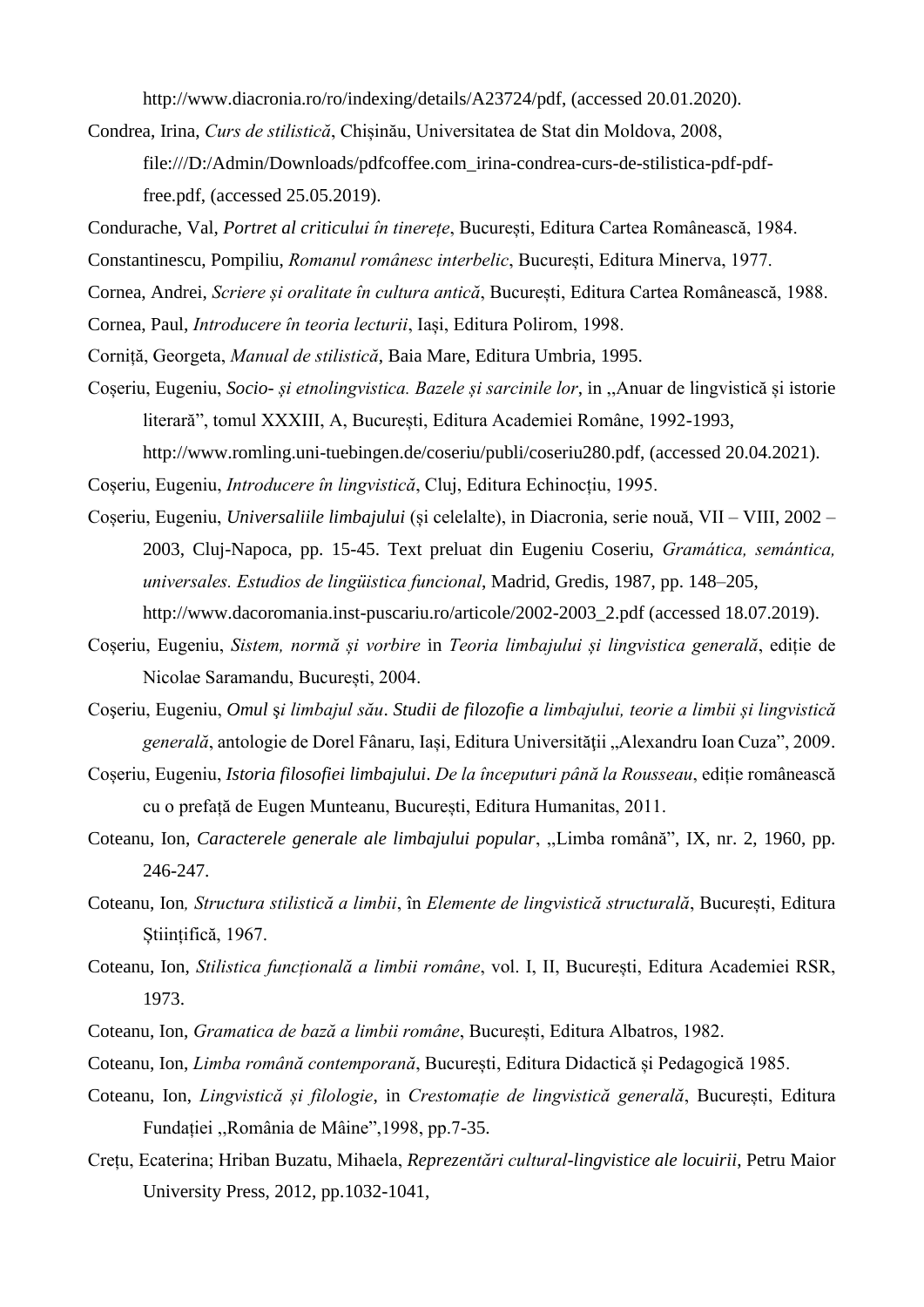[https://www.diacronia.ro/en/indexing/details/A22590/pdf,](https://www.diacronia.ro/en/indexing/details/A22590/pdf) (accessed 8.11.2020).

- Crohmălniceanu, S., Ovid, *Cinci prozatori în cinci feluri de lectură*, București, Editura Cartea Românească, 1994.
- Dan, Ilie, *Studii despre opera lui Mihail Sadoveanu* (ediție îngrijită Ilie Dan), București, Editura Albatros, 1977.
- Dănilă, Adriana, *Ipostaze ale oralității în construcția titlului jurnalistic*, București, Editura Universității din București, diacronia.ro, 2014.
- Densusianu, Ovid, *Istoria limbii române*, București, Editura Științifică,1961.
- Diaconescu, Ion, *Probleme de sintaxă a limbii române actuale*, București, Editura Științifică și Enciclopedică,1989.
- Diaconescu, Paula, *Structura stilistică a limbii. Stilurile funcţionale ale limbii române literare moderne,* in ,,Studii și cercetări lingvistice", XXV, nr. 3, București, 1974, pp. 229-242.
- Dimitriu, Corneliu, *Tratat de gramatică a limbii române*. *Morfologia*, vol. I, Iași, Institutul European, 1999.
- Dimitriu, Corneliu, *Tratat de gramatică a limbii române*. *Sintaxa,* vol II, Iași, Institutul European, 2002.
- Dimitriu, Corneliu, *Regionalismele lexicale în «dicționarele Academiei»* in Analele Universității "Alexandru Ioan Cuza" din Iași. Secțiunea III, LI 2005, "Studia linguistica etphilologica in honorem Constantin Frâncu", pp. 89-98, [http://www.diacronia.ro/en/indexing/details/A2683,](http://www.diacronia.ro/en/indexing/details/A2683) (accessed 3.09. 2020).
- Dobridor Constantinescu, Gheorghe, *Dicționar de termeni lingvistici*, București, Editura Teora, 1998, <https://dexonline.ro/definitie/stil/expandat> (DTL, 1998), (accessed 20.XII.2019).
- Donovetsky, Ohara, *Forme și valori ale verbului în graiurile muntenești*, Editura Academiei, 2008, pp. 111- 170, [https://www.diacronia.ro/en/indexing/details/A15277/pdf,](https://www.diacronia.ro/en/indexing/details/A15277/pdf) (accessed 2.02.2020).
- Dragoş, Elena, *Structuri narative la Liviu Rebreanu*, București, Editura Ştiinţifică şi Enciclopedică, Bucureşti, 1981.
- Drincu, Sergiu, *Semnele ortografice și de punctuație în limba română*, București, Editura Științifică și Enciclopedică, 1983.
- Ducrot, Oswald; Schaeffer, Jean-Marie, *Noul dicționar enciclopedic al științelor limbajului*, București, Editura Babel, 1996.
- Duda, Gabriela; Aglaia Gugui, Aglaia; Wojcicki, Marie Jeanne, *Dicționar de expresii și locuțiuni ale limbii române* (DELLR), București, Editura Albatros, 1985.
- Dumistrăcel, Stelian, *Lexic românesc. Cuvinte. Metafore. Expresii*, București, Editura Științifică și Enciclopedică, 1980.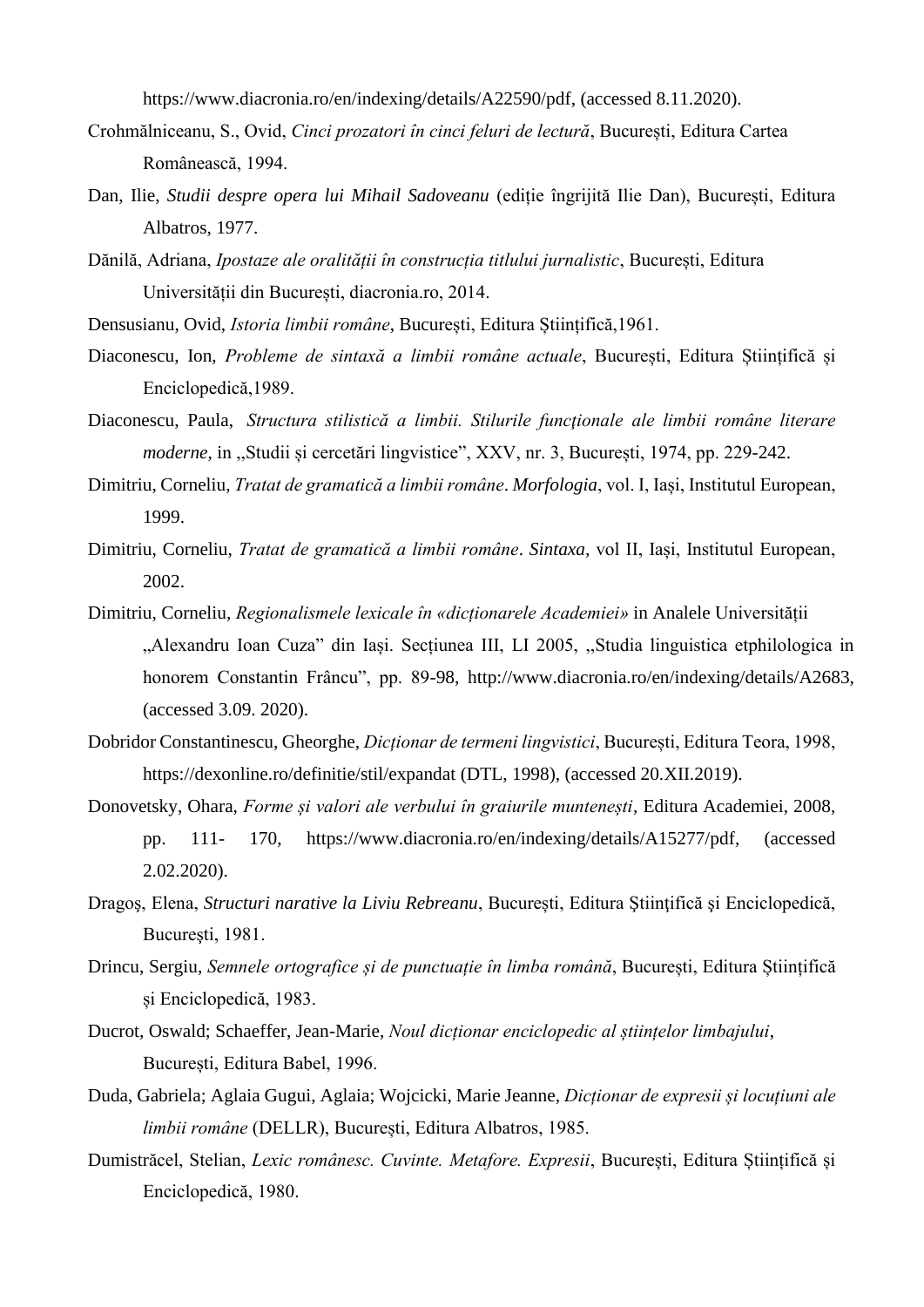Dumistrăcel, Stelian, *Etimologia unităților frazeologice în dicționarele limbii române*, Galați, Editura Europlus, 2009.

Eco, Umberto, *Limitele interpretării*, Iași, Editura Polirom, 2007*.*

- Faiciuc, Ion, *Elsa Nilsson, Les terms relatifs et les propozitions en roumain moderne. Etude de syntaxe descriptive, Lund, 1969, 208 p*., in ,,Cercetări de lingvistică", anul XV, nr. 1, Cluj-Napoca, 1970.
- Faur, Elena, *Sextil Pușcariu- despre metafora lingvistic-conceptuală a limbii române* in *Caietele Sextil Pușcariu II*, Cluj-Napoca, Editura Scriptor, Argonaut, 2015, pp.150-157, [http://www.diacronia.ro/en/indexing/details/A22899,](http://www.diacronia.ro/en/indexing/details/A22899) (accessed 10. 04. 2020).
- Fînaru, Dorel, *Universaliile limbajului*, in ,,Meridian critic", nr.1, Editura Universității din Suceava, 2014, pp. 159-171.
- Florescu, Cristina, *Elemente lexicale ale limbajului familiar românesc în context romanic*, [www.philippide.ro/Identitatea%20limbii%202002/12\\_Florescu.pdf,](http://www.philippide.ro/Identitatea%20limbii%202002/12_Florescu.pdf) (accessed 4.09.2020).
- Focșineanu, Alina Georgiana, *Utilizări recente ale termenului de rudenie mamă în româna vorbităgramaticalizare sau pragmaticalizare?,* in the volume ,,Lucrările celui de-al șaselea Simpozion Internațional de Lingvistică" al Institutului de Lingvistică ,,Iorgu Iordan-Alexandru Rosetti", București, Editura Univers Enciclopedic Gold, 2015, pp. 694-701, [https://www.diacronia.ro/ro/indexing/details/V4293/pdf,](https://www.diacronia.ro/ro/indexing/details/V4293/pdf) (accessed 08.08.2021).
- Frâncu, Constantin, *Curente și tendințe în lingvistica secolului nostru*, Iași, Casa Editorială Demiurg, 1999.
- Frumușani, Daniela Rovența, *Analiza discursului. Ipoteze și ipostaze*, București, Editura Tritonic, 2012, [file:///D:/Admin/Downloads/toaz.info-analiza-discursului-ipoteze-si-ipostazepdf](file:///D:/Admin/Downloads/toaz.info-analiza-discursului-ipoteze-si-ipostazepdf-pr_2ed6f6aeacfc4188614b535ee3c3dda4.pdf)[pr\\_2ed6f6aeacfc4188614b535ee3c3dda4.pdf.](file:///D:/Admin/Downloads/toaz.info-analiza-discursului-ipoteze-si-ipostazepdf-pr_2ed6f6aeacfc4188614b535ee3c3dda4.pdf) (accessed 05.10.2021).
- Gáldi, Ladislau, *Introducere în stilistica literară a limbii române*, București, Editura Minerva, 1976. Ganea, Vali, *Valea Sălăuței. Repere onomastice*, Editura Mega, Cluj- Napoca, 2020.
- Găitanaru, Ștefan, *Mic dicționar de regionalisme*, Pitești, Editura Tempora, 1996.

Găitănaru, Ștefan, *Gramatica actuală a limbii române*. *Morfologia*, Pitești, Editura Tempora, 1998.

- Gheorghe**,** Mihaela, *Observații asupra unor particularități regionale culte ale românei în texte transilvănene de la sfârșitul secolului al XIX-lea*, in ,,Limba română", LVIII, nr.2, 2009, pp. 214-220, [http://www.diacronia.ro/en/indexing/details/A599,](http://www.diacronia.ro/en/indexing/details/A599) (accessed 1.08.2020)..
- Gheție, Ion, *Baza dialectală a românei literare*, București, Editura Academiei Republicii Socialiste România, 1975.

Gheție, Ion, *Istoria limbii române literare*, București, Editura Științifică și Enciclopedică, 1978.

Gheție, Ion, *Introducere în studiul limbii române literare*, București, Editura Științifică și Enciclopedică, 1982.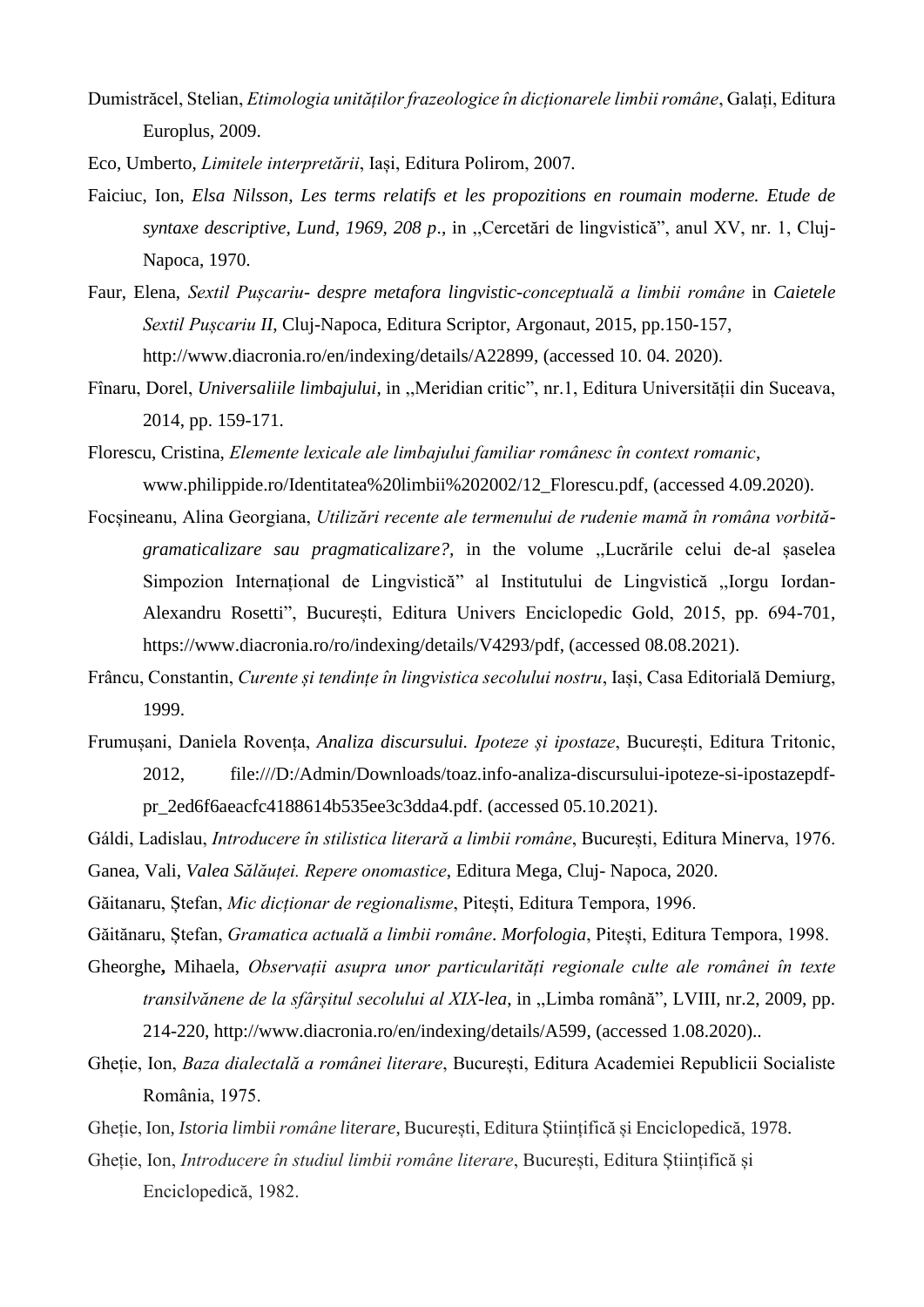Ghidirmic, Ovidiu, *Pro bono*, Craiova, Scrisul Românesc Fundația ̶ Editura, 2013.

Goody, E.N., *Questions and politeness. Strategies in social interaction*, Cambridge, Cambridge University Press, 1978, pp. 56-289. https://www.academia.edu/33908610/Questions and Politeness Strategies in Social Inter [action\\_ESTHER\\_N\\_GOODY,](https://www.academia.edu/33908610/Questions_and_Politeness_Strategies_in_Social_Interaction_ESTHER_N_GOODY) (accessed 05.03.2021).

Got, Miorița, *Stilistica limbii române*, București, Editura Fundației România de Mâine, 2007.

- Graur, Alexandru; Avram, Mioara, *Formarea cuvintelor în limba română, București*, vol. al III-lea, Editura Academiei RSR, 1989.
- Graur, Alexandru, *Tendințele actuale ale limbii române*, București, Editura Științifică, 1968.
- Greimas, Algirdas Julien, *Despre sens. Eseuri semiotice*, Paris, 1975, (trad. de M. Carpov , București, Univers, 1975).
- Groza, Liviu, *Tendințe ale frazeologiei românești actuale*, București, Editura Universității din București, 2003, https://www.diacronia.ro/ro/indexing/details/V3923/pdf (accessed 12.04. 2021).
- Groza, Liviu, *Probleme de frazeologie. Studii. Articole. Note*, București, Editura Universității din București, București, 2011.
- Groza, Liviu, *Efemeride frazeologice*, in the volume ,,Lucrările celui de-al șaselea Simpozion Internațional de Lingvistică"*,* București, Editura Univers Enciclopedic Gold, 2017, [https://www.diacronia.ro/ro/indexing/details/V4258,](https://www.diacronia.ro/ro/indexing/details/V4258) (accessed 28.06.2021).
- Groza, Liviu, *Expresii biblice, parabiblice și bisericești în frazeologia limbii române,* Iași, Editura Universității ,,Alexandru Ioan Cuza", 2016, pp. 115-122,

https://www.diacronia.ro/en/indexing/details/A25908/pdf, (accessed 20.04.2021).

- Gruiță, G., *Acordul în limba română*, București, Editura Științifică și Enciclopedică,1981.
- Guruianu, Viorel, *Sintaxa textelor românești originale din secolul al XVI-lea. Sintaxa frazei*, București, Editura Universității din București, 2007.

Guțu Romalo, Valeria, *Corectitudine și greșeală*, București, Editura Humanitas Educațional, 2000.

Havelock, Eric Alfred, *The Muse Learns to Write: Reflections on Orality and Literacy from Antiquity* 

*to the Present*. New Haven: Yale University Press, 1986,

[https://www.cambridge.org/core/journals/canadian-journal-of-linguistics-revue-canadienne-](https://www.cambridge.org/core/journals/canadian-journal-of-linguistics-revue-canadienne-de-linguistique/article/eric-a-havelock-the-muse-learns-to-write-reflections-on-orality-and-literacy-from-antiquity-to-the-present-new-haven-yale-university-press-1986-pp-x-144/9F52B0F26F8F6D2F20F42BA5BFE51401)

[de-linguistique/article/eric-a-havelock-the-muse-learns-to-write-reflections-on-orality-and-](https://www.cambridge.org/core/journals/canadian-journal-of-linguistics-revue-canadienne-de-linguistique/article/eric-a-havelock-the-muse-learns-to-write-reflections-on-orality-and-literacy-from-antiquity-to-the-present-new-haven-yale-university-press-1986-pp-x-144/9F52B0F26F8F6D2F20F42BA5BFE51401)

[literacy-from-antiquity-to-the-present-new-haven-yale-university-press-1986-pp-x-](https://www.cambridge.org/core/journals/canadian-journal-of-linguistics-revue-canadienne-de-linguistique/article/eric-a-havelock-the-muse-learns-to-write-reflections-on-orality-and-literacy-from-antiquity-to-the-present-new-haven-yale-university-press-1986-pp-x-144/9F52B0F26F8F6D2F20F42BA5BFE51401)

[144/9F52B0F26F8F6D2F20F42BA5BFE51401,](https://www.cambridge.org/core/journals/canadian-journal-of-linguistics-revue-canadienne-de-linguistique/article/eric-a-havelock-the-muse-learns-to-write-reflections-on-orality-and-literacy-from-antiquity-to-the-present-new-haven-yale-university-press-1986-pp-x-144/9F52B0F26F8F6D2F20F42BA5BFE51401) accessed 30.XI.2019, (our transl.).

Hebedean, Doina, *Frazeologia ̶ considerații teoretice*, Editura Mirton, 2014, dicronia.ro, (accessed 4.04. 2021).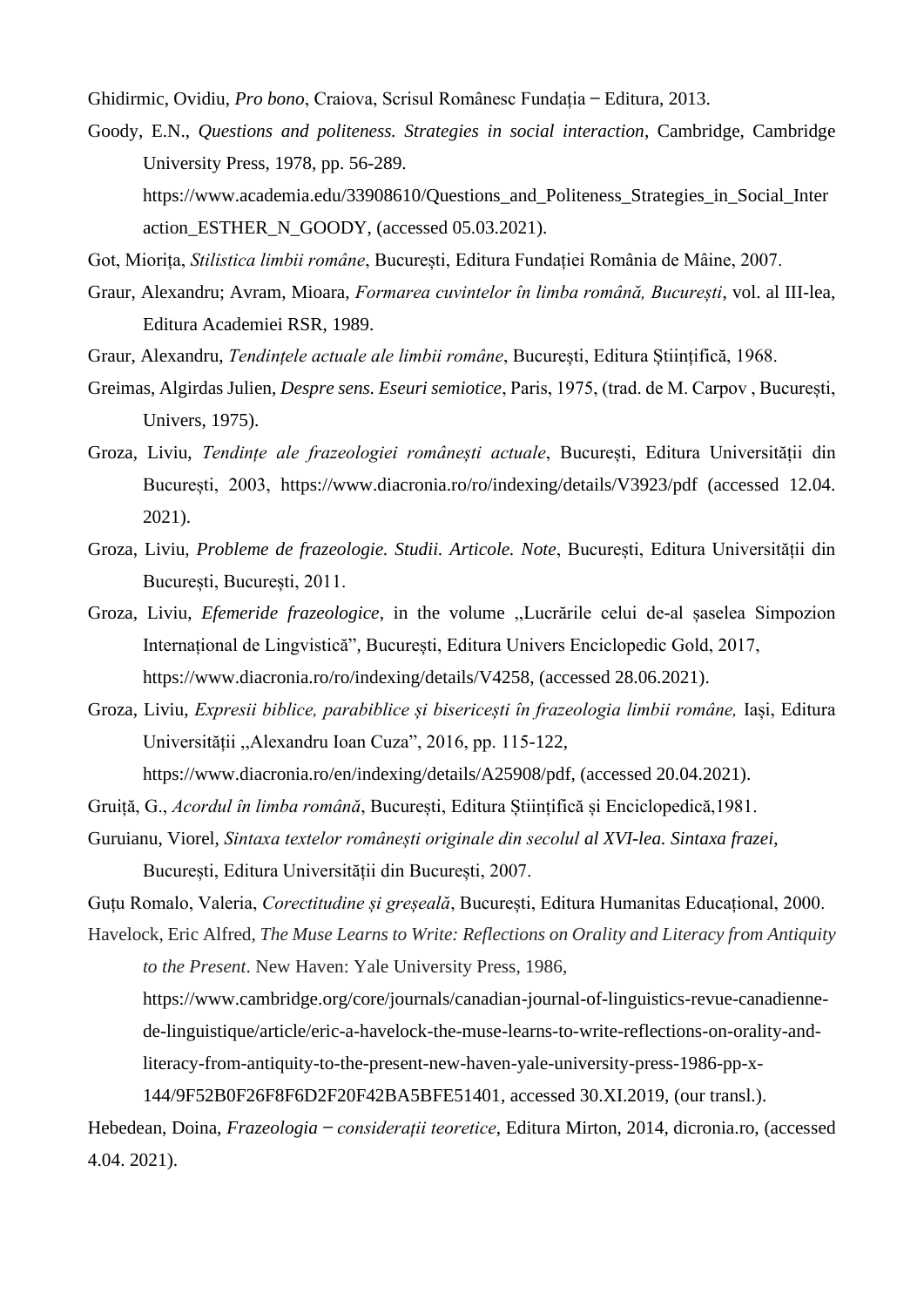- Herteg, Crina, *Orientări în stilistica modernă*, Alba Iulia, Editura Universității "1 Decembrie 1918", 2007.
- Hjelmslev, Louis, *La Stratification du langage*, in Word, X, 1954, p.188, [https://www.tandfonline.com/doi/pdf/10.1080/00437956.1954.11659521?needAccess=true,](https://www.tandfonline.com/doi/pdf/10.1080/00437956.1954.11659521?needAccess=true) accessed 25.01.2020, (our transl.).
- Hoarță Cărăușu, Luminița, *Funcțiile pragmatice ale pronumelui în limba română vorbită actuală*, AUI, tomul L1, ,,Studia linguistica et philologicain honorem Constantin Frâncu", Iași, Editura Universității ,,Alexandru Ioan Cuza", 2005, pp. 57-62, [https://www.diacronia.ro/en/indexing/details/A2679/pdf,](https://www.diacronia.ro/en/indexing/details/A2679/pdf) (accessed 20.05.2020).
- Hoarță Cărăușu, Luminița, *Mărci ale schimbării rolului conversațional, în limba română vorbită actuală*, Editura Alfa, 2006, pp. 139-148,
- <http://www.diacronia.ro/ro/indexing/details/V2370>*,* (accessed 20.01.2020).
- Hoarță-Cărăușu, Luminița, *Strategii persuasive în discursul politic românesc actual*, Iași, Editura Alfa, 2007, pp. 143-153, [https://www.philippide.ro/Romani%20majoritari\\_2007/15\\_CARAUSU.pdf,](https://www.philippide.ro/Romani%20majoritari_2007/15_CARAUSU.pdf) (accessed 29.07.2021)
- Hoinărescu, Liliana, *Funcții pragmatice ale conectorului* deci *în româna vorbită actuală*, București, Editura Academiei, 2009, pp. 46-62,

[https://www.diacronia.ro/en/indexing/details/A2022/pdf,](https://www.diacronia.ro/en/indexing/details/A2022/pdf) (accessed 20.05.2020).

- Hoinărescu, Liliana, *Pragmatica reformulării în limba română. Funcții discursive ale marcatorului*  ,,*adică*", in ,,Studii și cercetări lingvistice", LXVI, 2015, nr. 1, Bucureşti, Editura Academiei, 2015, pp. 3–33, https://www.diacronia.ro/en/indexing/details/A19505/pdf (accessed 29.07.2021).
- Hristea, Theodor, *Sinteze de limba română*, București, Editura Albatros, 1984.
- Von Humboldt, Wilhelm, *Despre diversitatea structurală a limbilor și influența ei asupra dezvoltării spirituale a umanității* (1836), traducere în limba română de Eugen Munteanu, Editura Humanitas, București, 2008, [https://www.academia.edu/12163207/Wilhelm\\_von\\_Humboldt\\_Diversitatea\\_structural%C4](https://www.academia.edu/12163207/Wilhelm_von_Humboldt_Diversitatea_structural%C4%83_a_limbilor_%C5%9Fi_influen%C5%A3a_ei_asupra_umanit%C4%83%C5%A3ii_Versiune_rom%C3%A2neasc%C4%83_introducere_not%C4%83_asupra_traducerii_tabel_cronologic_bibliografie_%C5%9Fi_indice_de_Eugen_Munteanu_Humanitas_Bucure%C5%9Fti_2008_425_p) %83 a limbilor %C5%9Fi\_influen%C5%A3a\_ei\_asupra\_umanit%C4%83%C5%A3ii\_Ver [siune\\_rom%C3%A2neasc%C4%83\\_introducere\\_not%C4%83\\_asupra\\_traducerii\\_tabel\\_cron](https://www.academia.edu/12163207/Wilhelm_von_Humboldt_Diversitatea_structural%C4%83_a_limbilor_%C5%9Fi_influen%C5%A3a_ei_asupra_umanit%C4%83%C5%A3ii_Versiune_rom%C3%A2neasc%C4%83_introducere_not%C4%83_asupra_traducerii_tabel_cronologic_bibliografie_%C5%9Fi_indice_de_Eugen_Munteanu_Humanitas_Bucure%C5%9Fti_2008_425_p) [ologic\\_bibliografie\\_%C5%9Fi\\_indice\\_de\\_Eugen\\_Munteanu\\_Humanitas\\_Bucure%C5%9Fti](https://www.academia.edu/12163207/Wilhelm_von_Humboldt_Diversitatea_structural%C4%83_a_limbilor_%C5%9Fi_influen%C5%A3a_ei_asupra_umanit%C4%83%C5%A3ii_Versiune_rom%C3%A2neasc%C4%83_introducere_not%C4%83_asupra_traducerii_tabel_cronologic_bibliografie_%C5%9Fi_indice_de_Eugen_Munteanu_Humanitas_Bucure%C5%9Fti_2008_425_p) [\\_2008\\_425\\_p,](https://www.academia.edu/12163207/Wilhelm_von_Humboldt_Diversitatea_structural%C4%83_a_limbilor_%C5%9Fi_influen%C5%A3a_ei_asupra_umanit%C4%83%C5%A3ii_Versiune_rom%C3%A2neasc%C4%83_introducere_not%C4%83_asupra_traducerii_tabel_cronologic_bibliografie_%C5%9Fi_indice_de_Eugen_Munteanu_Humanitas_Bucure%C5%9Fti_2008_425_p) (accessed 12.06.2020).
- Huțu, Elena Tatiana, *Strategii discursive în pliantul publicitar bancar – studiu de caz*, in ,,Meridian critic", nr. 1, Suceava, Editura Universității din Suceava, 2020, p. 273, dicronia.ro, (accessed 11.07. 2021).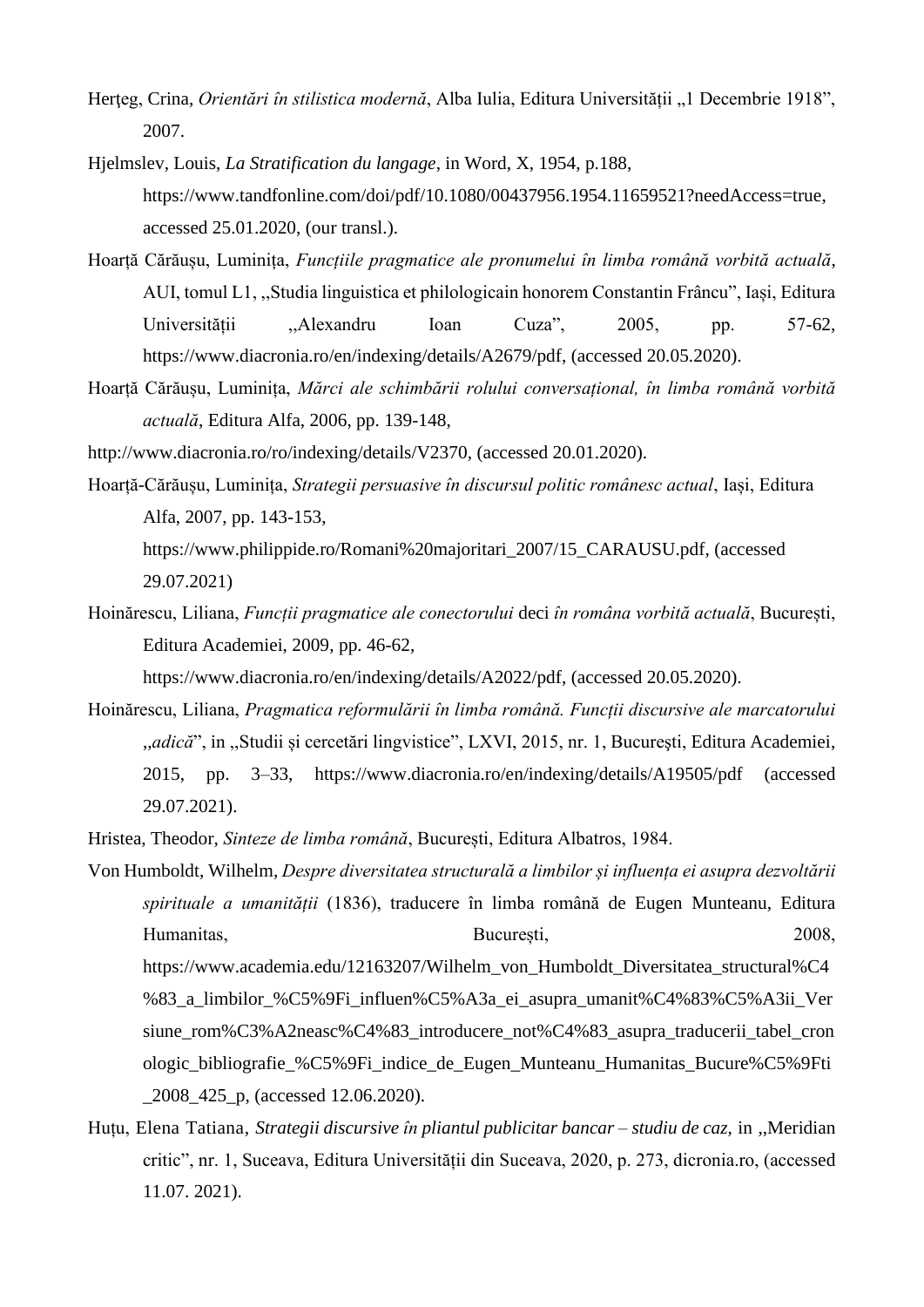Ibrăileanu, Garabet, *Numele proprii în opera comică a lui Caragiale*, Chișinău, Editura Litera, 1998.

- Ionescu-Ruxăndoiu, Liliana; Dumitru Chițoran, Dumitru, *Sociolingvistică*, București, Editura Didactică și Pedagogică, 1975.
- Ionescu-Ruxăndoiu, Liliana, *Conversația*: *structuri și strategii ( Sugestii pentru o pragmatică a românei vorbite)*, București, Editura ALL, 1995.
- Ionescu-Ruxăndoiu, Liliana, *Limbaj și comunicare*, București, Editura ALL Educațional, 2003.
- Iordan, Iorgu, *Limba literară. Privire generală*, în *Limba română*, III, 1954, nr.6, pp. 55-56.
- Iordan, Iorgu, *Limba română contemporană*, București, Editura Ministerului Învățământului, 1956.
- Iordan, Iorgu, *Stilistica limbii române*, București, Editura Știinţifică, 1975.
- Iordan, Iorgu, *Limba literară*, Craiova, Editura Scrisul Românesc, 1977.
- Iovănel, Mihai, *Istoria literaturii române contemporane (1990-2020),* Iași, Editura Polirom, 2021.
- Irimia, Dumitru, *Structura stilistică a limbii române contemporane*, București, Editura Științifică și Enciclopedică,1986.

Irimia, Dumitru, *Introducere în stilistică*, Iași, Editura Polirom, 1999.

- Kabatek, Johanes, *Tradiție și inovație: lingvistica modernă de la Saussure până în secolul al XXI-lea* in ,,Limbaje și comunicare", Iași, Casa Editorială Demiurg, 2015, vol. XIII, partea a II-a, pp. 69-86,
	- [https://www.academia.edu/23189153/\\_2015\\_Johannes\\_Kabatek\\_Tradi%E1%B9%ADie\\_%](https://www.academia.edu/23189153/_2015_Johannes_Kabatek_Tradi%E1%B9%ADie_%C5%9Fi_inova%E1%B9%ADie_abord%C4%83ri_lingvistice_de_la_Saussure_p%C3%A2n%C4%83_%C3%AEn_secolul_al_XXI-lea) C5%9Fi inova%E1%B9%ADie abord%C4%83ri lingvistice de la Saussure p%C3%A2n [%C4%83\\_%C3%AEn\\_secolul\\_al\\_XXI-lea,](https://www.academia.edu/23189153/_2015_Johannes_Kabatek_Tradi%E1%B9%ADie_%C5%9Fi_inova%E1%B9%ADie_abord%C4%83ri_lingvistice_de_la_Saussure_p%C3%A2n%C4%83_%C3%AEn_secolul_al_XXI-lea) (accessed 3.XII.2019).
- Krieb, Silvia, *Interjecții regente în vorbirea populară*, Cluj-Napoca, Editura Academiei, diacronia.ro, 2000-2001, pp. 187-202,

[https://www.diacronia.ro/en/indexing/details/A1861/pdf,](https://www.diacronia.ro/en/indexing/details/A1861/pdf) (accessed 11.01.2019).

Ledgeway, Adam, *Limitele teoriei și variației lingvistice*: *cazul limbii române*, București, Editura Universității București, 2016,

[http://www.diacronia.ro/ro/indexing/details/A25135/pdf, \(accessed](http://www.diacronia.ro/ro/indexing/details/A25135/pdf,%20(accessed) 20.XI.2019).

- Loșonți, *Convingeri și propuneri etimologice*, de Dumitru Loșonți, Editura Academiei Române, Etymologica 31, București, 2021.
- Lovinescu, Eugen, *Istoria literaturii române contemporane*, vol. II, București, Editura Minerva, 1973.
- Mancaș, Mihaela, *Stilul indirect liber în româna literară*, București, Editura Didactică și Pedagogică, 1972.
- Mancaș, Mihaela, *Limbajul artistic românesc în secolul al XIX-lea*, București, Editura Științifică și Enciclopedică, 1983.
- Mancaș, Mihaela, *Limbajul artistic românesc în secolul XX (1900-1950),* București, Editura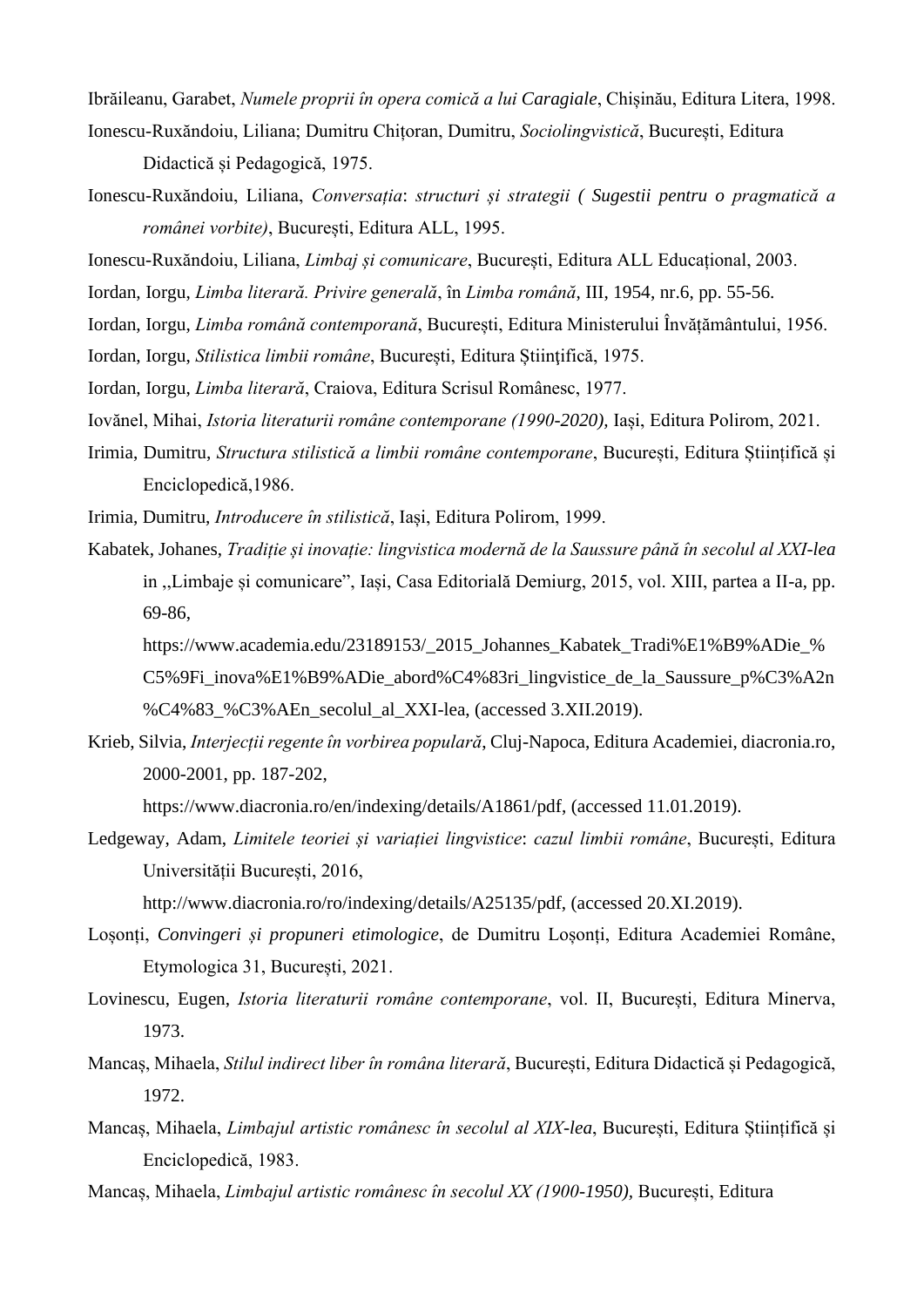Stiințifică, 1991.

- Mancaș, Mihaela, *Tablou și acțiune. Descrierea în proza narativă românească*, București, Editura Universității din București, 2005.
- Manolescu, Nicolae, *Arca lui Noe*, București, Editura 100 +1 Gramar, 1999.

Manolescu, Nicolae*, Decalogul criticii literare*, Oradea, Editura Aula, 2005.

- Manu Magda, Margareta, *Elemente de pragmalingvistică a românei vorbite regional*, București, Editura Dual Tech, 2003.
- Manu Magda, Margareta, *Limba română vorbită*, în *Gramatica limbii române*, vol. II, *Enunţul*, București, Editura Academiei Române, 2005.
- Manu Magda, Margareta, *Limba română vorbită*, în *Gramatica limbii române*, vol. II, *Enunţul*, București, Editura Academiei Române, 2008.
- Manu Magda, Margareta, *Forme de exprimare a modalităților alocutive în graiurile populare,* Cluj-Napoca, Argonaut, 2014.
- Manu Magda, Margareta, *Un caz de eterogenitate lingvistică: enunțul incident în limba română veche*, București, Editura Univers Enciclopedic Gold, 2015, pp. 283- 296, [https://www.diacronia.ro/en/indexing/details/V2841/pdf,](https://www.diacronia.ro/en/indexing/details/V2841/pdf) (accessed 15.10. 2020).
- Manu Magda, Margareta, *Incidentele în graiurile muntenești*, București, Editura Academiei, 2016, pp. 475-486, [https://www.diacronia.ro/en/indexing/details/A26438/pdf,](https://www.diacronia.ro/en/indexing/details/A26438/pdf) (accessed 15.10.2020).
- Manu Magda, Margareta*, Vorbirea directă în texte românești din secolul al XVI-lea*, București, Editura Universității din București, 2016b.
- Manu Magda, Margareta, *Elemente de oralitate în texte românești vechi*, București, Editura Univers Enciclopedic Gold, 2017, pp. 716-726, [http://www.diacronia.ro/en/indexing/details/V4295,](http://www.diacronia.ro/en/indexing/details/V4295) (accessed 10.11.2019).
- Marin, Maria, *Un mijloc de realizare a actualizării acțiunii verbale în graiurile de tip nord-vestic*, Cluj-Napoca, Editura Academiei, 1996-1997, pp. 105-110, <http://www.diacronia.ro/en/indexing/details/A1911>*,* (accessed 11.01.2020).
- Marin, Maria, *Dicționarul graiurilor dacoromâne sudice*, vol. I, București, Editura Academiei Române, 2009.
- Marin, Maria, *Dicționarul graiurilor dacoromâne sudice*, vol. II, București, Editura Academiei Române, 2010.
- Marin, Maria, *Dicționarul graiurilor dacoromâne sudice*, vol. III, București, Editura Academiei Române, 2011.
- Marin, Vitalie, *Stilistică și cultivare a vorbirii*, Chișinău, Editura Lumina,1991.
- Marino, Adrian, *Hermeneutica ideii de literatură*, Cluj-Napoca, Editura Dacia, 1987.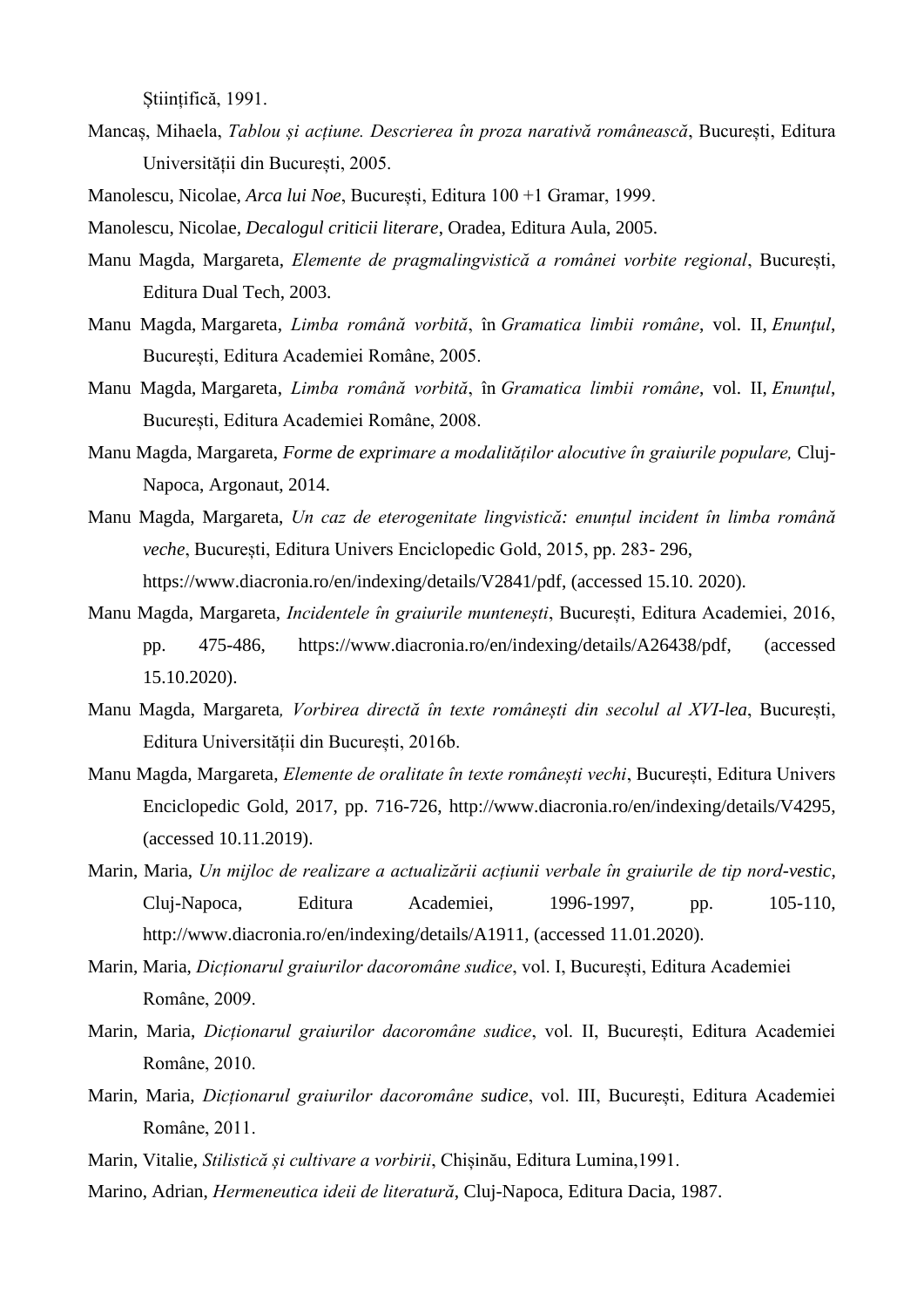- McLuhan*,* Marchall*, The Gutenberg Galaxy: The Making of Typographic Man*, Toronto, University of Toronto Press, 1962, [https://www.britannica.com/topic/communication/Models-of](https://www.britannica.com/topic/communication/Models-of-communication)[communication,](https://www.britannica.com/topic/communication/Models-of-communication)(accessed 29.XI. 2019), (our transl.).
- Medan, Gabriela Simona, *Regionalismele și elementele populare în proza lui Rebreanu- oglinzi ale tradiționalismului,* in *Studii de limba română în memoria profesorului Radu Popescu,*  coordonator Dragoș Vlad Topală, Craiova, Editura Universitaria, 2008, pp. 116-120.

Mihăescu F, Valentin, *Timp și mod*, București, Editura Cartea Românească, 1983.

- Milaș, Constantin, *Introducere în stilistica oralității*, București, Editura Științifică și Enciclopedică, 1988.
- Milaș, Constantin, *Adverbul ,,bine" ca marcă dialogală*, Cluj-Napoca, Editura Academiei,
- Dacoromania, serie nouă, XI-XII, 2006-2007, pp. 161-177, http://www.dacoromania.instpuscariu.ro/articole/2006-2007\_8.pdf, (accessed 29.07.2021).
- Milaș, Constantin*. Implementarea intenției de comunicare prin apelul la interjecție*, Editura Argonaut, 2015, pp. 435-443, [http://www.diacronia.ro/en/indexing/details/B254,](http://www.diacronia.ro/en/indexing/details/B254) (accessed 16. 09.2019).
- Milică, Ioan, *Nuvela Golanii de Liviu Rebreanu. Studiu stilistic*, in ,,Limba română", 2010, [https://www.academia.edu/2908219/Nuvela\\_Golanii\\_de\\_Liviu\\_Rebreanu\\_Studiu\\_stilistic?a](https://www.academia.edu/2908219/Nuvela_Golanii_de_Liviu_Rebreanu_Studiu_stilistic?auto=download) [uto=download,](https://www.academia.edu/2908219/Nuvela_Golanii_de_Liviu_Rebreanu_Studiu_stilistic?auto=download) (accessed 10.10. 2021).
- Milică, Ioan, *Concepția stilistică a lui Sextil Pușcariu*, Cluj Napoca, Editura Argonaut, 2015, diacronia.ro.
- Milică, Ioan, *Elemente de sorginte biblică în* ,,*Povestea lui Harap-Alb*" *de Ion Creangă*, Iași, Editura Universității Alexandru Ioan Cuza, 2016,

[https://www.diacronia.ro/ro/indexing/details/A26434/pdf,](https://www.diacronia.ro/ro/indexing/details/A26434/pdf) (accessed 15.11.2021).

- Milică, Ioan, *Proverb și stil în publicistica lui Eminescu*, Iași, Editura Universității ,,Alexandru Ioan Cuza", 2019, pp. 1-9, [https://www.diacronia.ro/ro/journal/issue/10/A148/ro/pdf,](https://www.diacronia.ro/ro/journal/issue/10/A148/ro/pdf) (accessed 14.08.2021).
- Mladin, Constantin, *Spre o recodare a modului de comunicare scripturală. Sau despre tirania democratică a cyberlimb@jukui*, in *Distorsionări în comunitatea lingvistică, literară și etnofolclorică românească și contextul european*, Iași, Editura Alfa, 2008, pp. 237- 248, [http://www.philippide.ro/distorsionari\\_2008/237-248%20MLADIN\\_RED.pdf,](http://www.philippide.ro/distorsionari_2008/237-248%20MLADIN_RED.pdf) (accessed 24.01.2020).

Moeschler, Jacques; Reboul Anne, *Dicționar enciclopedic de pragmatică*, Cluj-Napoca, Editura Echinox, 1999, [https://cupdf.com/document/dictionar-de-pragmatica.html,](https://cupdf.com/document/dictionar-de-pragmatica.html) pdf, (accessed 10.12.2021).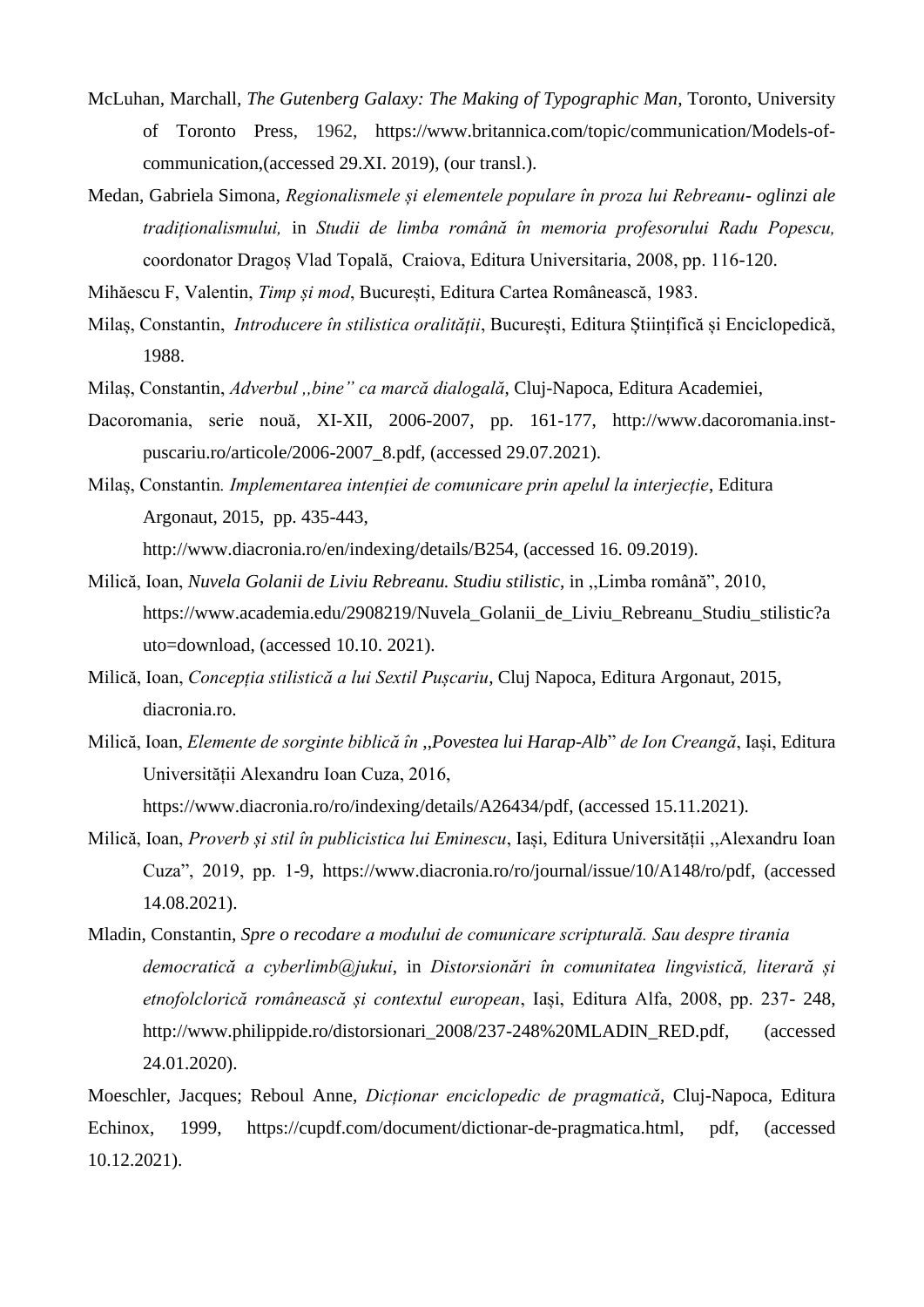- Molea, Viorica, *Considerații privind conceptul de oralitate*, LR nr. 2, anul XXIX, Chișinău, 2014, [http://www.limbaromana.md/index.php?go=articole&n=2410,](http://www.limbaromana.md/index.php?go=articole&n=2410) (accessed 3.XI.2019).
- Molea, Viorica, *Oralitatea în configurația stilurilor funcționale*, ,,Limba română", nr.3, anul XXVII, Chișinău, 2017, [http://www.limbaromana.md/index.php?go=articole&n=3394,](http://www.limbaromana.md/index.php?go=articole&n=3394) (accessed 3.XI.2019).
- Molea, Molea, *Oralitatea în textul publicistic actual românesc (sub aspect pragmatic și stilistic).* Habilitation thesis in philology.621.06. *Teoria textului: analiza discursului; stilistică* (*limba română*), Chișinău, 2018, [file:///D:/Admin/Desktop/Teze/Teza%20Oralitatea%20in%20textul%20publicistic%20actua](file:///D:/Admin/Desktop/Teze/Teza%20Oralitatea%20in%20textul%20publicistic%20actual%20romanesc,%2022.05.18%20FINAL.pdf) [l%20romanesc,%2022.05.18%20FINAL.pdf,](file:///D:/Admin/Desktop/Teze/Teza%20Oralitatea%20in%20textul%20publicistic%20actual%20romanesc,%2022.05.18%20FINAL.pdf) (accessed 25.10.2021).
- Molea, Viorica, *Delimitări ale oralității în limba română actuală*, ,,Limba română", nr.1, anul XXIX, Chișinău, 2019,

[http://www.limbaromana.md/index.php?go=articole&n=3656,](http://www.limbaromana.md/index.php?go=articole&n=3656) (accessed 4.XI. 2019).

Molea, Viorica, *Regionalismele – variantă diatopică a limbii române*, LR, nr.4, anul XXIX, Chișinău, 2019,

http://www.limba romana.md/index.php?go=articole&n=3805, (accessed 08.02.2020).

- Moscal, Dinu, *Variația diacronică și câmpul lexical. Implicații teoretice și practice*, nr.2, 2015, p. 1- 9, [http://www.diacronia.ro/en/journal/issue/2,](http://www.diacronia.ro/en/journal/issue/2) (accessed 1.08.2020).
- Munteanu, Cristinel, *Tehnica utilizării frazeologismelor expresive*, in ,,Limba română", nr. 7-9, anul XVI, Chișinău, 2006,<https://limbaromana.md/index.php?go=articole&n=1536> sau [https://ibn.idsi.md/sites/default/files/imag\\_file/19.Tehnica%20utilizarii%20frazeologismelor](https://ibn.idsi.md/sites/default/files/imag_file/19.Tehnica%20utilizarii%20frazeologismelor%20expresive.pdf) [%20expresive.pdf,](https://ibn.idsi.md/sites/default/files/imag_file/19.Tehnica%20utilizarii%20frazeologismelor%20expresive.pdf) (accessed 11.XII. 2021).
- Munteanu, Cristinel, *Expresii idiomatice românești referitoare la regnul animal. Precizări etimologice*, Galați, Editura Europlus, 2009, [https://www.diacronia.ro/en/indexing/details/A3386/pdf,](https://www.diacronia.ro/en/indexing/details/A3386/pdf) (accessed 17.03.2021).
- Munteanu, Cristinel, *O clasificare antică a stlurilor funcționale în opera lui Diogenes Laertios*, in ,,Limba română", nr. 1-2, anul XXII, 2012,

[https://www.limbaromana.md/index.php?go=articole&n=1354,](https://www.limbaromana.md/index.php?go=articole&n=1354) (accessed 11.05.2020).

Munteanu, Cristinel, *Despre motivarea contextuală a frazeologismelor*, in the journal ,,Limba română", 2013,

[https://www.limbaromana.md/index.php?go=articole&n=2247,](https://www.limbaromana.md/index.php?go=articole&n=2247) (accessed 18.05.2020).

- Munteanu, Cristinel, *Traducere și comentarii*, *Eugeniu Coșeriu, Horst Geckeler - Orientări în semantica structurală*, Iași, Editura Universității ,,Alexandru Ioan Cuza", 2016.
- Munteanu, Cristinel, *O clasificare antică a ,,stilurilor funcționale" în opera lui Diogenes Laertios*, ,,Limba română", Chișinău, nr.1-2, XXII, 2012,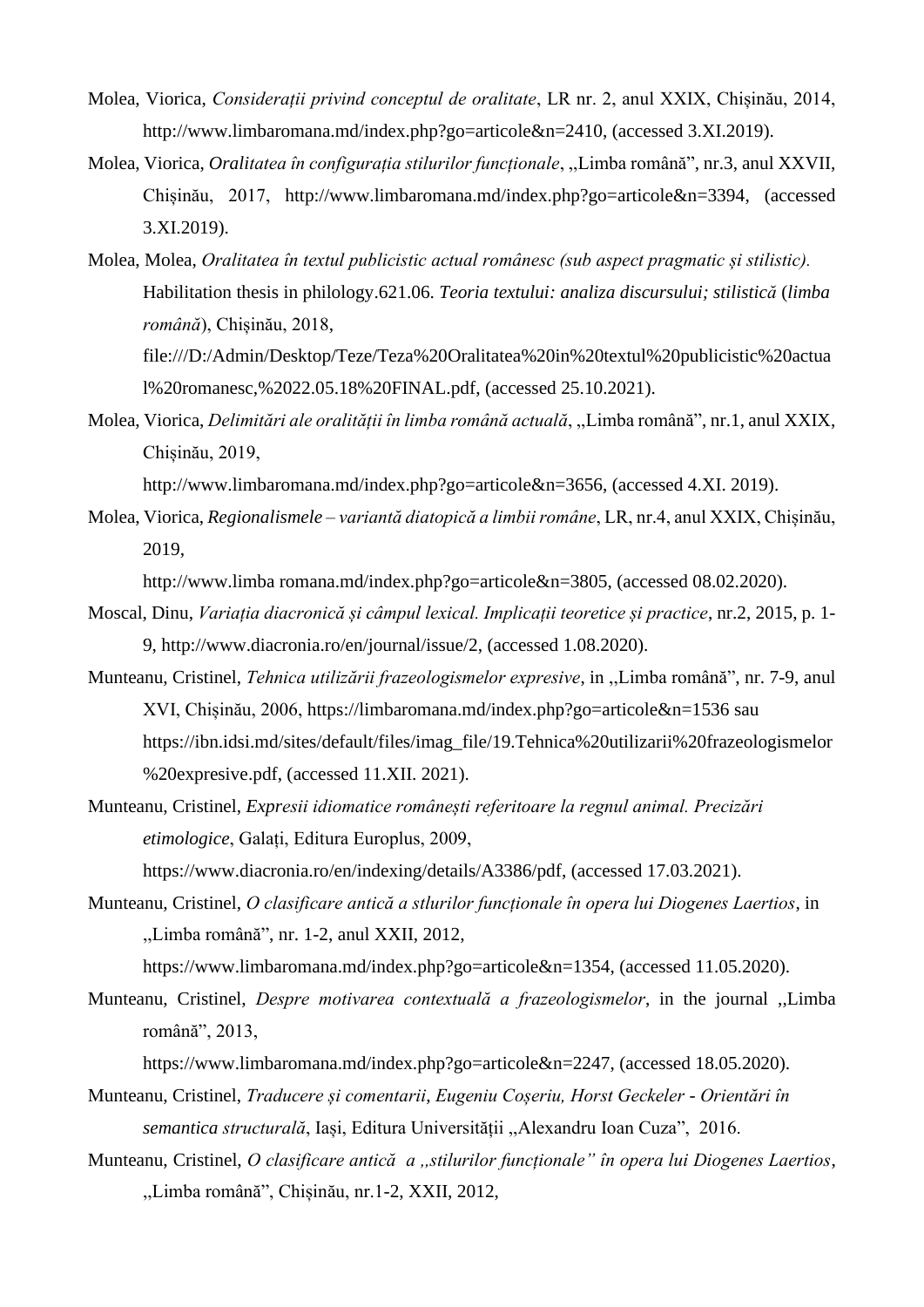[http://www.limbaromana.md/?go=numar&n=29,](http://www.limbaromana.md/?go=numar&n=29) (accessed 5.XI. 2019).

Munteanu, Cristinel, *Expresii resemantizate*, Editura Academiei, 2019, diacronia.ro.

Munteanu, Romul, *Metamorfozele criticii europene*, București, Editura Univers, 1988.

- Munteanu, Ștefan și Țâra, Vasile D., *Istoria limbii române literare*, București, Editura Didactică și Pedagogică, 1983.
- Munteanu, Ștefan, *Limba română artistică,* București, Editura Științifică și Enciclopedică, 1981.
- Munteanu, Ștefan, *Introducere în stilistica operei literare*, Timișoara, Editura de Vest, 1995, http://www.diacronia.ro/en/indexing/details/B526.
- Mușat, Gabriela, *Spaniola colocvială ̶trăsături caracteristice* in *Limbajul colocvial în spațiul romanic. Studiu pragmalingvistic diacronic și sincronic*, coordonator Mirela Aioane, Cermi, Editura Tehnică, Științifică, Tehnică și Didactică, 2008, [https://en.calameo.com/read/000211391885eaa687849,](https://en.calameo.com/read/000211391885eaa687849) (accessed 3.X.2019).
- Nagy, Rodica, *Preliminarii teoretice la <sup>o</sup> analiză <sup>a</sup> clişeului/stereotipului din discursul artistic*, in ,,Meridian critic", nr.1, p. 71, Suceava, Editura Universității din Suceava, 2016, [https://www.diacronia.ro/ro/indexing/details/A26569/pdf,](https://www.diacronia.ro/ro/indexing/details/A26569/pdf) (accessed 11.07.2021).
- Nicolescu, Vasile, *Sadoveanu și magia cuvântului*, in *Starea lirică. Eseuri*, București, Editura Eminescu, 1975, pp. 51-58.
- Niculescu, Alexandru, *Elemente de limbă vorbită în limba literară din prima jumătate a sec.al XIXlea*, ,,Studii și cercetări lingvistice", XIV, 1963, pp. 57-74, [http://dspace.bcu-iasi.ro/static/web/viewer.html?file=http://dspace.bcu](http://dspace.bcu-iasi.ro/static/web/viewer.html?file=http://dspace.bcu-iasi.ro/bitstream/handle/123456789/790/BCUIASI_PER_X-3153_1963%2c%20An.14_Nr.1-4.pdf?sequence=63&isAllowed=y)[iasi.ro/bitstream/handle/123456789/790/BCUIASI\\_PER\\_X-](http://dspace.bcu-iasi.ro/static/web/viewer.html?file=http://dspace.bcu-iasi.ro/bitstream/handle/123456789/790/BCUIASI_PER_X-3153_1963%2c%20An.14_Nr.1-4.pdf?sequence=63&isAllowed=y)[3153\\_1963%2c%20An.14\\_Nr.1-4.pdf?sequence=63&isAllowed=y,](http://dspace.bcu-iasi.ro/static/web/viewer.html?file=http://dspace.bcu-iasi.ro/bitstream/handle/123456789/790/BCUIASI_PER_X-3153_1963%2c%20An.14_Nr.1-4.pdf?sequence=63&isAllowed=y) (accessed 20.04.2019).
- Noica, Constantin, *Cuvânt împreună despre rostirea românească*, București, Editura Eminescu, 1987.
- Oancea, Ileana; Obrocea, Nadia, *Dincolo de retorică. Metafora în viziune integralistă* AUT, XLVII, Timișoara, Editura Universității de Vest, 2009, pp. 175-187, [https://www.google.com/search?client=firefox-b](https://www.google.com/search?client=firefox-b-d&q=Oancea%2C+Ileana%3B+Obrocea%2C+Nadia%2C+Dincolo+de+retoric%C4%83.+Metafora+%C3%AEn+viziune+integralist%C4%83+AUT)[d&q=Oancea%2C+Ileana%3B+Obrocea%2C+Nadia%2C+Dincolo+de+retoric%C4%83.+](https://www.google.com/search?client=firefox-b-d&q=Oancea%2C+Ileana%3B+Obrocea%2C+Nadia%2C+Dincolo+de+retoric%C4%83.+Metafora+%C3%AEn+viziune+integralist%C4%83+AUT) [Metafora+%C3%AEn+viziune+integralist%C4%83+AUT,](https://www.google.com/search?client=firefox-b-d&q=Oancea%2C+Ileana%3B+Obrocea%2C+Nadia%2C+Dincolo+de+retoric%C4%83.+Metafora+%C3%AEn+viziune+integralist%C4%83+AUT) (accessed 2.02.2020).
- Ong, Walter, *Orality\_and\_Literacy. The Technologizing of the Word*, London and New York, Routledge Taylor and Francis Group, 2002, [https://monoskop.org/images/d/db/Ong\\_Walter\\_J\\_Orality\\_and\\_Literacy\\_2nd\\_ed.pdf,](https://monoskop.org/images/d/db/Ong_Walter_J_Orality_and_Literacy_2nd_ed.pdf) (accessed 10.XI. 2019), (our transl.).
- Pană Dindelegan, Gabriela, *Elemente de gramatică. Dificultăți, controverse, noi interpretări*, București, Editura Humanitas Educațional, 2003.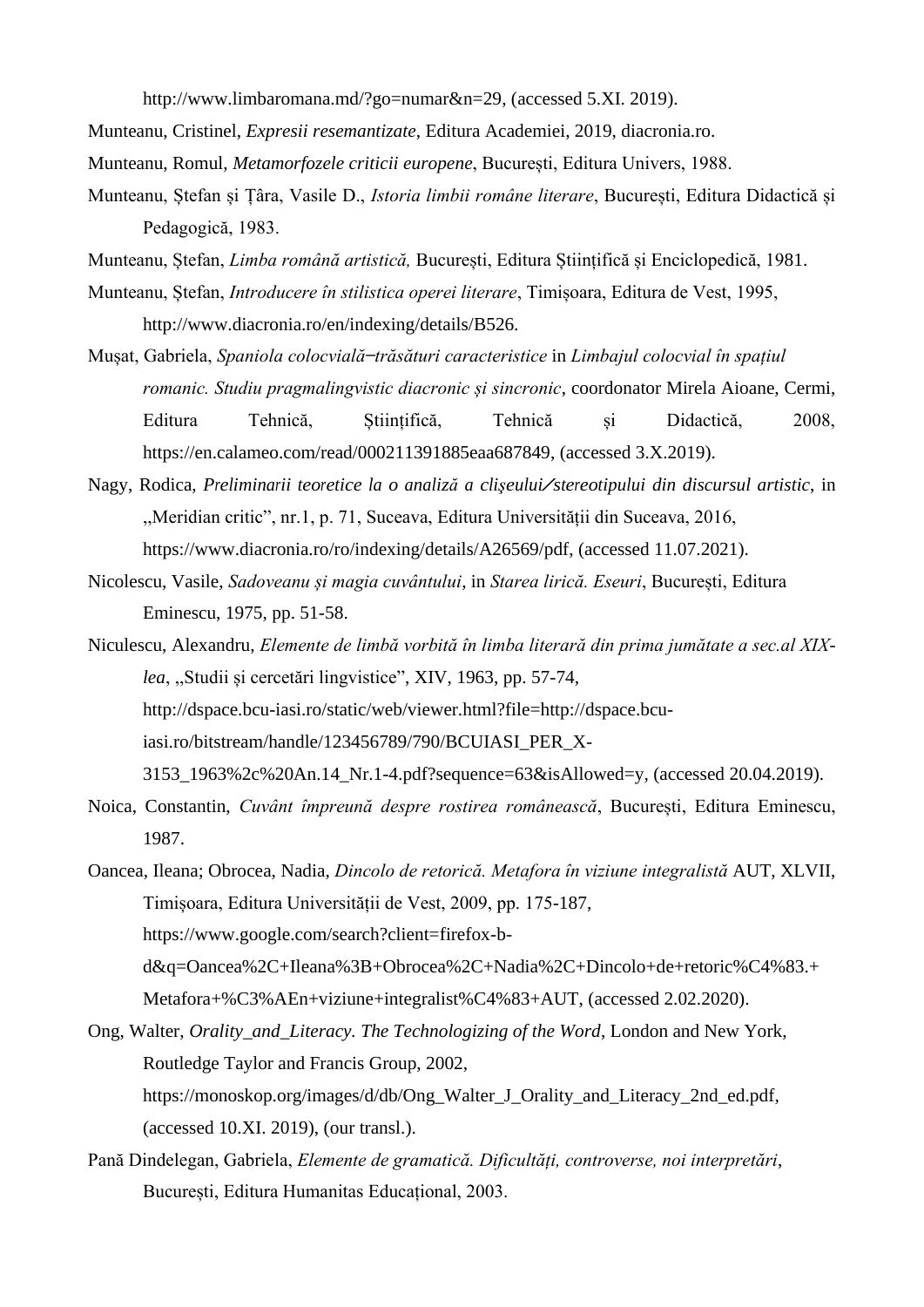Pană Dindelegan, Gabriela, *Despre utilizarea lui* de *relativ în româna veche*, București, Editura Universității din București, 2014, pp. 335-343,

[https://www.diacronia.ro/en/indexing/details/V153/pdf,](https://www.diacronia.ro/en/indexing/details/V153/pdf) (accessed 03.02.2020).

- Pană Dindelegan, Gabriela, *Mecanisme discursive de emfază și focalizare în limba veche. Cu referire specială la subiect,* in ,,Lucrările celui de-al cincilea Simpozion Internațional de Lingvistică"*,*  București, Editura Univers Enciclopedic Gold, 2015, pp. 310-322, [http://www.diacronia.ro/en/indexing/details/V2843,](http://www.diacronia.ro/en/indexing/details/V2843) (accessed 29.97.2021).
- Pană Dindelegan, Gabriela, *Gramatica limbii române*, București, Editura Univers Enciclopedic Gold, 2019.
- Papadima, Liviu, *Rebreanu versus Rebreanu*, in *Liviu Rebreanu după un veac*, coordonator Mircea Zaciu, Cluj-Napoca, Editura Dacia, 1985, pp. 156-157.
- Păpușoi, Carolina, *Elemente cu conotație valorică în structura unităților frazeologice românești*, București, Editura Academiei, 2014.
- Păpușoi, Carolina, *Valori semantice ale unităților frazeologice românești cu numeralul trei*, in Philologica Jassyensia, an XV, nr.1 (29) pp. 105-118, Institutul de Filologie Română ,,Alexandru Philippide", 2019, pp. 105-118, [https://www.diacronia.ro/ro/indexing/details/A30216/pdf,](https://www.diacronia.ro/ro/indexing/details/A30216/pdf) (accessed 19.07.2021).
- Pătrunjel, Alina, *Aspecte privind clasificarea actelor de vorbire din limba română*, Buletin de Lingvistică, nr.15-16, 2014-2015, pp. 24-29,

[https://www.diacronia.ro/en/indexing/details/A23034/pdf,](https://www.diacronia.ro/en/indexing/details/A23034/pdf) (accessed 20.02.2019).

Perpessicius, *Mențiuni critice, III*, Fundația pentru Literatură și Artă, București, 1936, pp. 144-147.

Petreu*,* Marta, *Filosofia lui Caragiale*, Iași, Editura Polirom, 2012.

Petrovici, Emil, *Baza dialectală a limbii noastre naționale*, ,,Limba română", IX, 1960, nr. 5, p. 61.

Pintilii, Marius, *Oralitatea- aspecte sintactice distinctive ale limbii vorbite*, in ,,Analele Universității "Alexandru Ioan Cuza" din Iași"*,* tomul LIV, pp. 157-162,

[http://www.diacronia.ro/en/indexing/details/A2521,](http://www.diacronia.ro/en/indexing/details/A2521) 2008, (accessed 5.09.2019).

Piru, Alexandru, *Liviu Rebreanu*, București, Editura Tineretului, 1965.

Piru*,* Alexandru, *Istoria literaturii române de la început până azi*, București, Editura Univers, 1981.

Pitiriciu, Silvia, *Din terminologia cromatică: verde în limba română*., in ,,Analele Universității de Vest din Timișoara", vol. XLVII, Timișoara, 2009, pp. 115-120,

[https://litere.uvt.ro/publicatii/stiintefilologice/pdf/2009\\_integral.pdf,](https://litere.uvt.ro/publicatii/stiintefilologice/pdf/2009_integral.pdf) (accessed 15.10.2021).

Pârjol, Florina-Elena, *Argou, mâncare și amor sau cum vorbește, mânâncă și iubește mahalaua în literatura română*, 2012,

[https://www.diacronia.ro/ro/indexing/details/A7598/pdf. \(accessed](https://www.diacronia.ro/ro/indexing/details/A7598/pdf.%20(accesat) 5.09.2021).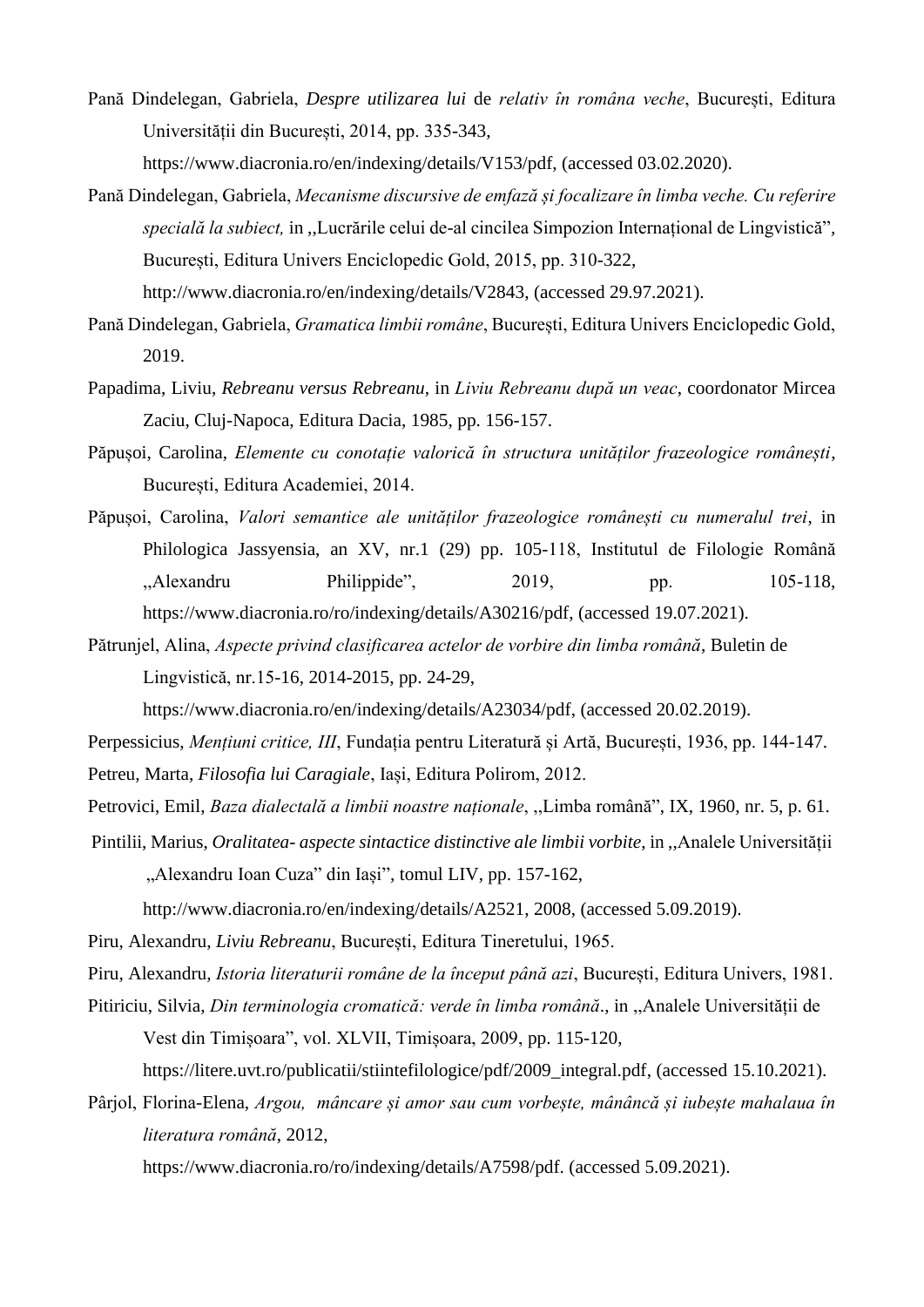- Pop*,* Ion, *Dicționar analitic de opere literare românești*, Cluj-Napoca, Editura Casa Cărții de Știință, 2007.
- Pop, Liana, *Exprimarea concesiei într-o ,,gramatică a vorbirii". Mărci și nivele de incidență*, in ,,Studii și cercetări lingvistice", 40, nr. 4, 1989, pp. 331- 334.
- Popa Lucaciu, Nicoleta, *Pragmatica. Repere istorice*, in *Psihologica Banatica* VII (1), Timișoara, Editura Mirton, 2013, pp. 75-89, [http://philologicabanatica.ro/istoric/detaliuvolum/12,](http://philologicabanatica.ro/istoric/detaliuvolum/12) (accessed 3.08.2019).
- Popescu, Marieta, *Marin Preda, comentat de….,* Cluj Napoca, Editura Recif, 1994.
- Popescu, Ștefania, *Gramatica practică a limbii române*, București, Editura TeditFzh, 2001
- Preda, Marin, *Moromeții,* vol. I, Editura Cartex Serv, București, 2006;
- Pricop, Lucian, *Prefață* la *Metropole* de Liviu Rebreanu, București, Editura Liviu Rebreanu, 2019.
- Pușcariu, Sextil, *Cercetări și studii*, București, Editura Minerva, 1974.
- Raicu, Lucian, *Liviu Rebreanu*, București, Editura pentru Literatură, 1967.
- Răcilă, Vlad, *Structura conceptuală a proverbelor*, in Limba română, nr. 7-9, anul XII, Chișinău, 2002, [https://limbaromana.md/index.php?go=articole&n=2892,](https://limbaromana.md/index.php?go=articole&n=2892) (accessed 11. XII. 2021).
- Roman, Rodica, *Aspecte ale expresivității argoului în nuvelele rebreniene* ,,*Culcușul*" *și* ,,*Golanii*"*,*  2013, [https://www.diacronia.ro/ro/indexing/details/A23354/pdf,](https://www.diacronia.ro/ro/indexing/details/A23354/pdf) (accessed 10.11.2021).
- Roman, Rodica, *Valoarea stilistică a epitetului în proza scurtă a lui Liviu Rebreanu, Annales Universitatis, Apulensis. Series Philologica, no. 17, issue 1, 2016*, pp. *265-277,*  [http://philologica.uab.ro/upload/26\\_78\\_rez\\_2016\\_1.pdf](http://philologica.uab.ro/upload/26_78_rez_2016_1.pdf)**,** (accessed 14.11.20210.
- Roman, Rodica, *Valoarea expresivă a sinonimului în proza scurtă a lui Liviu Rebreanu,* 2017, [https://revistatransilvania.ro/wpcontent/uploads/2018/02/14\\_Rodica\\_Roman.pdf](https://revistatransilvania.ro/wpcontent/uploads/2018/02/14_Rodica_Roman.pdf) (accessed 8.09.2020).
- Rosetti, Alexandru; Cazacu, Boris; Onu, Liviu, *Istoria limbii române literare*, București, Editura Minerva, 1971.
- Rus, Maria Laura, *Locuțiunile: tipuri structurale și natură semantică*, Târgu Mureș, Editura Universității ,,Petru Maior", 2007, diacronia.ro.
- Rusu, Liviu, *Estetica poeziei lirice*, ediția a III-a, București, Editura pentru Literatură, 1969.
- Rusu, Mina-Maria, *Comunicarea ca ritual inițiatic*, ,,Limba românâ", an XVII, nr.10-12, 2007, pp. 121-123,
	- <http://www.limbaromana.md/index.php?go=articole&n=613>[,http://www.limbaromana.md/n](http://www.limbaromana.md/numere/d68.pdf) [umere/d68.pdf,](http://www.limbaromana.md/numere/d68.pdf) (accessed 5.09.2019).
- Sasu, Aurel, *Liviu Rebreanu ̶ sărbătoarea operei*, București, Editura Albatros, 1978.
- Savin, Petronela, *Actul hrănirii într-o frazeologie a atitudinii*, in Philologica Jassyensia, an III, nr. 2, Institutul de Filologie Română A. Philippide, 2007, pp. 137-143,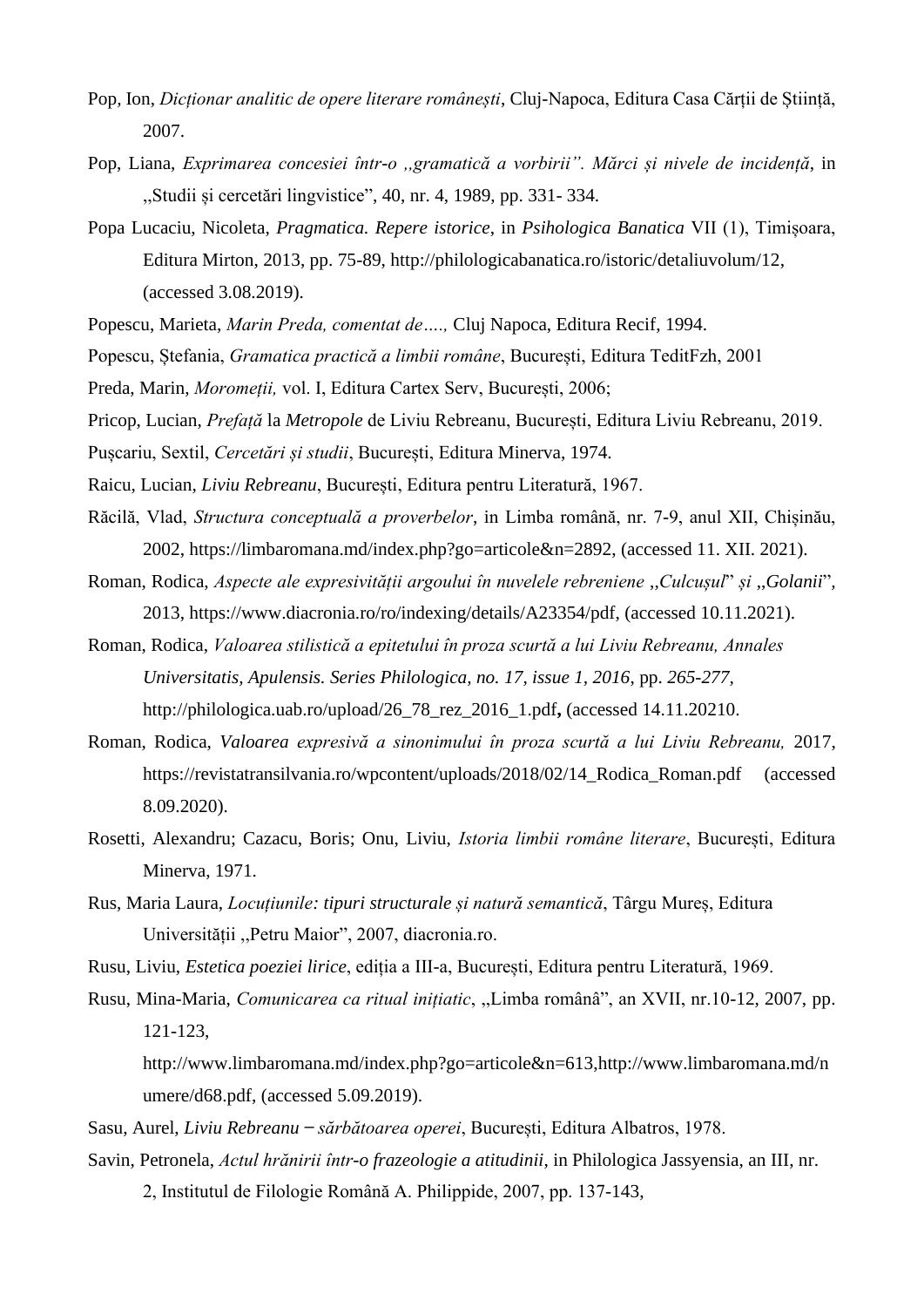[https://www.diacronia.ro/ro/indexing/details/A746/pdf,](https://www.diacronia.ro/ro/indexing/details/A746/pdf) (accessed 5.02.2020).

- Savin, Petronela, *Pentru un studiu etnolingvistic al frazeologiei cerealelor și preparatelor din cereale, în Philolo*gica Jassyensia, an III, nr. 1, Institutul de Filologie Română A. Philippide, 2007, pp. 57-64, [https://www.diacronia.ro/ro/indexing/details/A808/pdf,](https://www.diacronia.ro/ro/indexing/details/A808/pdf) (accessed 30.06.2021).
- Săndulescu, Alexandru, *Introducere în opera lui Liviu Rebreanu*, București, Editura Minerva, 1976.
- Seche, Luiza; Seche, Mircea; Preda, I., *Dicționar de sinonime*, București, Editura Vox Cart, 2005.
- Simion, Eugen, *Scriitori români de azi*, vol. II, București-Chișinău, Editura David-Litera, 1998.
- Simuț, Ion, *Rebreanu dincolo de realism*, Oradea, Editura Biblioteca Revistei ,,Familia", 1997.
- Slama-Cazacu, Tatiana, *Introducere în psiholingvistică*, București, Editura Științifică, 1968.
- Slama-Cazacu, Tatiana, *La presse satirique roumaine éléments dʾ oralité,* in *La langue et les parlants*, București, Arvin Press, 2003, (our transl.).
- Slama-Cazacu, Tatiana, *Formule de politețe în limba română: structură și funcții*, in ,,Studii și cercetări lingvistice", 34, 1983, 3, 237-263 (I); and 34, 1983, 4, 287-310.
- Scurtu, Ioan, *Istoria României în anii 1918-1940. Evoluția regimului politic de la democrație la dictatură*, București, Editura Didactică și Pedagogică, R.A. 1996.
- Spiridon, Monica, *Marin Preda*: *Paradoxul despre actor*, Craiova, Scrisul Românesc Fundația-Editura, 2009.
- Stanciu-Istrate, Maria, *Calcul lingvistic în limba română*, București, Editura Academiei Române, 2006.
- Stanciu, Nicolae, *Nederminarea obținută prin neexprimarea actanților în limba vorbită populară și familiară,*Ovidius University Annals of Philology volum XIV, 2003, pp. 251-267, Ovidius University Press, [https://litere.univ](https://litere.univ-ovidius.ro/Anale/03%20volumul%20XIV%202003/01%20sectiunea%20I%20-%20Sincronie%20si%20diacronie/25%20Nicolae%20Stanciu.pdf)[ovidius.ro/Anale/03%20volumul%20XIV%202003/01%20sectiunea%20I%20-](https://litere.univ-ovidius.ro/Anale/03%20volumul%20XIV%202003/01%20sectiunea%20I%20-%20Sincronie%20si%20diacronie/25%20Nicolae%20Stanciu.pdf) [%20Sincronie%20si%20diacronie/25%20Nicolae%20Stanciu.pdf.](https://litere.univ-ovidius.ro/Anale/03%20volumul%20XIV%202003/01%20sectiunea%20I%20-%20Sincronie%20si%20diacronie/25%20Nicolae%20Stanciu.pdf), (accessed 20.10.2019).
- Stati, Sorin*, Elipsa*, București, ,,Limba română", IV, nr. 2, Editura Academiei, 1955, pp. 68-74, [https://www.diacronia.ro/ro/indexing/details/A10271,](https://www.diacronia.ro/ro/indexing/details/A10271) (accessed 6.04.2021).
- Stoichițoiu, Adriana, *Formule de adresare în opera lui Mihail Sadoveanu. Comentariu stilistic și sociolingvistic*, in *Limbă și literatură*, 1974, vol. I, pp. 35-46.
- Stoichițoiu-Ichim, Adriana, *Anglicisme la modă în limbajul modei,* in *Limba română. Stadiul actual al cercetării*, București, Editura Universității din București, 2007, pp. 581-598.
- Tanco, Teodor, *Despre Liviu Rebreanu*, Cluj-Napoca, Editura Napoca Star, 2012.
- Tămaș, Iulia Mihaela, *Raporturile dintre limba scrisă și limba vorbită, respectiv faptul literar și cel dialectal*, în *Buletin științific*, *seria A, vol XXVII*, 2018, [http://www.diacronia.ro/ro/indexing/details/B616,](http://www.diacronia.ro/ro/indexing/details/B616) (accessed 2. IX. 2020).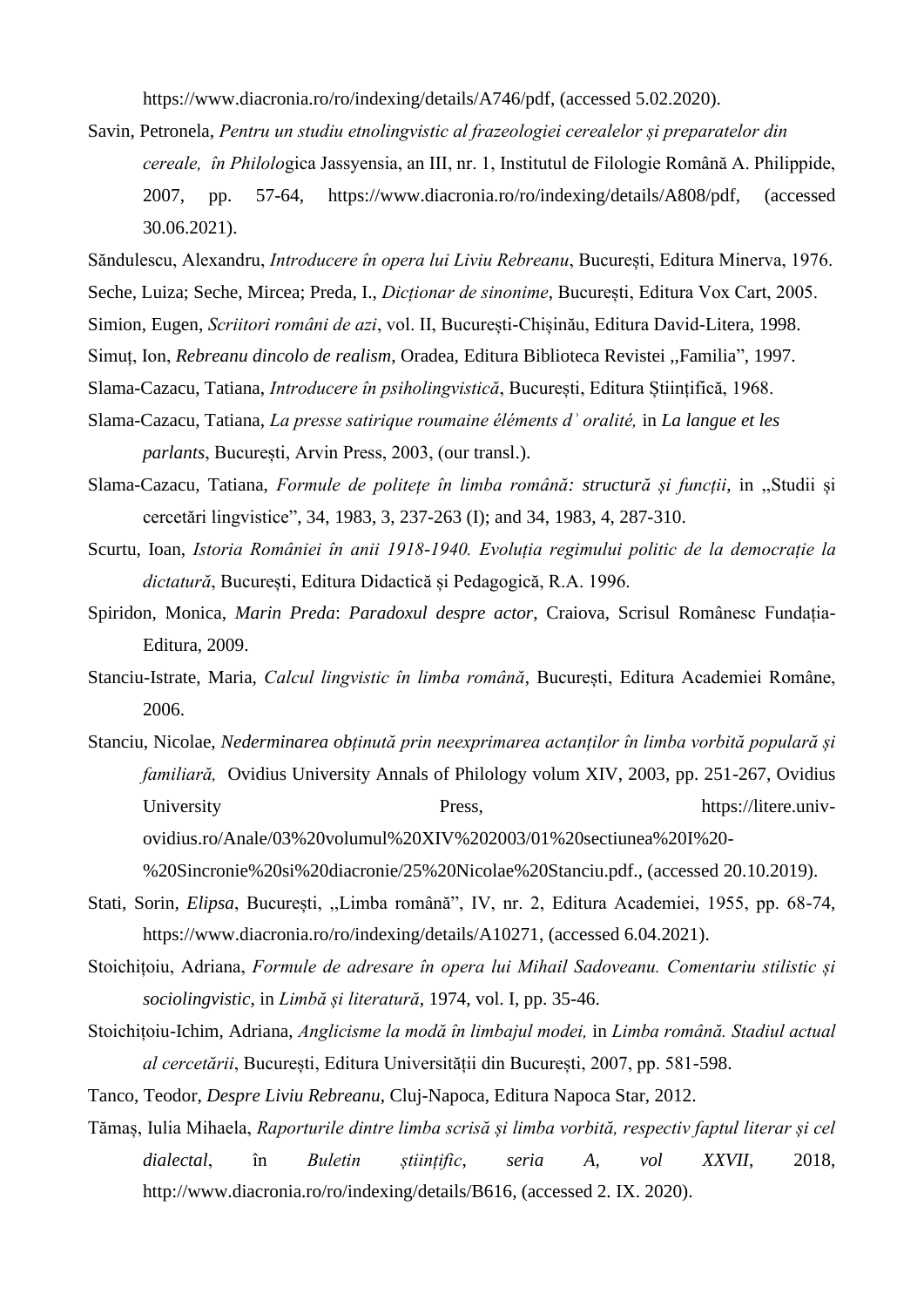- Teleoacă, Dana Luminița*, Structuri poetico-retorice în textul psalmic modern: construcții intensive și tautologice LR, nr.7-8, an XXIII, 2013*, pp. 128-144, [http://limbaromana.md/index.php?go=numar&n=55,](http://limbaromana.md/index.php?go=numar&n=55) (accessed 5.02.2020).
- Teleoacă, Dana Luminița, *Verbele psihologice: similitudini vs. divergențe în context romanic*, București, Editura Universității din București, 2020.

Tohăneanu, *Stilul artistic al lui Ion Creangă*, București, Editura Științifică, 1969,

- Toma, Raluca Felicia, *Cuvinte şi expresii biblice în limba română –o analiză retorico-stilistică*, București, Editura Universitară, 2012, [https://www.ucv.ro/pdf/invatamant/educatie/scoala\\_doctorala/2018/toma/2.pdf,](https://www.ucv.ro/pdf/invatamant/educatie/scoala_doctorala/2018/toma/2.pdf) (accessed 30.06.2021).
- Tomescu, Domnița, *Imbricarea*, în *Gramatica limbii române*, vol. II, *Enunţul*, București, Editura Academiei Române, 2008.
- Topală, Dragoș Vlad, *Liviu Rebreanu și sociologia romanului românesc* ,,*Răscoala*" *de Liviu Rebreanu ̶ un model de analiză sociologică* (teză de licență), Craiova, Universitatea din Craiova, 1993.
- Topală, Dragoș Vlad, *Din universul proverbelor românești: elemente de analiză etnolingvistică*, Craiova, 2009, Editura Alfa, pp. 353-361, [http://www.philippide.ro/distorsionari\\_2008/353-](http://www.philippide.ro/distorsionari_2008/353-)

361%20TOPALA%20Dragos%202008.pdf (accessed 2.05.2021).

Topală, Dragoș Vlad, *Limbajul militarilor americani în timpul războiului din Vietnam. Elemente de psiholingvistică*, Craiova, Editura Universitaria, 2020.

Trincă, Lilia, *Etimologia populară-mijloc de motivare a arhaismelor din structura unor frazeologisme*, in the journal Limba română, Chișinău, 2003, [https://limbaromana.md/index.php?go=numar&n=65,](https://limbaromana.md/index.php?go=numar&n=65) (accessed 10.04.2021).

Trohin, Elena, *Analiza conversației – un melange disciplinar ( perspective teoretice asupra analizei conversației)*, ,,Limba română", 2004, <http://www.limbaromana.md/index.php?go=articole&n=2093>*,* (accessed 10.01.2020).

- Trost, P., *Quˈest-ce que le vocatif?,* in *Bulletin linguistique*, nr. 15, 1947, p. 5-7.
- Țepelea, Gabriel; Bulgăr, Gh., *Momente din evoluția limbii române literare*, București, Editura Didactică și Pedagogică, 1973.
- Velicu, Ion, *Liviu Rebreanu vorbește despre oameni, viață și literatură*, in ,,Curentul- magazin literar", seria a II-a, II, nr. 78, 29 septembrie 1940, pp. 12.
- Verdeș, Tatiana, *Funcția decodificatoare a deicticelor în limbajul politic actual*, in ,,Limba română", 2007, pp. 44-49, https://www.diacronia.ro/en/indexing/details/A20658/pdf, (accessed 11.07.2021).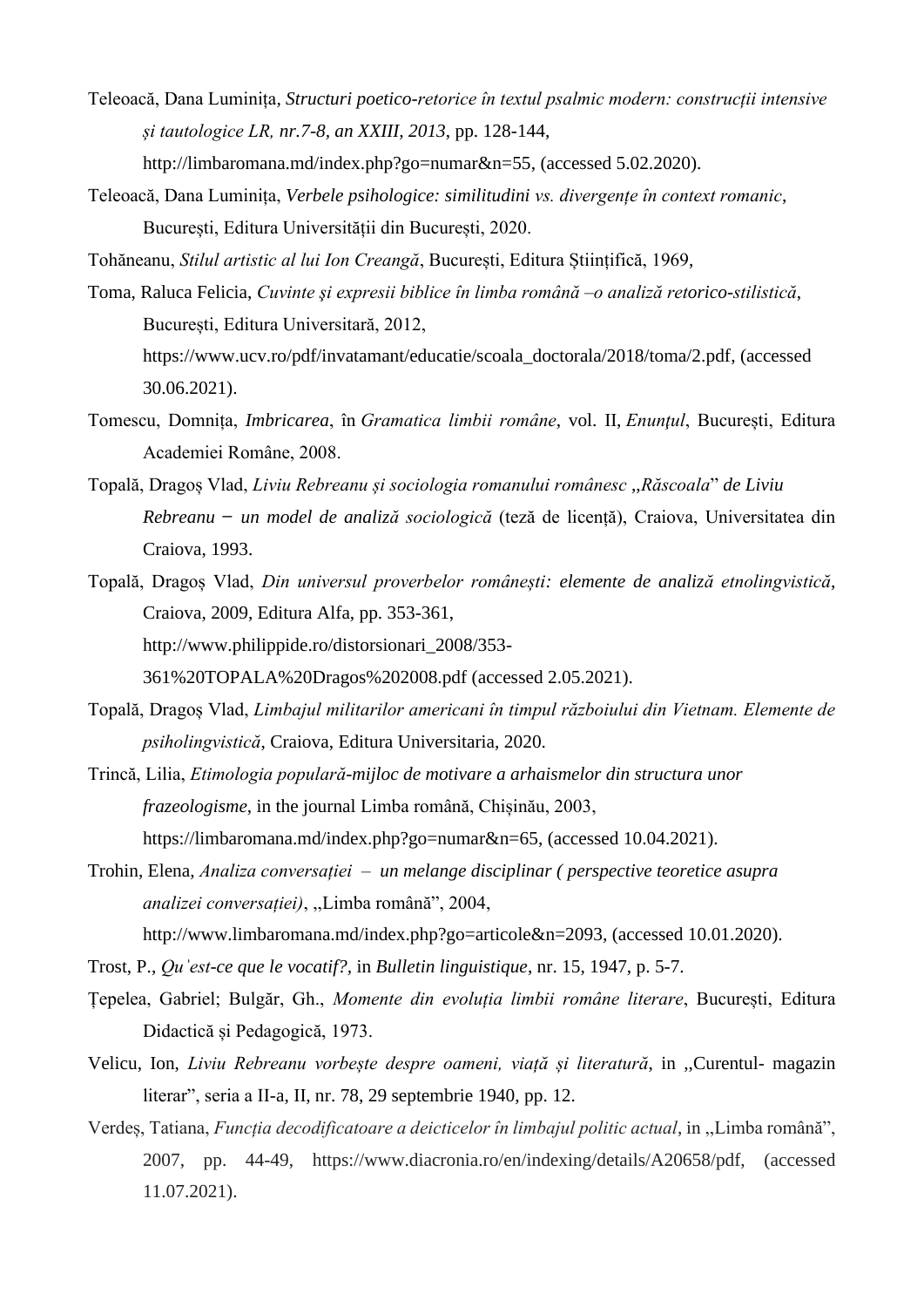- Vulpe, Magdalena, *Subordonarea în frază în dacoromâna vorbită*, Bucureşti, Editura Știinţifică şi Enciclopedică, 1980.
- Vulpe, Magdalena, *Opera lingvistică. Dialectal, popular, vorbit*, vol. I, Cluj-Napoca, Editura Clusium, 2004.
- Vianu, Tudor, *Iorgu Iordan și stilistica*, in ,,Limba română", VIII, 1958.
- Vianu, Tudor, *Dubla intenție a limbajului și problema stilului* în *Studii de stilistică*. Ediție îngrijită cu studiu introductiv și note de Sorin Alexandrescu, București, Editura Didactică și Pedagogică, 1968.
- Vianu, Tudor, *Arta prozatorilor români*, București, Editura Minerva, 1981, p. 311-322.
- Vianu, Tudor, *Scriitori clasici români*, București, Editura Albatros, 1998.
- Vulpe, Magdalena, *Subordonarea în frază în dacoromâna vorbită*, București, Editura Științifică și Enciclopedică, 1980.
- Vulpe, Magdalena, *Opera lingvistică. Dialectal, popular, vorbit*, vol. I, Cluj-Napoca, Editura Clusium, 2004.
- Wald, Henri, *Oral și scris*, ,,Studii și cercetări literare", 31, nr. 5. 1980, pp. 641-643, [http://dspace.bcu](http://dspace.bcu-iasi.ro/bitstream/handle/123456789/5806/Wald,%20Henri,%20Oral%20si%20scris,%20SCL,%20An%2031,%20Nr.%205%20septembrie-octombrie,%201980,%20p.%20641-643.pdf?sequence=1)[iasi.ro/bitstream/handle/123456789/5806/Wald,%20Henri,%20Oral%20si%20scris,%20SC](http://dspace.bcu-iasi.ro/bitstream/handle/123456789/5806/Wald,%20Henri,%20Oral%20si%20scris,%20SCL,%20An%2031,%20Nr.%205%20septembrie-octombrie,%201980,%20p.%20641-643.pdf?sequence=1)
	- [L,%20An%2031,%20Nr.%205%20septembrie-octombrie,%201980,%20p.%20641-](http://dspace.bcu-iasi.ro/bitstream/handle/123456789/5806/Wald,%20Henri,%20Oral%20si%20scris,%20SCL,%20An%2031,%20Nr.%205%20septembrie-octombrie,%201980,%20p.%20641-643.pdf?sequence=1)
	- [643.pdf?sequence=1,](http://dspace.bcu-iasi.ro/bitstream/handle/123456789/5806/Wald,%20Henri,%20Oral%20si%20scris,%20SCL,%20An%2031,%20Nr.%205%20septembrie-octombrie,%201980,%20p.%20641-643.pdf?sequence=1) (accessed 03.03.2019).
- Watzlawick, Paul; Beavin Bavelas, Janet și Jackson, Don D., *Pragmatics of Human Communication. A Study of International Patterns, Pathologies and Paradoxes*, New York, W.W. Norton & Company, (1967), 2011,
	- [https://books.google.ro/books?hl=en&lr=&id=Ob9UAgAAQBAJ&oi=fnd&pg=PR9&ots=Q](https://books.google.ro/books?hl=en&lr=&id=Ob9UAgAAQBAJ&oi=fnd&pg=PR9&ots=QpGK8s3zSz&sig=WNmT_GZOQBV8z-WCbQkA2621H_s&redir_esc=y#v=onepage&q&f=false) [pGK8s3zSz&sig=WNmT\\_GZOQBV8z-](https://books.google.ro/books?hl=en&lr=&id=Ob9UAgAAQBAJ&oi=fnd&pg=PR9&ots=QpGK8s3zSz&sig=WNmT_GZOQBV8z-WCbQkA2621H_s&redir_esc=y#v=onepage&q&f=false)
	- [WCbQkA2621H\\_s&redir\\_esc=y#v=onepage&q&f=false.](https://books.google.ro/books?hl=en&lr=&id=Ob9UAgAAQBAJ&oi=fnd&pg=PR9&ots=QpGK8s3zSz&sig=WNmT_GZOQBV8z-WCbQkA2621H_s&redir_esc=y#v=onepage&q&f=false) (accessed 20.10.2021), (our transl.).
- Zafiu, Rodica, *Figurile de stil în româna vorbită*, in ,,Limba română", 42, nr.6, 1993, pp. 304- 307.
- Zafiu, Rodica, *Diversitate stilistică în româna actuală,* București, Editura Universității din București, 2001,
	- [https://www.academia.edu/31257653/Rodica\\_Zafiu\\_DIVERSITATE\\_STILISTICA\\_%C3%](https://www.academia.edu/31257653/Rodica_Zafiu_DIVERSITATE_STILISTICA_%C3%8EN_ROM%C3%82NA_ACTUALA) [8EN\\_ROM%C3%82NA\\_ACTUALA,](https://www.academia.edu/31257653/Rodica_Zafiu_DIVERSITATE_STILISTICA_%C3%8EN_ROM%C3%82NA_ACTUALA) (accessed 10.X.2019).
- Zafiu, Rodica, *Mărci ale oralității în limbajul jurnalistic actual*, in ,,Aspecte ale dinamicii limbii române actuale" (coord. Gabriela Pană Dindelegan), București, Editura Universității din București, 2002, pp. 399-430.
- Zafiu, Rodica, *TU generic în limba română actuală*, București, Editura Universității din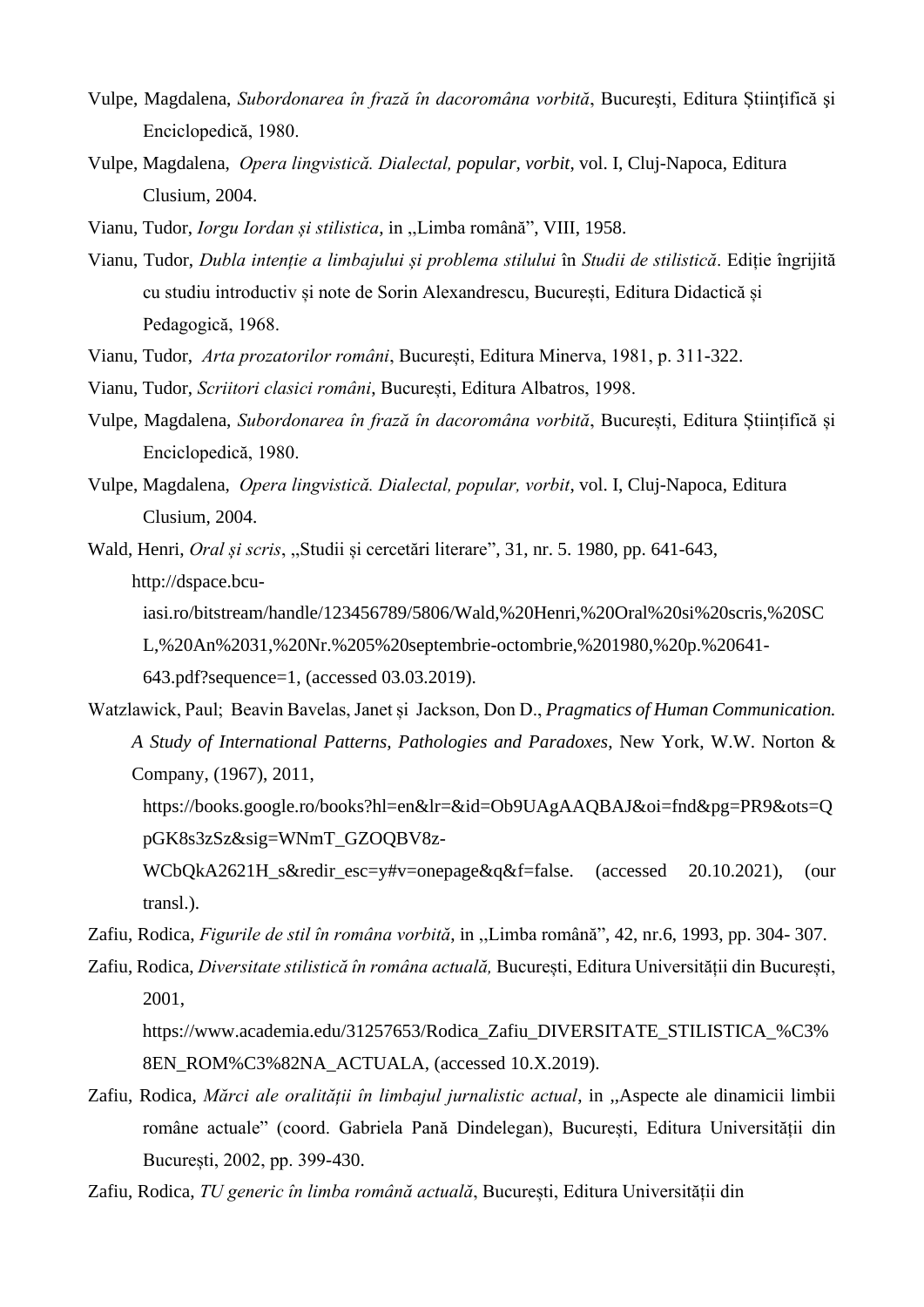București,2003,

[https://www.academia.edu/6148226/\\_Tu\\_generic\\_%C3%AEn\\_limba\\_rom%C3%A2n%C4](https://www.academia.edu/6148226/_Tu_generic_%C3%AEn_limba_rom%C3%A2n%C4%83_actual%C4%83) [%83\\_actual%C4%83,](https://www.academia.edu/6148226/_Tu_generic_%C3%AEn_limba_rom%C3%A2n%C4%83_actual%C4%83) (accessed 19.09.2019).

- Zafiu, Rodica, *Ethos, pathos şi logos în textul predicii*, Iași, Editura Universității ,,Alexandru Ioan Cuza", 2010, pp. 27-38, https://www.diacronia.ro/en/indexing/details/A47/pdf (accessed 11.07.2021).
- Zafiu, Rodica, *Marcatorul concesiv* măcar *în diacronie (secolele al XVI-lea\_al XVIII-lea)*, Cluj-Napoca, Editura Argonaut 2015, pp. 678-687, [https://www.diacronia.ro/en/indexing/details/V692/pdf,](https://www.diacronia.ro/en/indexing/details/V692/pdf) (accessed 17.08.2020).
- Zafiu, Rodica, *Auxiliarul condiționalului românesc: argumente semantice și funcționale în reconstituirea unui proces de gramaticalizare controversat*, București, 2017, pp. 1-15, [file:///D:/Admin/Downloads/Auxiliarul\\_condiionalului\\_romanesc\\_argu.pdf,](file:///D:/Admin/Downloads/Auxiliarul_condiionalului_romanesc_argu.pdf) (accessed 28.06.2021).
- Zaharia, Casia, *Reflectarea alterității în expresii idiomatice. Studiu de caz*, in ,,Studia linguistica in honorem Constantin Frâncu", Iași, Editura Universității Alexandru Ioan Cuza, 2005, pp. 449- 455, https://www.diacronia.ro/en/indexing/details/A2711/pdf, (accessed 2.05. 2021).

Zdrenghea, Mircea, *În legătură cu vocativul*, in *Limba română*, nr. 6, 1956, p. 59.

Zdrenghea, Mircea, *Este vocativul un caz*?, in *Studii și cercetări lingvistice*, București, nr. 3, 1960, pp. 798-801.

Zeletin, Ștefan, *Neoliberalismul*, București, Editura Scripca, 1992.

### **Sites:**

[https://en.wikipedia.org/wiki/Walter\\_J.\\_Ong,](https://en.wikipedia.org/wiki/Walter_J._Ong) (our transl.), (accessed 10.04.2019). [https://ro.wikipedia.org/wiki/Realism\\_literar,](https://ro.wikipedia.org/wiki/Realism_literar) (accessed 3.10.2021). [https://ro.wikipedia.org/wiki/Stendhal,](https://ro.wikipedia.org/wiki/Stendhal) (accessed 15.10.2021). [http://cerceteaza.blogspot.com/2011/07/realismul-curent-literar.html,](http://cerceteaza.blogspot.com/2011/07/realismul-curent-literar.html) (accessed 15.10.2021). http://arhiva.romanialiterara.com/index.pl/rebreniada lui niculae gheran, (accessed 10.12.2021). [http://www.observatorul.com/articles\\_main.asp?action=articleviewdetail&ID=2726](http://www.observatorul.com/articles_main.asp?action=articleviewdetail&ID=2726)

(accessed 17.05.2020).

[https://revistatransilvania.ro/wp-content/uploads/2018/02/14\\_Rodica\\_Roman.pdf,](https://revistatransilvania.ro/wp-content/uploads/2018/02/14_Rodica_Roman.pdf)

(accessed 11.11.2021).

[http://www.ctppr.ro/wp-content/uploads/2019/03/Amprente-3-2017.pdf,](http://www.ctppr.ro/wp-content/uploads/2019/03/Amprente-3-2017.pdf) (accessed 06.06.2020).

[https://www.viataromaneasca.eu/revista/2019/05/liviu-rebreanu-printre-mistica-si-prostie/,](https://www.viataromaneasca.eu/revista/2019/05/liviu-rebreanu-printre-mistica-si-prostie/) (accessed 02.10.2021).

[http://philologica.uab.ro/upload/26\\_78\\_rez\\_2016\\_1.pdf](http://philologica.uab.ro/upload/26_78_rez_2016_1.pdf)**,** (accessed 19.02.2020).